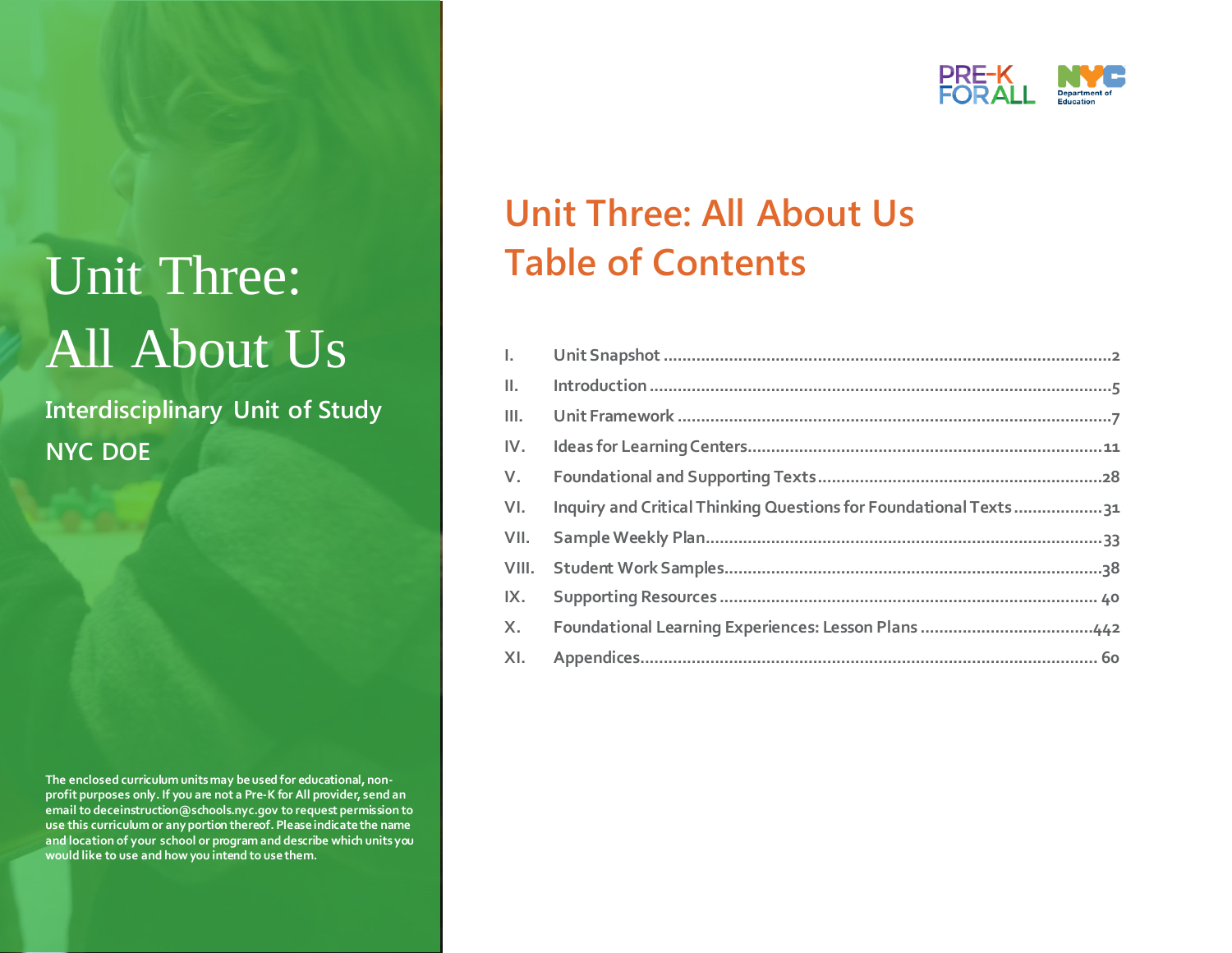

## **I. Unit Snapshot**

*Unit Topic:* All About Us

*Essential Question* 

Who am I and who are the people in my life?

*Focus Questions*

- What makes me important and unique?
- What feelings do I have and why?
- What makes my class important and unique?
- What makes my family important and unique?

#### *Student Outcomes*

Enduring understandings that the student should have by the end of the unit:

- I am unique; there is no one who looks, feels, thinks and acts exactly like I do.
- I feel different ways at different times for different reasons.
- I am part of a family and a classroom community.
- My family is important and unique.
- My classroom is a community. All of the people in my class are important and unique.
- I can help make my classroom a fun, safe and exciting place.

#### *Connected Academic Vocabulary*

This list should be adapted to best fit the needs of individual programs and classrooms.

| grandfather<br>share<br>grandmother<br>short<br>happy<br>shy<br>hopeful<br>siblings<br>important<br>silly<br>individual<br>sister |
|-----------------------------------------------------------------------------------------------------------------------------------|
|                                                                                                                                   |
|                                                                                                                                   |
|                                                                                                                                   |
|                                                                                                                                   |
|                                                                                                                                   |
|                                                                                                                                   |
| small<br>interest                                                                                                                 |
| kind<br>special                                                                                                                   |
| straight<br>last name                                                                                                             |
| strength<br>love                                                                                                                  |
| strong<br>mad                                                                                                                     |
| tall<br>manners                                                                                                                   |
| melody<br>teamwork                                                                                                                |
| mother<br>thoughts                                                                                                                |
| together<br>nervous                                                                                                               |
| uncle<br>older                                                                                                                    |
| patka<br>unique                                                                                                                   |
| peace<br>wavy                                                                                                                     |
| playful<br>worry                                                                                                                  |
| polite<br>younger                                                                                                                 |
| portrait                                                                                                                          |
| prefer                                                                                                                            |
| relaxed                                                                                                                           |
| respect                                                                                                                           |
| rhythm                                                                                                                            |
|                                                                                                                                   |
| same                                                                                                                              |
| scared                                                                                                                            |
|                                                                                                                                   |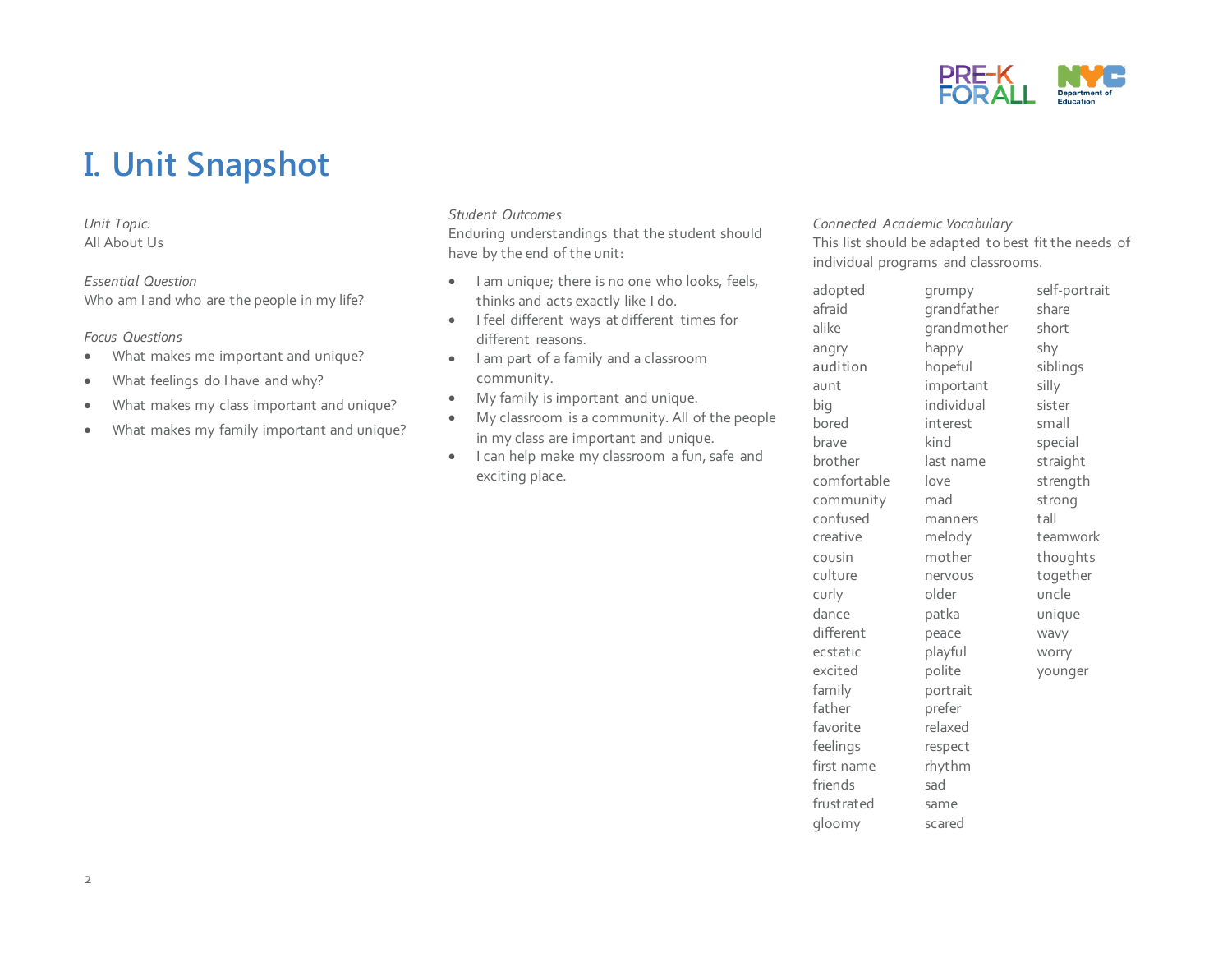

### **Focus Standards**

### **From the New York State Prekindergarten Learning Standards (NYSPLS)**

#### **Domain 1: Approaches to Learning**

PK.AL.5. Demonstrates persistence

#### **Domain 2: Physical Development and Health**

PK.PDH.6. Engages in a variety of physical fitness activities

#### **Domain 3: Social and Emotional Development**

PK.SEL.2. Recognizes self as an individual having unique abilities, characteristics, feelings and interests

PK.SEL.4. Develops positive relationships with their peers

PK.SEL.5. Demonstrates pro-social problem-solving skills in social interactions

#### **Domain 4: Communication, Language and Literacy**

Approaches to Communication

PK.AC.1. Demonstrates motivation to communicate

Reading Foundations

PK.ELAL.1. [PKRF.1.] Demonstrates understanding of the organization and basic features of print

PK.ELAL.4. [PKRF.4.] Displays emergent reading behaviors with purpose and understanding

Reading

PK.ELAL.7 [PKR.3] Develops and answers questions about characters, major events, and pieces of information in a text

Writing

PK.ELAL.14. [PKW.2] Uses a combination of drawing, dictating, oral expression, and/or emergent writing to name a familiar topic and supply information in child-centered, authentic, play-based learning

Language

*PK.ELAL.29 [PKL.6] Uses words and phrases acquired through language rich experiences, conversations, reading and being read to, responding to texts, and child-centered, play-based experiences*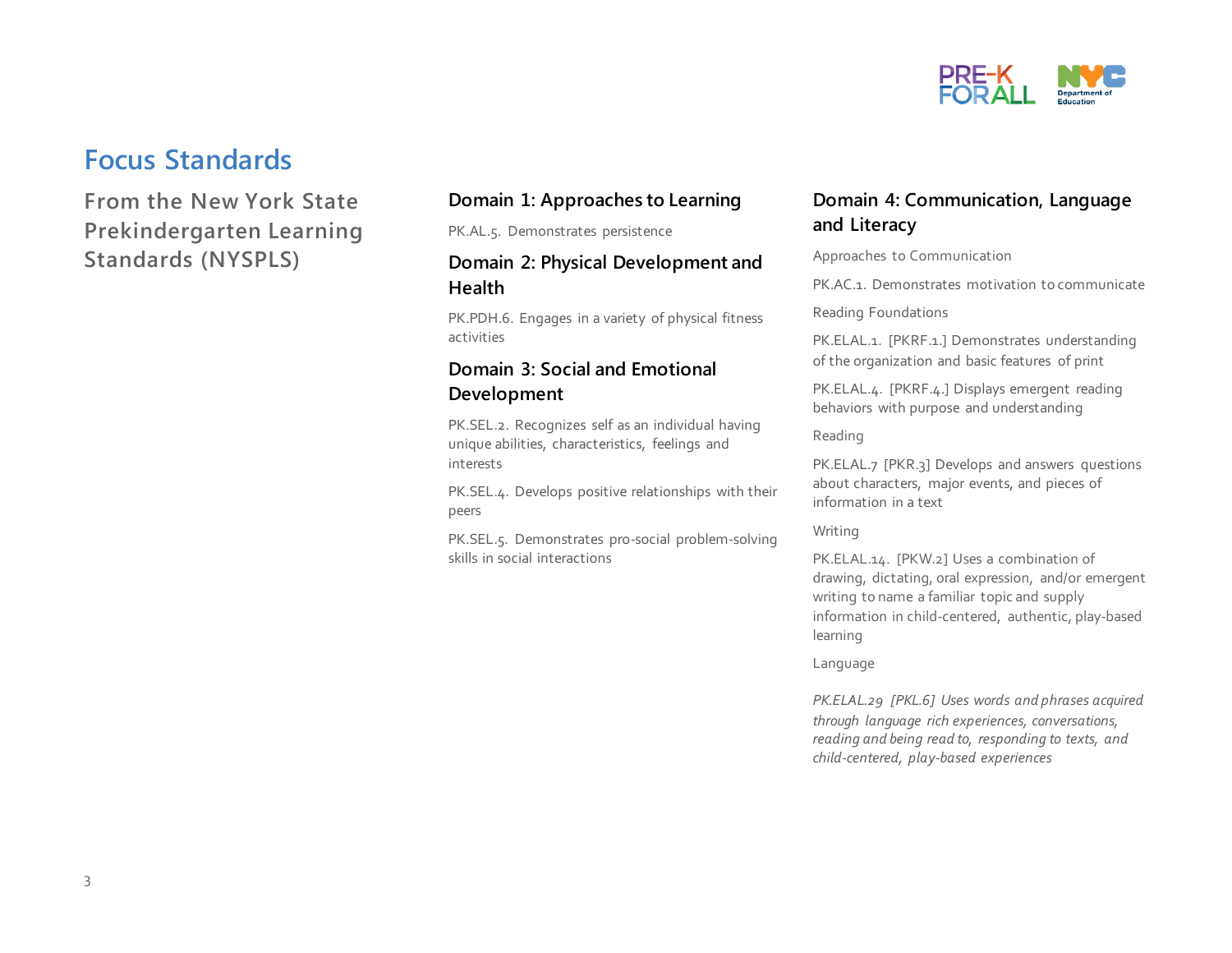

#### **Domain 5: Cognition and Knowledge of the World**

Mathematics

PK.MATH.2. [NY-PK.CC.2.] Represents a number of objects (0-5), with a written numeral 0-5 (with 0 representing a count of no objects)

PK.MATH.4a. [NY-PK.CC.4a.] Answers counting questions using as many as 10 objects arranged in a line, a rectangular array, and a circle. Answers counting questions using as many as 5 objects in a scattered configuration (e.g., how many \_\_\_\_ are there?")

PK.MATH.11. [NY-PK.MD.2.] Sorts objects and shapes into categories; counts the objects in each category. Note: Limit category counts to be less than or equal to 10

PK.MATH.12. [NY-PK.G.1.] Describes objects in the environment using names of shapes and describes the relative positions of these objects using terms such as top, bottom, up, down, above, below, in front of, behind, over, under, next to

PK.MATH.13. [NY-PK.G.2.] Names shapes regardless of size.

#### Science

*PK.SCI.5. [P-LS1-2.] Participates in investigations to determine how familiar plants and/or animals use their external parts to help them survive in the environment* 

Social Studies

*PK.SOC.1. Develops a basic awareness of self as an individual, self within the context of group, and self within the context of community*

PK.SOC.3. Demonstrates an understanding of roles, rights, and responsibilities

PK.SOC.6. Develops an understanding of how people and things change over time and how to relate past events to their present and future activities

The Arts

PK.ARTS.9. [MU:Pr4-6.PK] Performs Music

PK.ARTS.16. [VA:Cr1-3.PK] Creates Visual Arts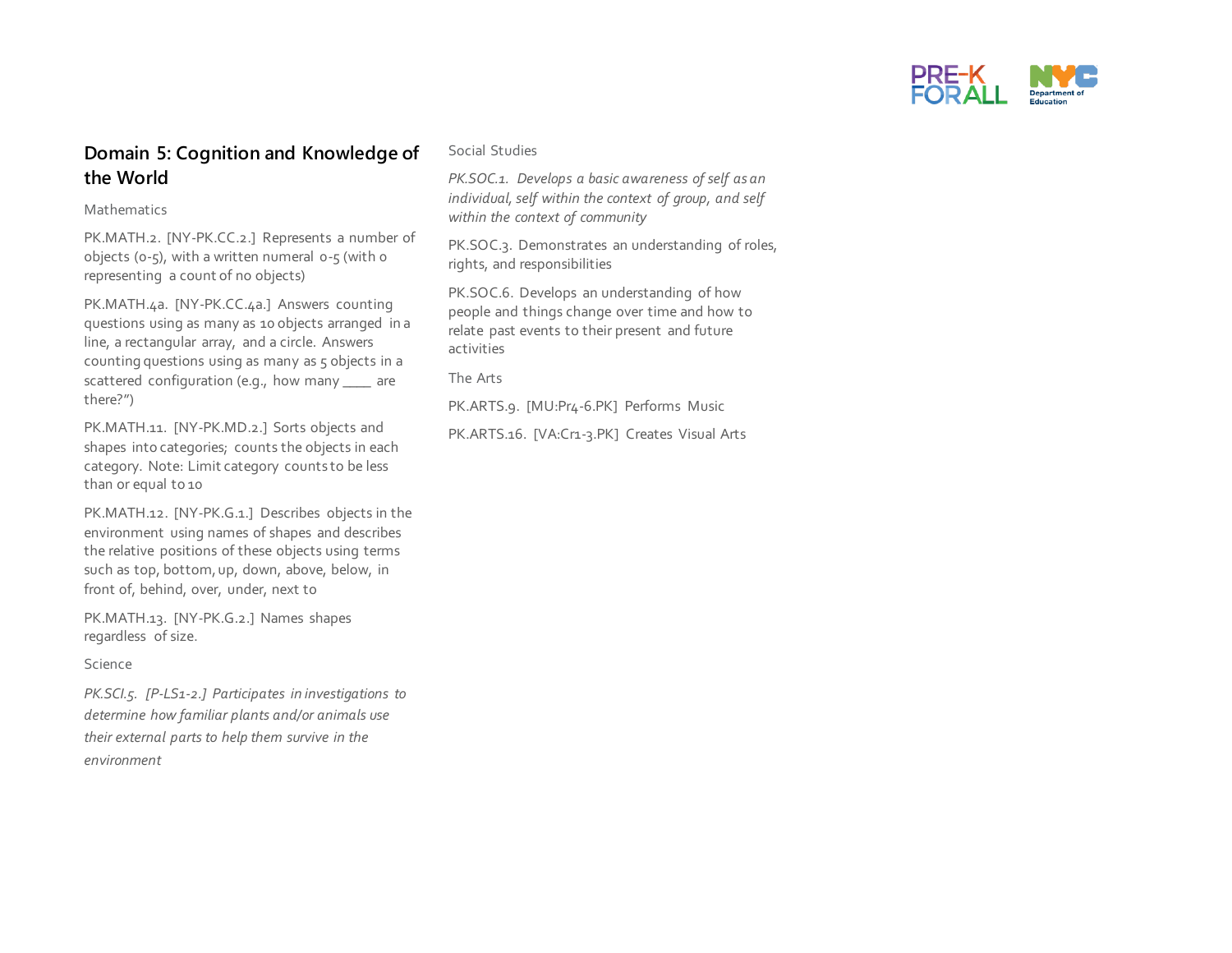

## **II. Introduction**

Welcome to the New York City Pre-K for All third Interdisciplinary Unit of Study: All About Us. Now that your children have done an in-depth exploration of their senses and learned to explore the world around them, they are ready to learn more about themselves and the people around them. Pre-K for All enables children from all backgrounds and communities across the five boroughs to gain a solid foundation for future success. The All About Us unit supports that objective by providing opportunities for children to explore, learn about, and embrace what makes them important and unique.

During the pre-K year, children develop a concept and awareness of themselves as unique individuals. A strong sense of self supports children's success in pre-K and lays the groundwork for realizing their potential throughout their school and life experiences. In the New York State Prekindergarten Learning Standards (NYSPLS), these ideas are represented in Domain 3 *(PK.SEL.2): Recognizes self as an individual having unique abilities, characteristics, feelings and interests.* Unit activities such as self-portraits and like/dislike activities invite children to think about and express their ideas about who they are. Throughout the unit there are also opportunities for children to explore the attributes of their names. Names are an important part of what makes each child unique. They are also a helpful starting point for developing a wide range of early literacy skills as children are naturally interested in their own names.

In addition to helping them develop a strong selfconcept, activities around children's names encourage children's development of writing skills. While every child is different and no two develop in exactly the same way, there are some skills that tend to develop in sequence. The development of writing skills is one skill set that does typically follow a progression. Early in the pre-K year, children's familiarity and skills with letters and writing their names will vary based on their previous experiences. The teaching staff's role is to understand where each child falls in this progression and to support their continued growth. The development of writing, including name writing, typically happens in the following stages:

- 1. Scribbles or marks
- 2. Controlled linear scribbles
- 3. Mock letters or letter-like forms
- 4. Letter strings

5. Partially accurate name (early invented spelling for other words)

6. Accurate name (late invented spelling for other words)

#### *Teaching Strategies GOLD®, 2010*

Please keep these stages in mind as you observe children's writing. Many factors may be impacting child's writing development, including fine motor skills or their interest level. Use your Authentic Assessment System to identify areas in need of further support, and encourage children to use

various materials throughout the day to support those areas of need. As always, continue to encourage any mark that children make. Note where each child is in the prewriting progression and then consider how to move him/her to the next level. This careful observation helps in setting realistic expectations and engaging in responsive instruction. The child whose scribbling looks random will likely be producing horizontal lines next and will still need to move through the third stage (producing "letterlike" forms) before they are capable of writing their own name. Children are not expected to have mastered writing their name by the end of this unit. The progression is included here to guide the supports you provide throughout the year. In addition to the daily sign in, you can build on children's natural curiosity about their own name by encouraging them to sign their artwork and explore their names (and those of their friends) in the writing center and throughout the classroom.

Emotion plays a significant role in developing selfconcept and self-awareness and thriving in group settings. In this unit, children build on activities and skills that were addressed in Unit 1: Welcome to Pre-K, and are provided with opportunities to further understand, regulate and communicate emotions. In this unit, you will create a feelings chart for the classroom and encourage children to identify with a wide variety of emotions, such as playful, hopeful, scared, silly, surprised, and confused. Throughout the year, children will continue to develop their ability to identify, manage and express their emotions. Notice what each child has internalized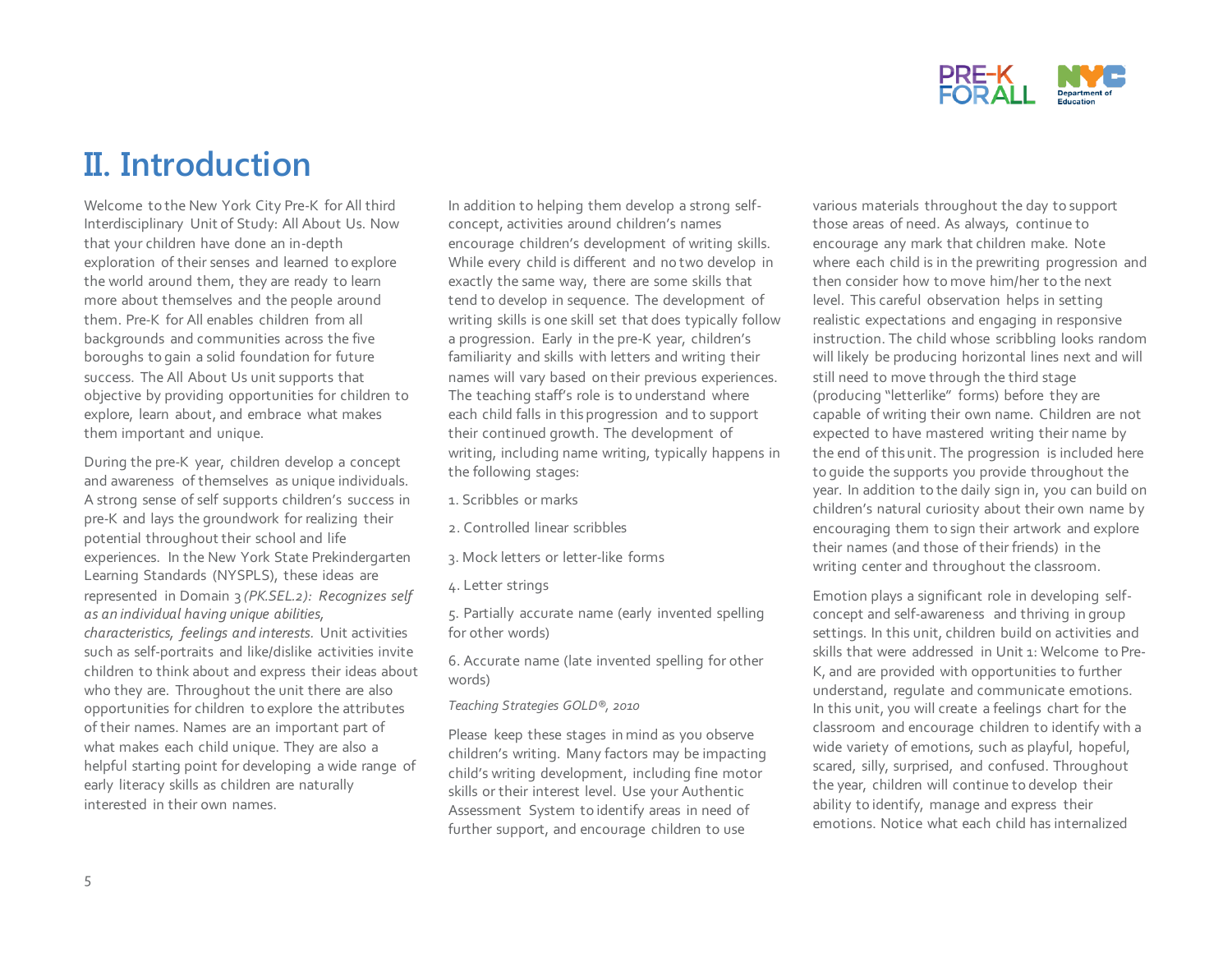

from Unit 1: Welcome to Pre-K, and use the activities in this unit to deepen their understanding and practice skills in their day-to-day interactions.

> *All About Us is designed to support and embrace the diverse populations of New York City's Pre-K for All program… and realize their potential as individuals as well as members of various communities.*

After taking a close look at what makes each of them unique and exploring their feelings, children will start to learn about the people around them. These activities build social and emotional skills grounded in NYSPLS Domain 3 and Social Studies standards from Domain 5. Children will explore and learn about the features, unique attributes and their roles in both their family and classroom communities. Previous units provided a foundational understanding of belonging to these two communities. In this unit children have the opportunity to build on their knowledge of the people and experiences that are closest to them. In the second two weeks of the unit, children will explore and share their family composition and customs. Families are invited to share customs or activities that are special to them with the class. For example, they might share a family tradition or activity they do together. Families who speak languages other than English are invited to share those languages with the class in various ways. Children recognize differences and similarities between themselves and the people around them in a way that celebrates all children and families. There are two ideas for a culminating activity for this unit: either inviting each family to create a quilt square which can be used to create a class quite, or inviting each family to share a recipe that they love for a classroom recipe book.

All About Us is designed to support and embrace the diverse populations of New York City's Pre-K for All program and help children develop the positive selfconcept and confidence to take on new tasks, think critically, remain persistent in the face of challenges, pursue interests, and realize their potential as individuals as well as members of various communities. It is an opportunity to celebrate each and every member of the class both inside and out and set a tone of acceptance. Have fun leading your class through this exciting study!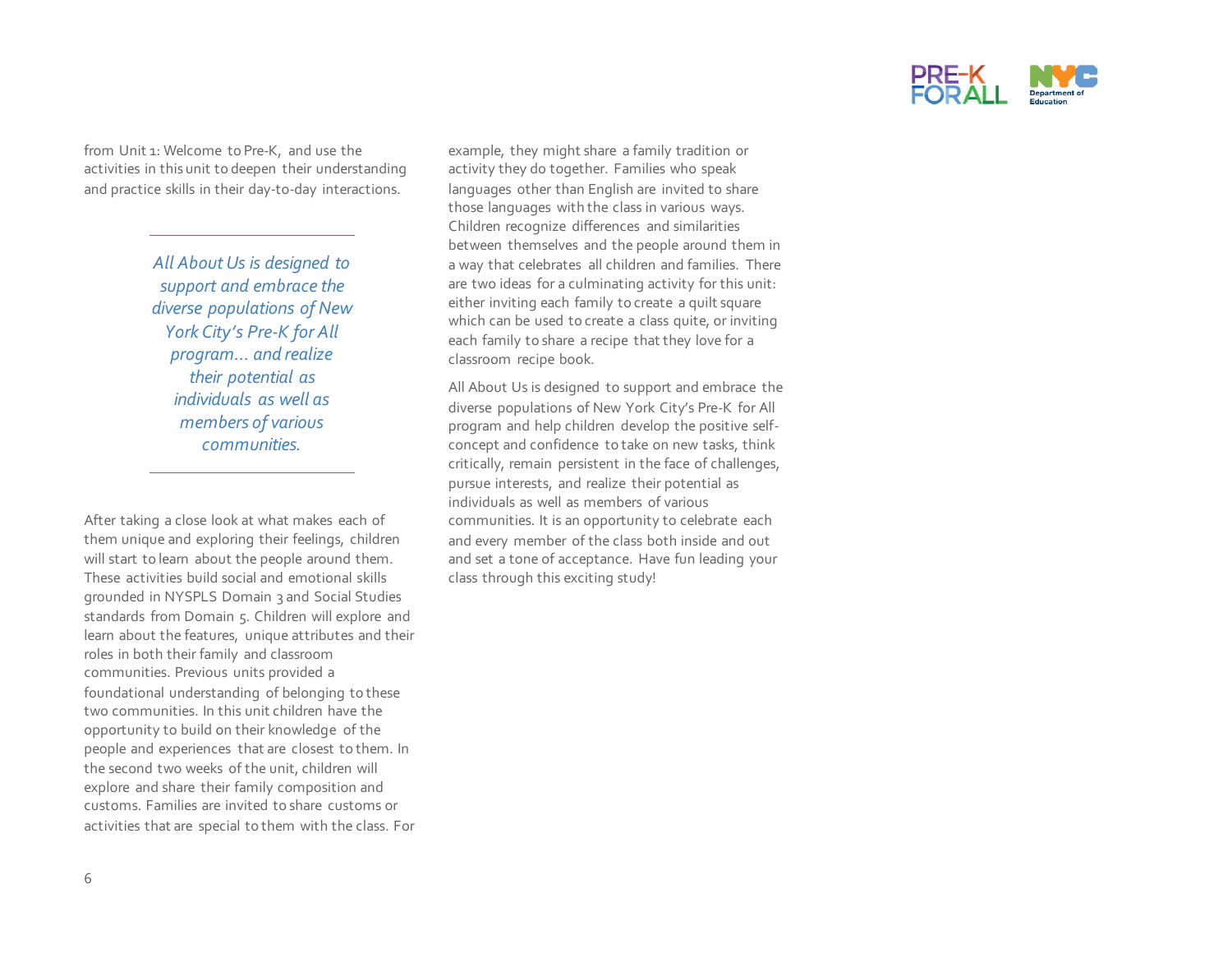

## **III. Unit Framework**

#### **Essential Question**

This is a child-friendly question that connects the knowledge and skills that children will likely develop throughout the unit.

#### **Focus Questions**

These represent the major inquiries of the unit. They build over time and require children to make connections across all content areas. Each focus question is designed to take about one week to explore.

*These are key components of each Pre-K for All Unit of Study.* 

#### **Foundational Learning Experiences**

These are experiences (e.g., whole group, small group lessons, field trips, observations, center activities) for each subtopic that provide ample opportunities to deepen children's understanding of the Focus Questions.

#### **Foundational Texts**

*PK.ELAL.9 [PKR.5] Interacts with a variety of genres (e.g., storybooks, poems, songs)*

These are a combination of literary and informational texts that can be read throughout the unit. See Section XIfor text-based critical thinking questions to support the read aloud experience.

Engaging, informative, and literary texts provide opportunities for exploring content, expressing ideas using one's imagination, and critical thinking that are enhanced through multiple readings of the same book. Reading books multiple times helps all children build a deeper understanding of content, make meaningful connections between content and other concepts or experiences and builds their confidence as learners and as future readers.

#### **Key Vocabulary**

These are academic vocabulary words that help children understand the unit focus questions and access complex texts. These words can be supplemented by vocabulary in read alouds.

#### **Family and Community Engagement**

These are ideas for inviting families to share their experience and knowledge with the class, or for extending learning outside of the classroom. They are aligned to the **[NYC DOE Division of Early](https://infohub.nyced.org/docs/default-source/default-document-library/early-childhood-framework-for-quality.pdf)  Childhood Education [Early Childhood Framework](https://infohub.nyced.org/docs/default-source/default-document-library/early-childhood-framework-for-quality.pdf)  [for Quality](https://infohub.nyced.org/docs/default-source/default-document-library/early-childhood-framework-for-quality.pdf) (EFQ).**

See Section IX: Supporting Resources for more information about Family Engagement Practices.

#### **Culminating Celebration**

This is an opportunity to reflect on the unit with the children, as well as to note and celebrate the growth and learning that has occurred.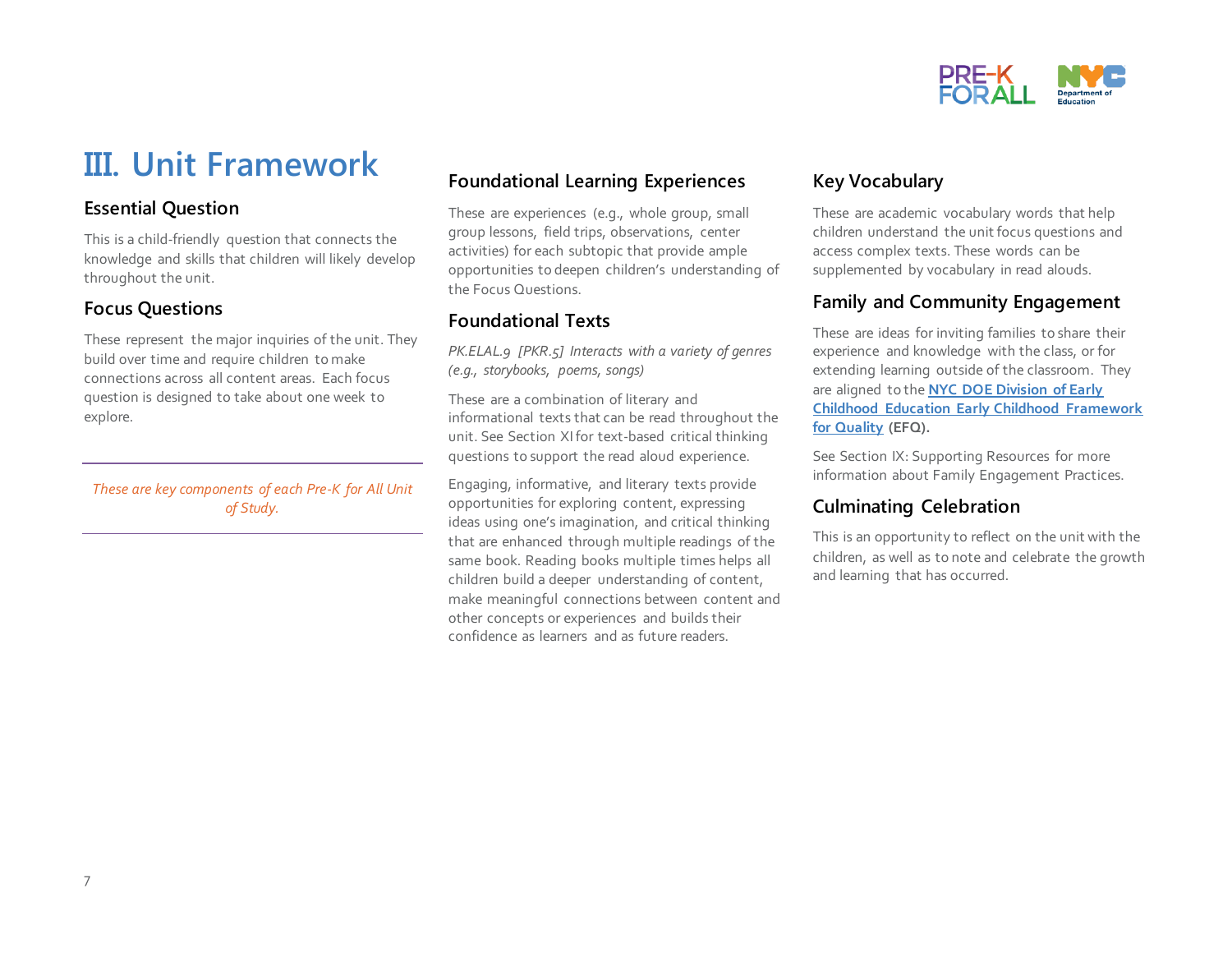

#### **Unit Three: All About Us**

### **Essential Question: Who am I and who are the people in my life?**

|                                                    | <b>Week One</b>                                                                                                                                                                                                                                                                                                                                                                                               | <b>Week Two</b>                                                                                                                                                                                                                                                                                                                                                                                                                               | <b>Week Three</b>                                                                                                                                                                                                                                                                                                                                                                                                                                                                                                                                          | <b>Week Four</b>                                                                                                                                                                                                                                                                                                                                                                                                                                                                                                                                                                                                                                                                                                                                                                                                                                                                       |
|----------------------------------------------------|---------------------------------------------------------------------------------------------------------------------------------------------------------------------------------------------------------------------------------------------------------------------------------------------------------------------------------------------------------------------------------------------------------------|-----------------------------------------------------------------------------------------------------------------------------------------------------------------------------------------------------------------------------------------------------------------------------------------------------------------------------------------------------------------------------------------------------------------------------------------------|------------------------------------------------------------------------------------------------------------------------------------------------------------------------------------------------------------------------------------------------------------------------------------------------------------------------------------------------------------------------------------------------------------------------------------------------------------------------------------------------------------------------------------------------------------|----------------------------------------------------------------------------------------------------------------------------------------------------------------------------------------------------------------------------------------------------------------------------------------------------------------------------------------------------------------------------------------------------------------------------------------------------------------------------------------------------------------------------------------------------------------------------------------------------------------------------------------------------------------------------------------------------------------------------------------------------------------------------------------------------------------------------------------------------------------------------------------|
| <b>Focus Questions</b>                             | What makes me important<br>and unique?                                                                                                                                                                                                                                                                                                                                                                        | What feelings do I have and<br>why?                                                                                                                                                                                                                                                                                                                                                                                                           | What makes my class<br>important and unique?                                                                                                                                                                                                                                                                                                                                                                                                                                                                                                               | What makes my family<br>important and unique?                                                                                                                                                                                                                                                                                                                                                                                                                                                                                                                                                                                                                                                                                                                                                                                                                                          |
| <b>Foundational Learning</b><br><b>Experiences</b> | <b>Small Group</b><br>Invite children to observe their<br>faces in a mirror. Provide paper<br>and writing utensils such as<br>pencils, crayons or markers for<br>them to draw what they see.<br>Encourage them to look<br>carefully at their faces and<br>consider how to illustrate the<br>features and details they see.<br>PK.ARTS.16. [VA:Cr1-3.PK]<br>Creates Visual Arts<br>See page 42 for lesson plan | <b>Small Group</b><br>In small groups, introduce<br>children to an interactive<br>feelings chart. Invite children to<br>match how they are feeling<br>from an array of labeled<br>pictures. The chart can become<br>part of the morning routine and<br>should also be available for<br>children to access throughout<br>the day as desired.<br>PK.SEL.1. Regulates responses<br>to needs, feelings and events<br>See page 47 for lesson plan. | Whole Group<br>Revisit the classroom job chart.<br>Share some of the materials<br>used for classroom jobs, and<br>invite children to demonstrate<br>how they do some of these<br>jobs. Invite children to reflect<br>on the jobs in the chart and<br>consider if they are the right<br>jobs for the classroom. The<br>classroom jobs should reflect<br>the operational needs of the<br>classroom and the ideas of the<br>children.<br>PK.SOC.3. Demonstrates an<br>understanding of roles, rights,<br>and responsibilities<br>See page 52 for lesson plan. | <b>Family Engagement</b><br>Send home paper for children<br>to use in creating books that<br>feature the family of each child.<br>Families can choose what type<br>of information to include in the<br>book. Ideas include the people<br>in their family, where relatives<br>live, things the family likes to<br>do together, favorite foods,<br>languages spoken, family<br>heritage, traditions,<br>celebrations, pets, information<br>about their home, etc. Families<br>can choose how to illustrate the<br>book (i.e. drawings,<br>photographs, pictures from<br>magazines, etc.). Children<br>should return the books to<br>school where they can be kept<br>in the library for children to<br>read. Children who do not<br>create a book with their families<br>at home can create one in the<br>writing center.<br>PK.SOC.2. Demonstrates and<br>awareness and appreciation of |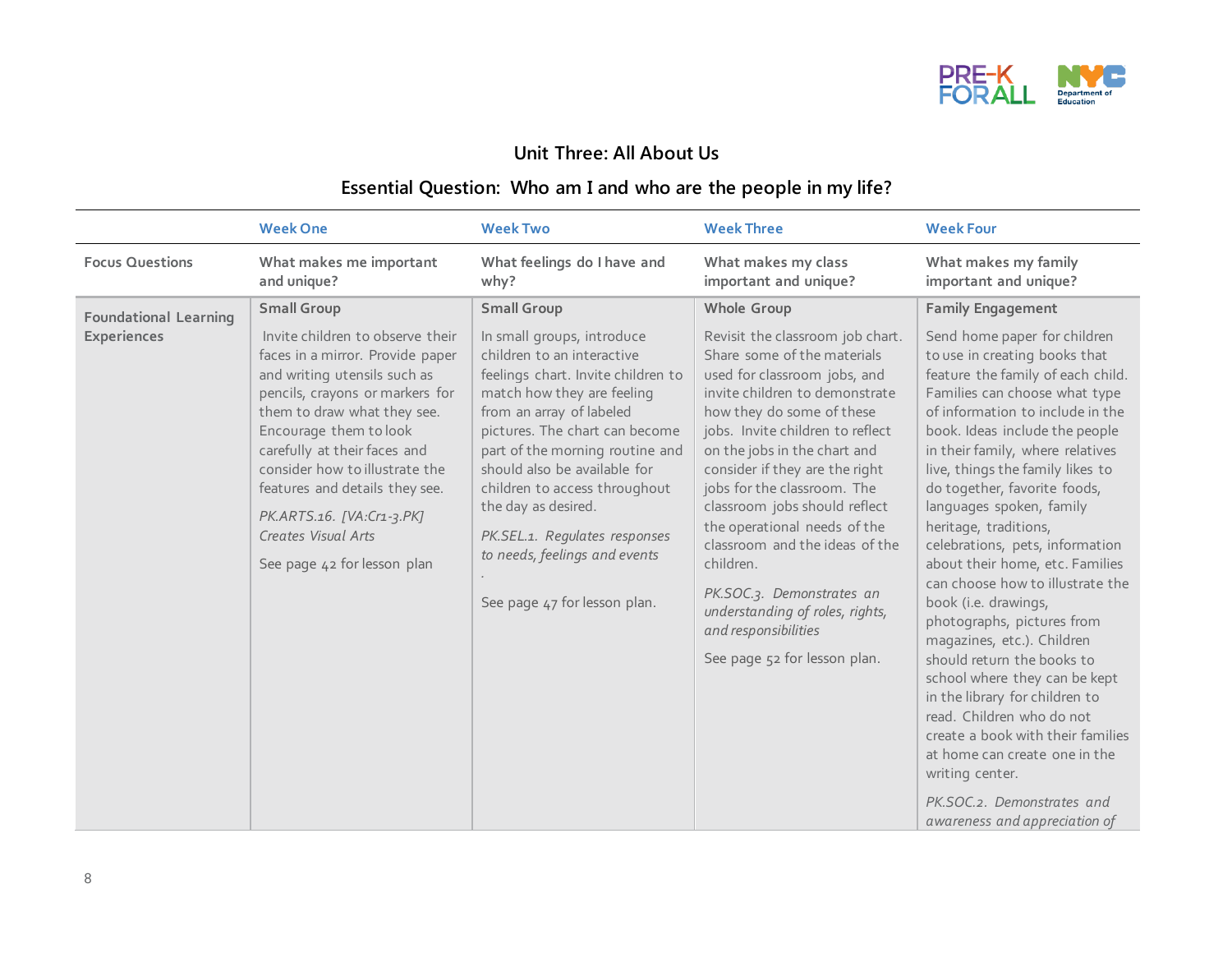

|                                                                                                                                                             | <b>Week One</b>                                                                                                                                                                                                                                                               | <b>Week Two</b>                                                                                                                                                                                                                                                                                                           | <b>Week Three</b>                                                                                                                                                                                                                                  | <b>Week Four</b>                                                                                                                                                                                                                                                                                                                                                                                                                                                |
|-------------------------------------------------------------------------------------------------------------------------------------------------------------|-------------------------------------------------------------------------------------------------------------------------------------------------------------------------------------------------------------------------------------------------------------------------------|---------------------------------------------------------------------------------------------------------------------------------------------------------------------------------------------------------------------------------------------------------------------------------------------------------------------------|----------------------------------------------------------------------------------------------------------------------------------------------------------------------------------------------------------------------------------------------------|-----------------------------------------------------------------------------------------------------------------------------------------------------------------------------------------------------------------------------------------------------------------------------------------------------------------------------------------------------------------------------------------------------------------------------------------------------------------|
| <b>Focus Questions</b>                                                                                                                                      | What makes me important<br>and unique?                                                                                                                                                                                                                                        | What feelings do I have and<br>why?                                                                                                                                                                                                                                                                                       | What makes my class<br>important and unique?                                                                                                                                                                                                       | What makes my family<br>important and unique?                                                                                                                                                                                                                                                                                                                                                                                                                   |
|                                                                                                                                                             |                                                                                                                                                                                                                                                                               |                                                                                                                                                                                                                                                                                                                           |                                                                                                                                                                                                                                                    | their own culture and other<br>cultures See page 56 for lesson<br>plan.                                                                                                                                                                                                                                                                                                                                                                                         |
| <b>Foundational Texts</b>                                                                                                                                   | This Is It by Daria Peoples-Riley                                                                                                                                                                                                                                             | The Many Colors of Harpreet<br>Singh by Supriya Kelkar                                                                                                                                                                                                                                                                    | Stella Brings the Family by<br>Miriam B. Schiffer                                                                                                                                                                                                  | *I Love Saturdays y domingos<br>by Alma Flor Ada                                                                                                                                                                                                                                                                                                                                                                                                                |
| <b>Key Vocabulary</b>                                                                                                                                       | alike, audition, curly, dance,<br>different, first name, favorite,<br>individual, interest, important,<br>last name, melody, portrait,<br>prefer, rhythm, same, self-<br>portrait, short, special, skill,<br>straight, strength, tall, unique,<br>wavy                        | afraid, angry, bored, brave,<br>comfortable, confused,<br>creative, ecstatic, excited,<br>feelings, frustrated, gloomy,<br>grumpy, happy, hopeful, love,<br>mad, nervous, patka, playful,<br>relaxed, sad, scared, silly, shy,<br>strong, surprised, thoughts<br>Underlined words are also used<br>in "Welcome to Pre-K." | community, friends, kind,<br>manors, peace, polite, respect,<br>share, teamwork, together,<br>worry                                                                                                                                                | adopted, aunt, big, brother,<br>cousin, culture, family, father,<br>grandfather, grandmother,<br>mother, older, siblings, sister,<br>small, together, uncle, younger                                                                                                                                                                                                                                                                                            |
| <b>Family and Community</b><br>Engagement<br>EFQ 4: High quality<br>programs promote<br>families' role as primary<br>caregivers, teachers, and<br>advocates | Ask families to share with their<br>child a favorite story from the<br>past. Among other things, this<br>could be a story about the first<br>time their child did something<br>new, a funny story about an<br>experience or a time when their<br>child made the family proud. | Send home a page with the<br>pictures used for the class<br>feelings chart. Families can<br>display this page at home,<br>discuss the way they feel, and<br>what they can do when they<br>experience these emotions.                                                                                                      | Ask families to write something<br>special about their child on a<br>small piece of paper and return<br>it to school. Post each child's<br>note in their cubby or<br>somewhere where each child<br>can easily view the words from<br>their family. | Invite family members to come<br>in and read to the class or lead<br>an activity during center time<br>that represents something<br>important to the family. Ideas<br>include a cooking experience,<br>an art experience, reading a<br>favorite book in English or<br>another language the family<br>member speaks, or sharing a<br>favorite song or type of music.<br>Families that are not able to<br>come in may send in music, a<br>favorite book, snack or |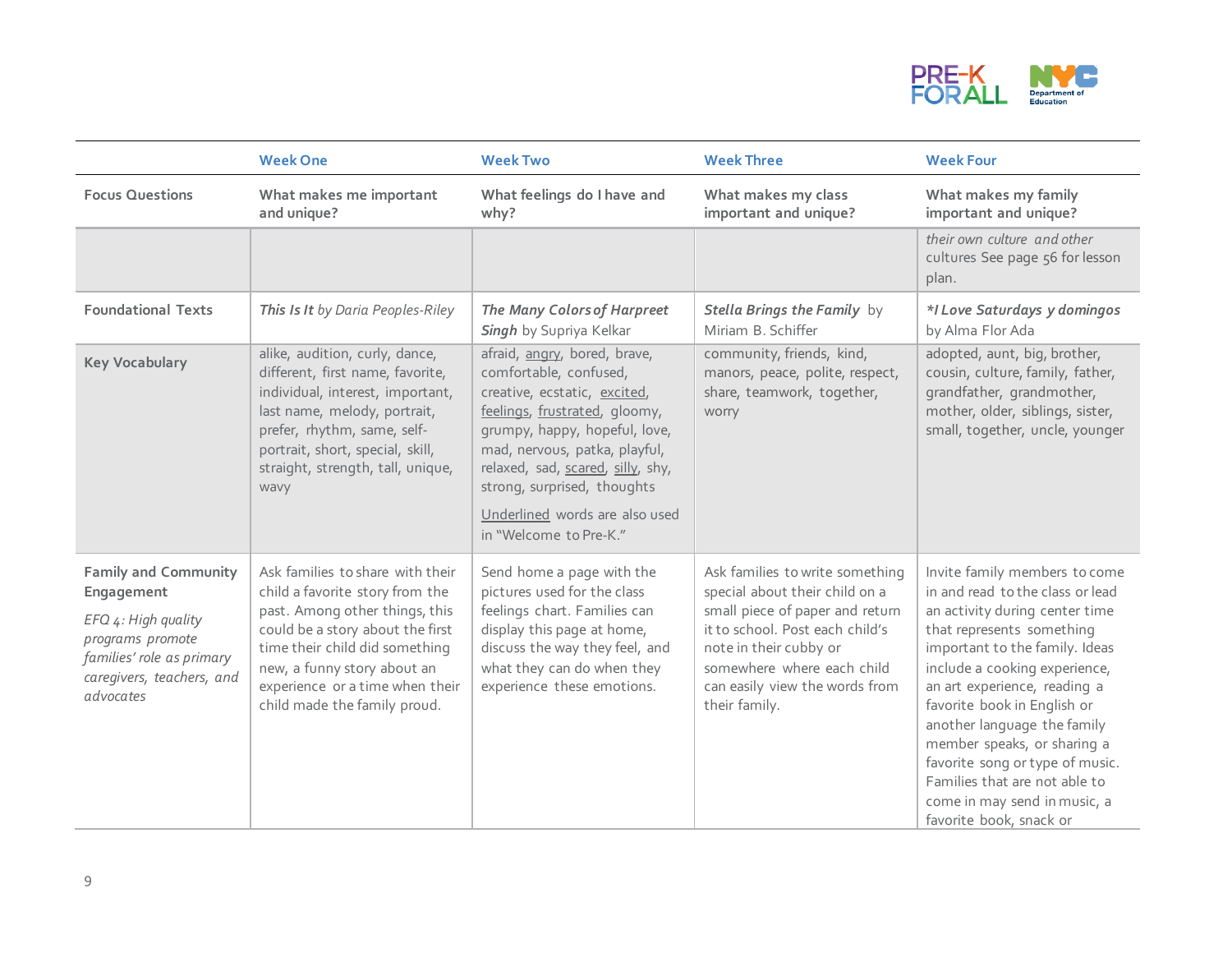

|                            | <b>Week One</b>                                                                                                                                                                                                                                                                                                                                                                                                                                                                                                                                                                                                                                                                                                                                                                                                                                                                                                                                                                                                                                                                                                                                                                                                                                                                                                                                                                                                                                                                                                     | <b>Week Two</b>                     | <b>Week Three</b>                                                                         | <b>Week Four</b>                              |
|----------------------------|---------------------------------------------------------------------------------------------------------------------------------------------------------------------------------------------------------------------------------------------------------------------------------------------------------------------------------------------------------------------------------------------------------------------------------------------------------------------------------------------------------------------------------------------------------------------------------------------------------------------------------------------------------------------------------------------------------------------------------------------------------------------------------------------------------------------------------------------------------------------------------------------------------------------------------------------------------------------------------------------------------------------------------------------------------------------------------------------------------------------------------------------------------------------------------------------------------------------------------------------------------------------------------------------------------------------------------------------------------------------------------------------------------------------------------------------------------------------------------------------------------------------|-------------------------------------|-------------------------------------------------------------------------------------------|-----------------------------------------------|
| <b>Focus Questions</b>     | What makes me important<br>and unique?                                                                                                                                                                                                                                                                                                                                                                                                                                                                                                                                                                                                                                                                                                                                                                                                                                                                                                                                                                                                                                                                                                                                                                                                                                                                                                                                                                                                                                                                              | What feelings do I have and<br>why? | What makes my class<br>important and unique?                                              | What makes my family<br>important and unique? |
|                            |                                                                                                                                                                                                                                                                                                                                                                                                                                                                                                                                                                                                                                                                                                                                                                                                                                                                                                                                                                                                                                                                                                                                                                                                                                                                                                                                                                                                                                                                                                                     |                                     |                                                                                           | something else that represents<br>the family. |
| Culminating<br>Celebration | Community quilt: Give children a square piece of fabric or felt and invite them to draw a picture or use materials to depict something<br>that is special to their family. Families can also have the option of bringing in a piece of fabric that represents their family, culture, or<br>heritage. Be sure the family includes written documentation about the quilt square ("On our felt square we drew a picture of our family<br>walking to school together," or, "This is a piece of fabric from a shirt I used to wear. I'm too big for this shirt now but I wore it when I was<br>smaller and my grandma took me to the zoo."). Use the squares to create a large classroom quilt. Display the quilt in a highly visible<br>location so children and families can enjoy it together.<br>PK.SOC.1. Develops a basic awareness of self as an individual, self within the context of group, and self within the context of community<br><b>OR</b><br>Invite each family to send in a favorite recipe. Collect the recipes and bind them together to create a classroom cookbook. Ask families<br>to create their favorite dish at home and bring it in for a class potluck. Note: Be mindful of children's food intolerances and allergies by<br>connecting with families before you do cooking activities and explicitly teaching children how being aware of allergies keeps ussafe.<br>Please review all relevant policies on meals and food served on special occasions before implementing this activity. |                                     | PK.SOC.2. Demonstrates awareness and appreciation of their own culture and other cultures |                                               |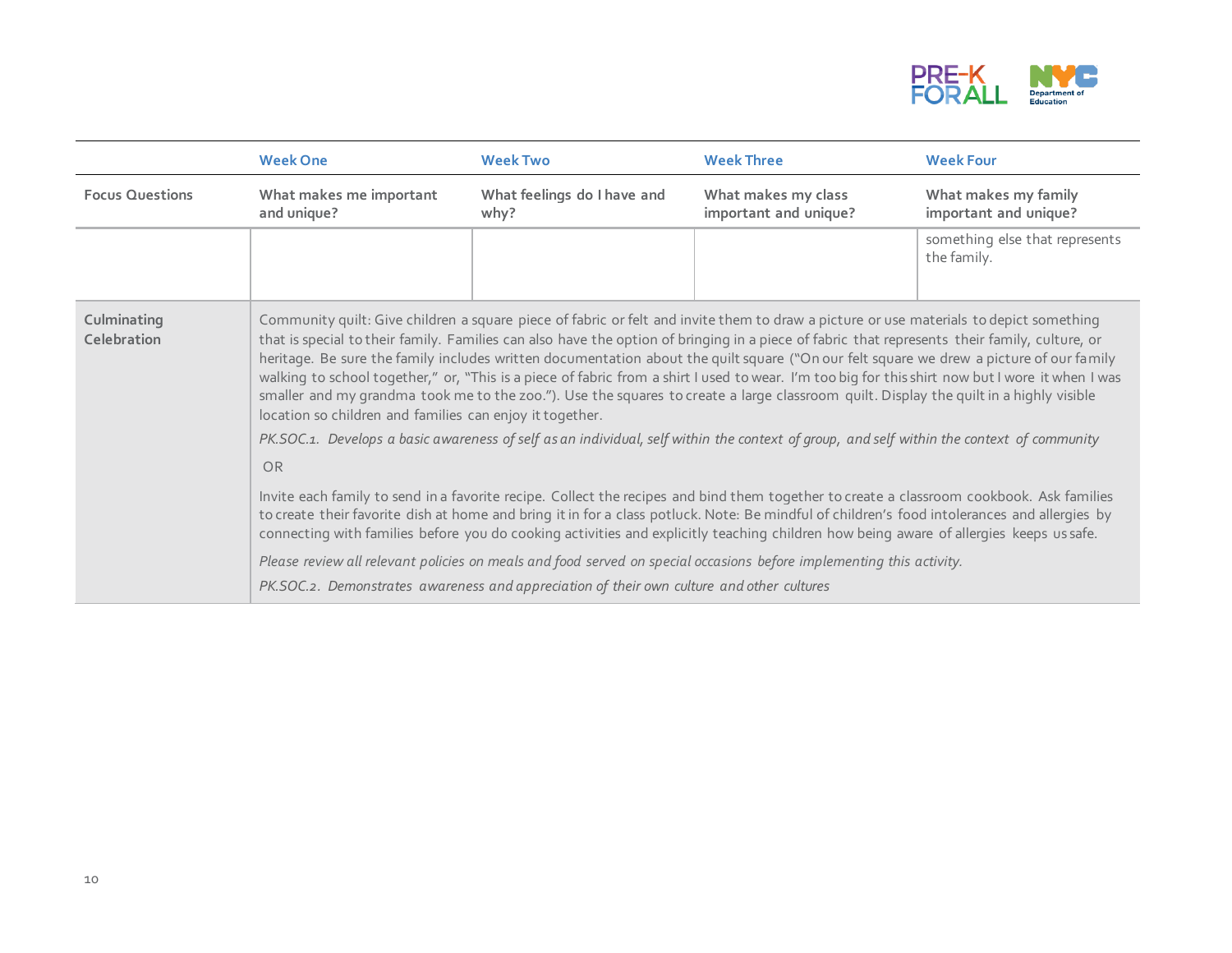

## **IV. Ideas for Learning Centers**

Learning centers enhance children's understanding of the unit's essential and focus questions as well as the enduring understandings. The opportunity to make choices in play is especially important in this unit as it provides children with an opportunity for developing awareness of themselves and those around them as well as confidence in their ability to take on new tasks. Learning centers empower children with a structure and materials to explore their own interests and those of their peers. When children play together in learning centers, they develop rich friendships that build a sense of community in the classroom. This sense of community is enhanced as children problem solve and resolve the conflicts that arise during play and clean up classroom materials together. Children develop a positive sense of self when they have the space and encouragement is provided in centers to experiment, work through problems, use trial and error, access space for privacy, and express themselves creatively, independently, with peers, and with other adults. Additionally, choice in play provides teachers the opportunity to embrace and celebrate the unique attributes of children through feedback on their processes as well as discussions about their play.

#### *Learning centers empower children with a structure and materials to explore their own interests and those of their peers.*

The following suggestions supplement the standard materials you have in each center such as blocks in

the Blocks/Construction Center, and paper and a variety of writing utensils in the Writing Center. As you plan your learning centers, consider how you will provide multiple entry points into the materials for all children in your classroom. The suggested materials and activities are intended to be relatable and fun! This is not an exhaustive list of suggestions. Select the activities that best align to the interests of your children, give them opportunities to explore new interests, and reflect the diversity of your class. You may also supplement this list as necessary.

As you plan for this unit, reflect on how children select where they will play. How do you help children make intentional choices about where to play? How do they know what to do in each center? Consider briefly highlighting new or exciting options in each center but always allow children to use other center materials if they find them more interesting. If you notice a child or group of children choosing the same center daily, consider bringing in materials from other centers in order to provide them with a varied learning experience. What system do you have in place to help them know where they can play and when? What message does this system send to the children about their individual rights and responsibilities as well as their rights and responsibilities as members of the classroom community? Is there a limit to the number of children in each center at a time? How do children know this limit? How do you talk with the children about their responsibilities around properly handling materials and taking turns? Consider the use of a choice chart (See Tools of Autonomy in Unit One:

Welcome to Pre-K). A choice chart that includes children's names and pictures can help each child realize they are an important member of the class and provide an additional opportunity for children to see their own names, as well as their peers' names, in print.

#### *Consider briefly highlighting new or exciting options in each center but always allow children to use other center materials if they find them more interesting.*

While the materials you select for centers are extremely important, learning is made richer through the interactions adults and children have during center time. Center time provides an opportunity for staff to engage children in conversation and rich discussion around their interests, strengthening the children's positive selfconcept and self-confidence. During center time, teaching staff should intentionally model language, use questioning techniques to promote higher-order thinking skills, actively encourage children's perspectives, increase children's focus on the task at hand, read informally to children, and assess children's learning. When teaching staff interact with children in centers they can model language through initiating, joining and extending conversations, using self and parallel talk and asking open-ended questions that deepen engagement and inquiry while developing problem solving and critical thinking skills.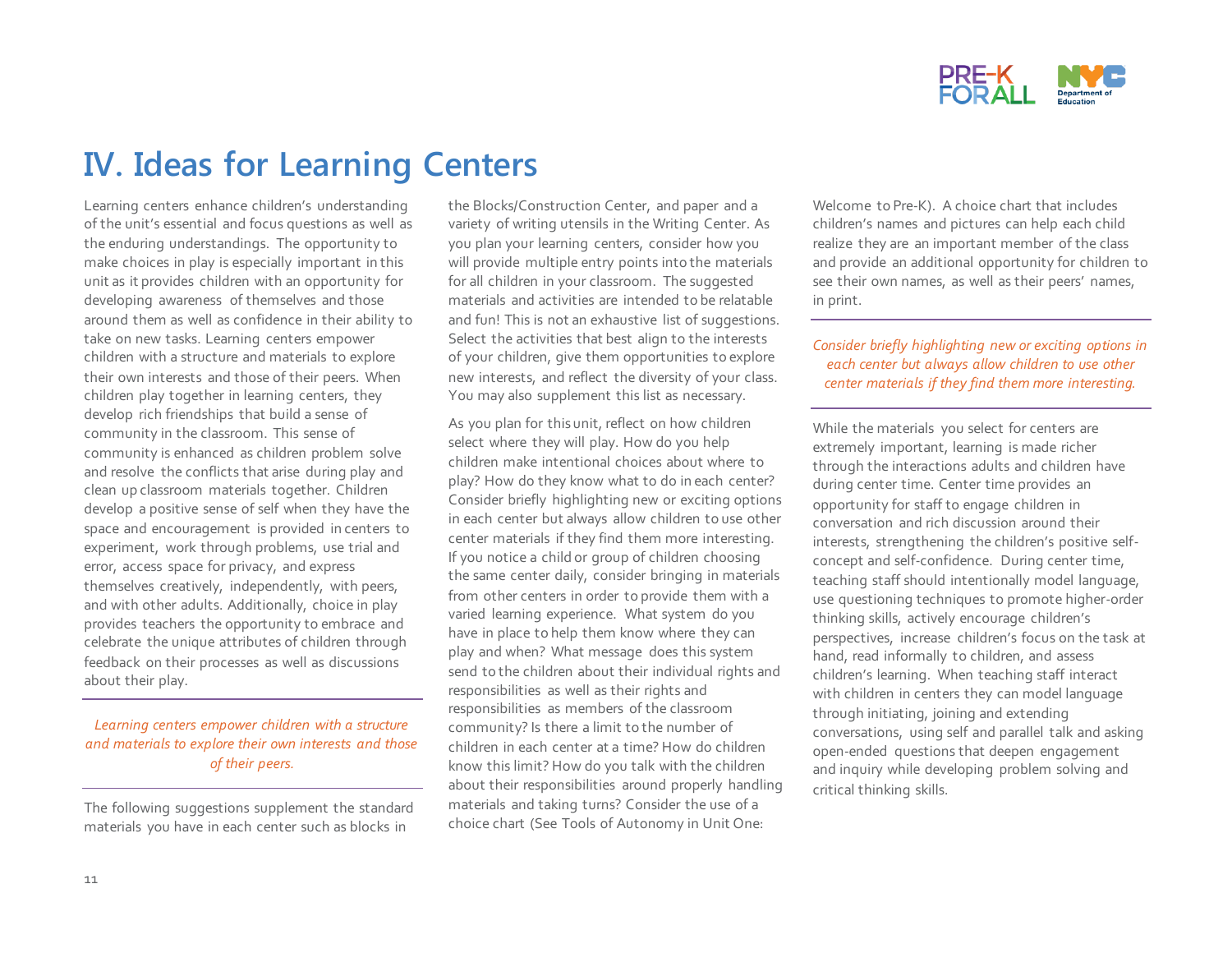

Play is an important vehicle for developing a variety of skills outlined in the NYSPLS and is woven into many of the elements in the EFQ. Purposeful play supports the development of academic and social skills because of the way young children learn. When children have a sufficient amount of time to play and can access learning centers and the materials in them they have supports necessary for their play to continue developing in complexity. The play-based learning that happens in learning centers addresses Standard *PK.AL.1 Actively engages in play as a means of exploration and learning*. For these reasons, teachers should ensure that children have access to and can choose from a variety of learning center materials for one-third of the pre-K day, and support children's engagement in play during center time, adjusting the daily schedule to weave in small and whole group activities without infringing on that time. NYSPLS standards are included for all of the activity suggestions here and opportunities for assessment are embedded. Text suggestions that compliment these materials and activities are also included.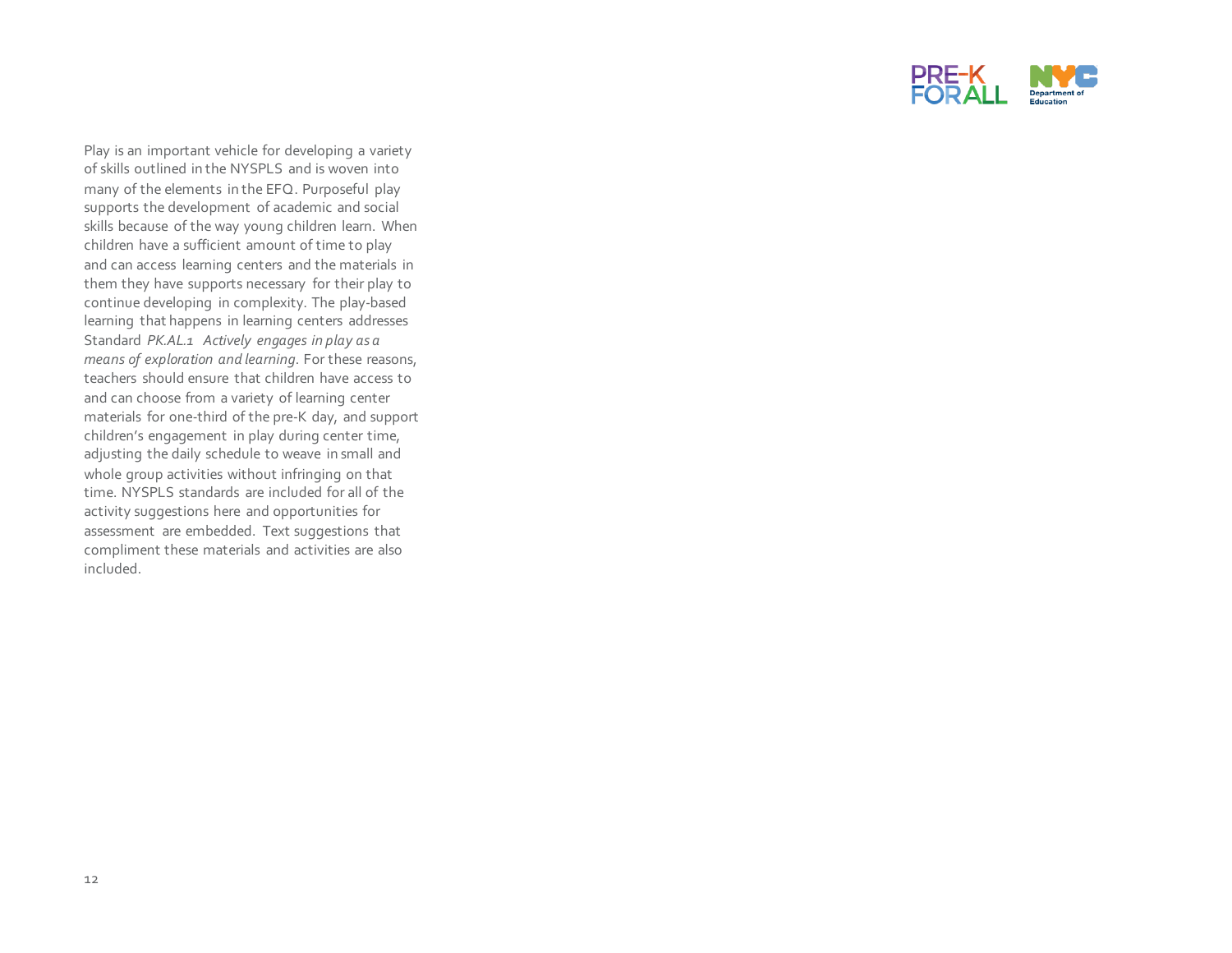

## **Blocks/Construction**

#### **Critical thinking questions/statements:**

Tell me about your work. I notice that you \_\_\_\_. What are some other things you could add? I wonder what would happen if \_\_\_\_. How do you know? How could you build ? What is your conclusion?

#### **Suggested Text:**

**Families** by Shelley Rotner and Sheila M. Kelly

Invite children to look at the families in the book as they play with toy people figurines. They may want to create families or homes for families out of the blocks in the center. .

*PK.SOC.1. Develops a basic awareness of self as an individual, self within the context of group, and self within the context of community*

#### **Save:**

Provide nametags or "save" signs (or invite children to create their own) for children to use to indicate they would like to save the structures they are creating and would like to return to later.

*PK.SEL.5. Demonstrates pro-social problem-solving skills in social interactions*

#### **Create the Classroom:**

Invite children to use blocks to create the classroom. Encourage them to add as many details as possible. Add small people and furniture to the Blocks/Construction center so children can set up the classroom and play with it, too. Introduce this activity to the children by drawing a classroom map with them first.

*PK.MATH.12. [NY-PK.G.1.] Describes objects in the environment using names of shapes and describes the relative positions of these objects using terms such as top, bottom, up, down, above, below, in front of, behind, over, under, next to*

#### **Doll House:**

If available, add a dollhouse, furniture and small people to the center. Consider doing this activity outside of the Blocks/Construction area depending classroom *space and children's interests as well as to make sure that the house and materials do not interfere with block building.*

*PK.AL.1. Actively engages in play as a means of exploration and learning*

#### **Build Together:**

Encourage children to collaborate to build a structure together. Provide students with materials to create a plan of what to build and how to build it. Add images of construction workers collaborating to encourage partnerships.

*PK.ELAL.19. [PKSL.1] Participates in collaborative conversations with diverse peers and adults in small and large groups and during play*

#### **Block Letters:**

Provide the children's name cards and invite them to use blocks to make letters in their names. Talk with them about the lines in each letter of their name (straight, curved, etc.) and the sounds the letters make, specifically the first letter.

*PK.ELAL.1. [PKRF.1.] Demonstrates understanding of the organization and basic features of print*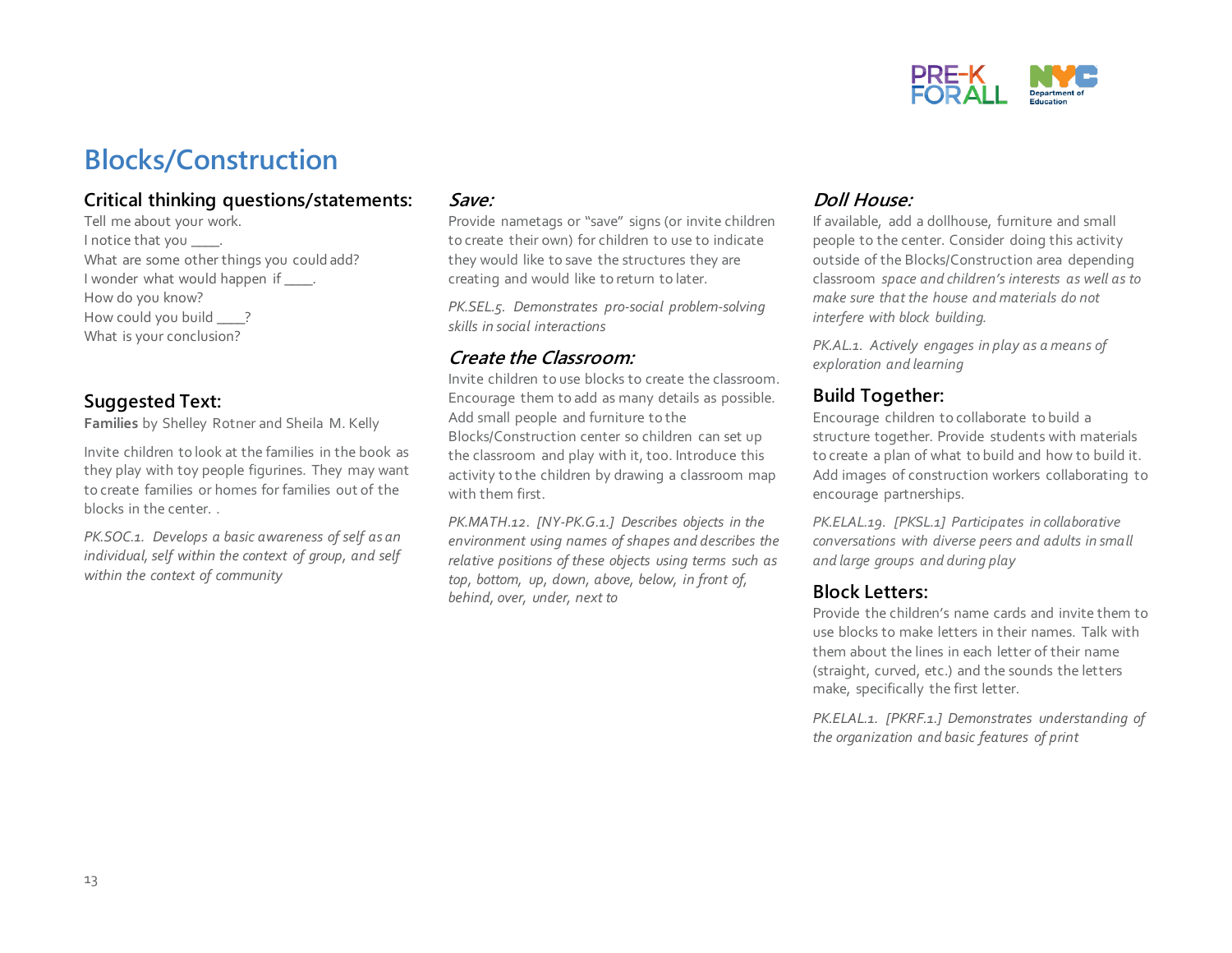

## **Dramatic Play**

#### **Critical thinking questions/statements:**

Who are you going to be today? I wonder what would happen if ? What will you do next? What do you think about ? What does that remind you of?

#### **Note:**

In Dramatic Play, sometimes children act out complicated or sensitive events that could make teachers or other children feel uncomfortable. Children typically do this a as a way to process difficult situations, thoughts, or experiences they have had. If this occurs, consider the emotion behind the behavior and acknowledge the feeling. If the play seems too upsetting for the classroom call the children's attention to the feelings of those around them and remind them it is important that everyone feels safe in the classroom. Reach out for additional supports that may be available at your site, such as a Social Worker or Instructional Coordinator, if necessary.

#### **Suggested Text:**

*Maggie's Chopsticks* by Alan Woo

Add an assortment of utensils such as spoons, forks, (safe) knives, chopsticks, sujeos, tongs, sporks, or other utensils that are more relevant to the classroom community, and invite the children to explore using them in their dramatic play.

*PK.SOC.2. Demonstrates awareness and appreciation of their own culture and other cultures*

#### **Home:**

Invite children to dramatize their lives at home or to pretend to be a family. Encourage them to cook for each other, eat a meal together or take care of daily household living. Talk with the children about the things they do at home, things they do with their families and things they do with their friends outside of school.

*PK.SOC.1. Develops a basic awareness of self as an individual, self within the context of group, and self within the context of community*

#### **Diner:**

Keep the diner set up from Unit Two, "My Five Senses." Shift from focusing on what the children see, hear, touch, taste and smell to what foods they like and enjoy eating with family and friends.

*PK.SOC.6. Develops an understanding of how people and things change over time and how to relate past events to their present and future activities*

#### **Cookbook:**

Add a cookbook for children to reference when cooking, as well as recipe cards, and writing utensils. Children can look in the cookbook for recipes their families enjoy or might like to try. Invite children to write their own recipes. They could write recipes for things their family likes or create recipes for some of their personal favorite foods.

*PK.SOC.2. Demonstrates and awareness and appreciation of their own culture and other cultures* 

#### **Classroom:**

Turn Dramatic Play into a mini classroom. Invite children to play pre-K together. Ask them to help set up the Dramatic Play classroom. Ask which materials to include and invite the children to make the materials such as a picture schedule, feelings chart, center labels, name cards, etc. Encourage children to take on the roles of teacher(s), students and/or other program staff.

*PK.SEL.4. Develops positive relationships with their peers*

**√ Opportunity for Assessment:** How does the child interact with their peers? Do they share materials? Is the child able to engage in sustained interaction?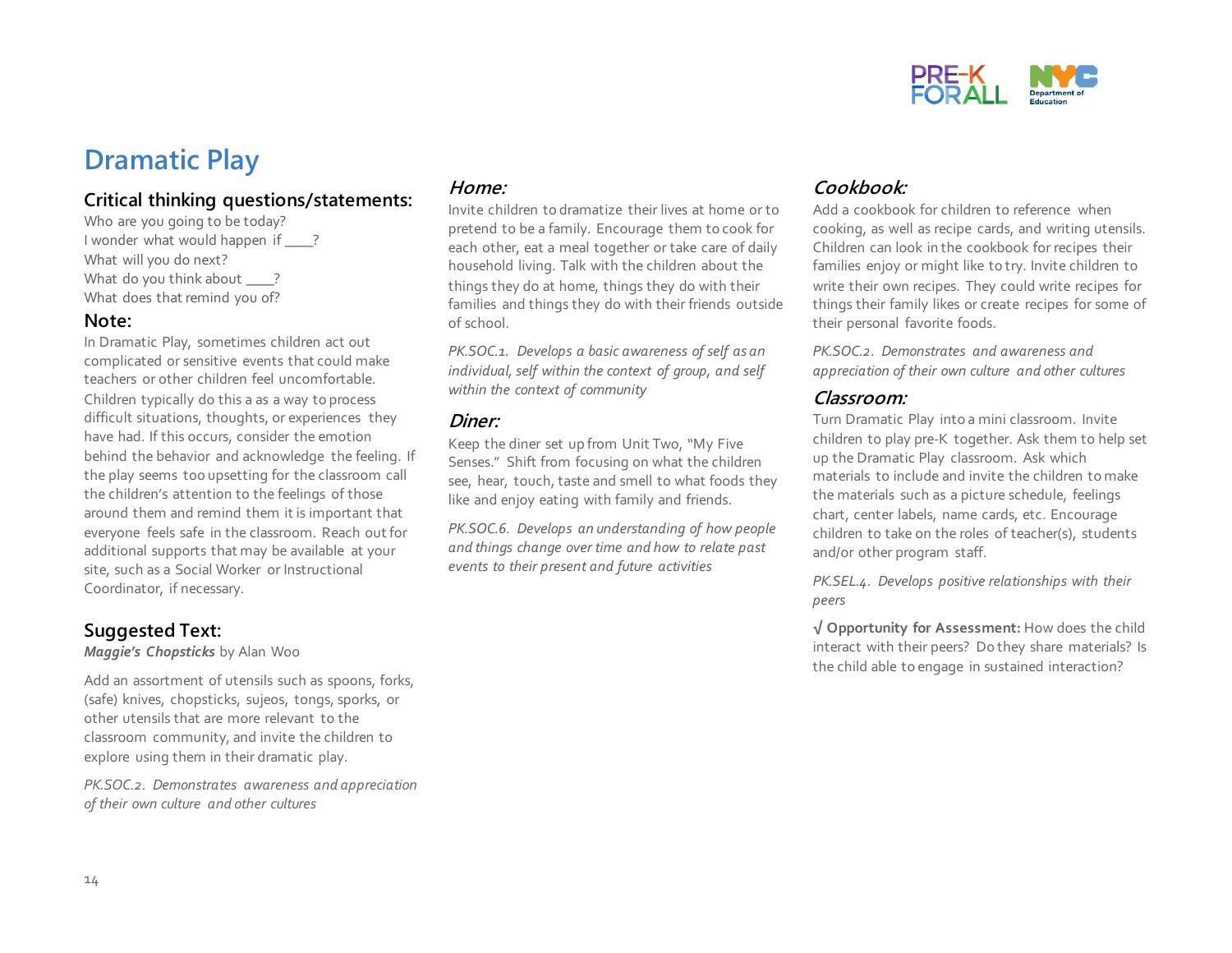

### **Art**

#### **Critical thinking questions/statements:**

Tell me about your art. What did you notice about ? I notice that you \_\_\_\_. How did you do that? What will you try next? Why? How does this picture, painting, drawing, etc. make you feel? Why?

#### **Suggested Text:**

*Tan to Tamarind: Poems About the Color Brown* by Malathi Iyengar

Invite children to look at the color of their skin and mix paint to make a color that looks like their skin.

*PK.SEL.2. Recognizes self as an individual having unique abilities, characteristics, feelings and interests* 

#### **3-D Me:**

Provide playdough for children to use to create themselves, family members or a friend. Consider repeating this activity with other materials (i.e. recycled materials, collage materials, yarn, etc.).

*PK.SEL.2. Recognizes self as an individual having unique abilities, characteristics, feelings and interests* 

#### **Shape Me:**

Cut out various size shapes from construction paper and invite children to use the shapes to create their own bodies. After gluing the shapes together, or to a piece of paper, children can use writing utensils, or open-ended materials to add additional details (hair, patterns on clothes, etc.).

*PK.MATH.13. [NY-PK.G.2.] Names shapes regardless of size.*

**√ Opportunity for Assessment:** What shapes is the child able to identify correctly?

#### **Faces:**

Provide an assortment of facial features (cut from magazines or make your own from construction paper) for children. Invite them to create silly faces with the cutouts.

*PK.AL.3. Approaches tasks and problems with creativity, imagination and/or willingness to try new experiences*

#### **Paper Plate Emotions:**

Cut paper plates in half, give children half of a plate and invite them to draw a mouth that is expressing an emotion on it (i.e. a smile for happy, frown for sad). Attach a Popsicle stick to the bottom of the plate for children to hold and invite them to place the emotion mask over their own mouths. Provide a mirror for children to see the expressions and invite them to try to make their eyes match the expressions on the plates as well.

*PK.SEL.1. Regulates responses to needs, feelings and events*

#### **Feelings Faces:**

Invite children to draw expressive self-portraits. Have them look in the mirror, make an expression and draw what they see.

*PK.SEL.1. Regulates responses to needs, feelings and events*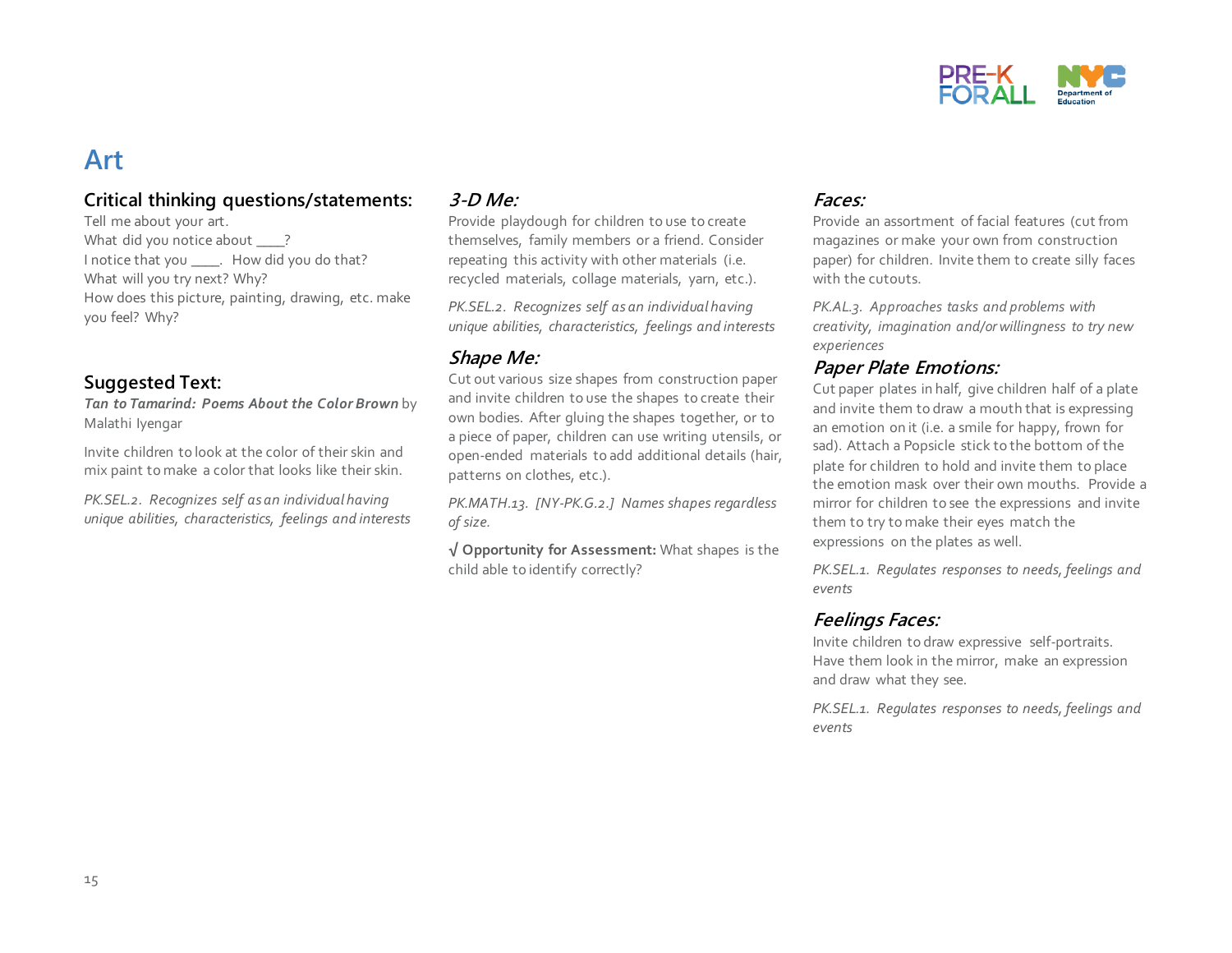

### **Science/Discovery**

#### **Critical thinking questions/statements:**

What did you observe here/when \_\_\_\_? What did your sense of tell you about ? What will you try next? I wonder what would happen if ? How do you know? How could we find out?

#### **Suggested Text:**

*Don' t Touch My Hair* by Sharee Miller

Provide shatter-proof mirrors for children to use to observe their own hair. In addition to looking at their hair, noting the color, appearance, etc., they can also touch it to feel the texture and write or draw what they notice.

*PK.SOC.1. Develops a basic awareness of self as an individual, self within the context of group, and self within the context of community*

#### **Magnifying Glasses:**

Invite children to use magnifying glasses to explore fingerprints, skin, hair, etc.

*PK.SCI.5. [P-LS1-2.] Participates in investigations to determine how familiar plants and/or animals use their external parts to help them survive in the environment* 

#### **Who Am Eye?**

Take pictures of each child's eyes. Print and invite children to try to identify each child in the class. This can also be done with mouths, or both eyes and mouths, and played as a matching game.

*PK.AL.5. Demonstrates persistence*

*\*Note: Classroom staff may not use their personal devices to take classroom photos.*

#### **Dough Faces:**

Provide the outlines of faces as well as playdough. Invite children to use the dough to create facial features for the faces. When the class studies feelings, invite children to make expressive faces. To add an additional dimension to this activity, make the playdough with the children.

*PK.SEL.1. Regulates responses to needs, feelings and events*

#### **Mirrors:**

Provide mirrors for children to use to look at themselves. Later, children may choose to look in the mirror with another child and compare/contrast what they notice about each other. Have children record their observations in their science journals.

*PK.SEL.2. Recognizes self as an individual having unique abilities, characteristics, feelings and interests* 

**√ Opportunity for Assessment:** Is the child able to compare/contrast themselves to peers? What do they notice about themselves? What do they notice about their peers?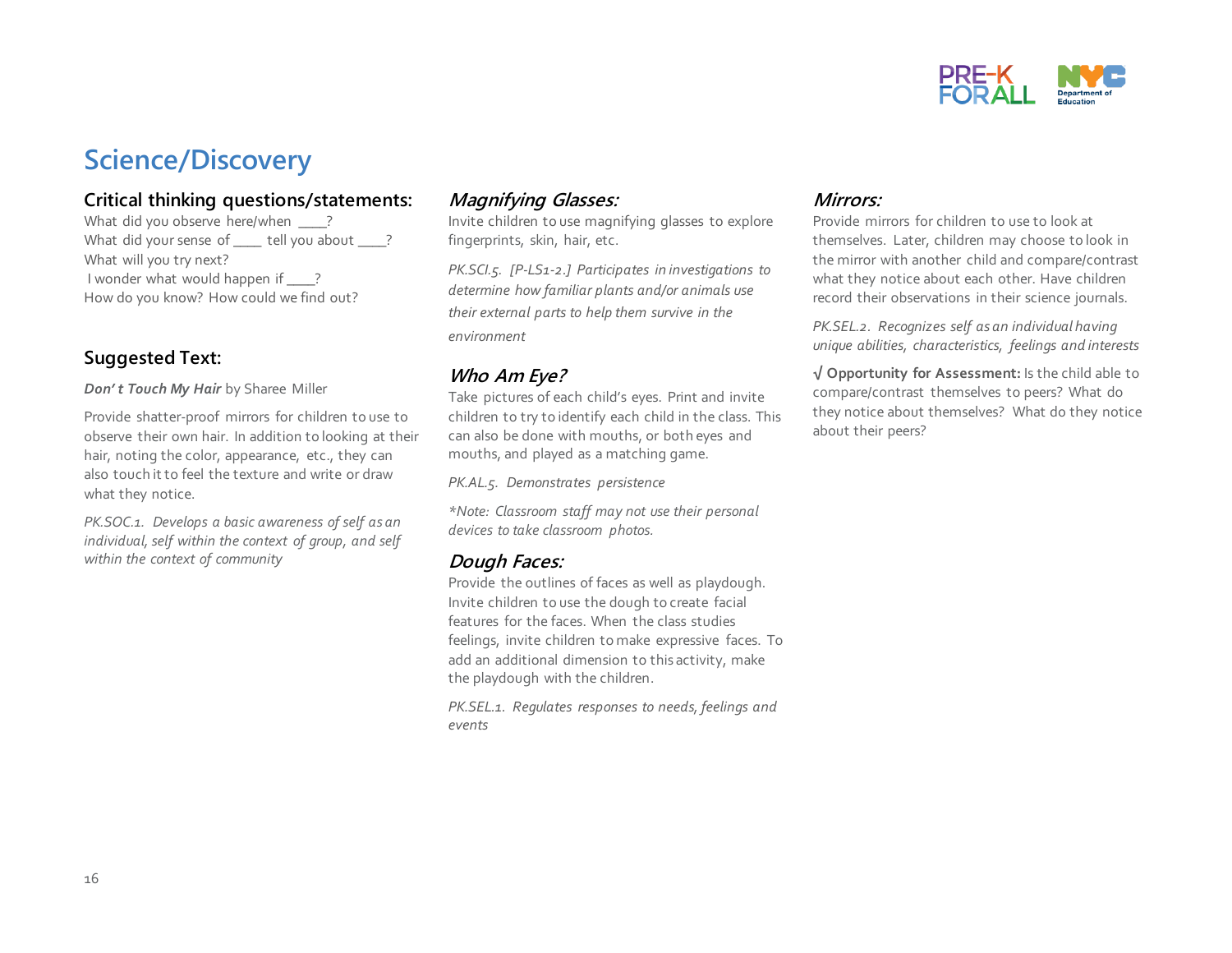

## **Toys and Games / Math Manipulatives**

#### **Critical thinking questions/statements:**

I notice that you \_\_\_\_. What do you notice? What happened when you ? Why do you think that happened? If I want to \_\_\_\_, what should I do? Why? Tell me about \_\_\_\_\_. How do you know? Tell me why \_\_\_\_.

#### **Suggested Text:**

*One Family by George Shannon*

Invite children to use manipulatives to create families of various sizes. After children create a family invite them to count the number of family members and label them with a number card (child made, teacher made, playing card, etc.).

*PK.MATH.2. [NY-PK.CC.2.] Represents a number of objects (0-5), with a written numeral 0-5 (with 0 representing a count of no objects)* 

*Note: Students can select the corresponding number card and/or write the numeral*

#### **Name Numbers:**

Invite children to refer to their name cards and count the number of letters in their names then place the appropriate number card next to the name card. Children can count the letters in their own names as well as their peers' names.

*PK.MATH.3. [NY-PK.CC.3.] Understands the relationship between numbers and quantities to 10, connects counting to cardinality*

#### **Measure Me:**

Help children figure out how many "feet" or "hands" tall they are. Cut out several feet or hands (all the same size) and tape to wall. Invite children to stand next to the feet/hands and add a post-it to mark each child's height. Have children count how many feet/hands tall they are. Invite them to write the number on the post-it. Unit blocks can also be used for this activity instead of feet and hand cutouts.

*PK.MATH.10. [NY-PK.MD.1.] Identifies measurable attributes of objects, such as length or weight, and describes them using appropriate vocabulary (e.g., small, big, short, tall, empty, full, heavy, light)*

#### **People:**

Add small people or figurines to the center. Children can sort and then count the people, or use them for imaginative play. Add sorting trays, muffin tins or egg cartons to help children keep the materials sorted as they work.

*PK.MATH.11. [NY-PK.MD.2.] Sorts objects and shapes into categories; counts the objects in each category. Note: Limit category counts to be less than or equal to 10* 

#### **Face Magnets:**

Cut out various facial features from pictures in magazines. Adhere onto magnets, supply a cookie sheet or other magnetic surface and invite children to create faces.

*PK.SCI.5. [P-LS1-2.] Participates in investigations to determine how familiar plants and/or animals use their external parts to help them survive in the environment* 

#### **Feelings Puzzles:**

Draw faces of various emotions on paper plates. Cut the plates apart to create puzzles. Invite the children to assemble the puzzles and discuss the emotion expressed.

*PK.SEL.1. Regulates responses to needs, feelings and events*

#### **Feelings Eggs:**

Using small plastic eggs that split into two pieces, draw eyes and nose of a particular expression on one half of an egg and the mouth of an expression on the other half. Invite children to explore the eggs to find matches or to experiment by mixing and matching the faces.

*PK.SEL.1. Regulates responses to needs, feelings and events*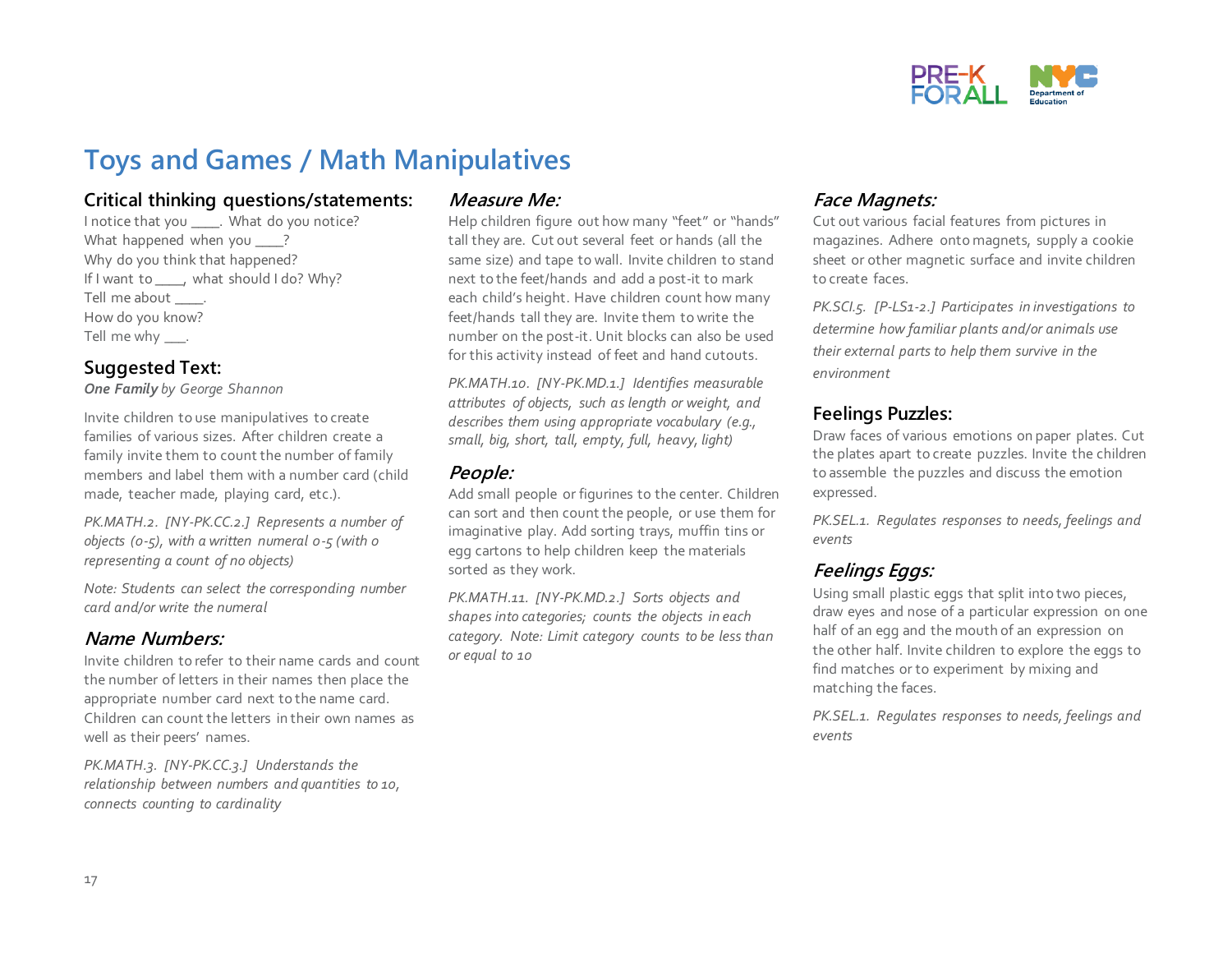

#### **Fish for a Feeling:**

Affix faces that display various emotions to magnets. Create a "fishing pole" (using a stick, string and magnet to act as a hook) and invite children to "fish" for faces that represent different emotions.

*PK.SEL.1. Regulates responses to needs, feelings and events*

**√ Opportunity for Assessment:** What emotions is the child able to identify? What associations do they make between the emotions and the corresponding facial expressions? What descriptions to they provide for when they experience these emotions?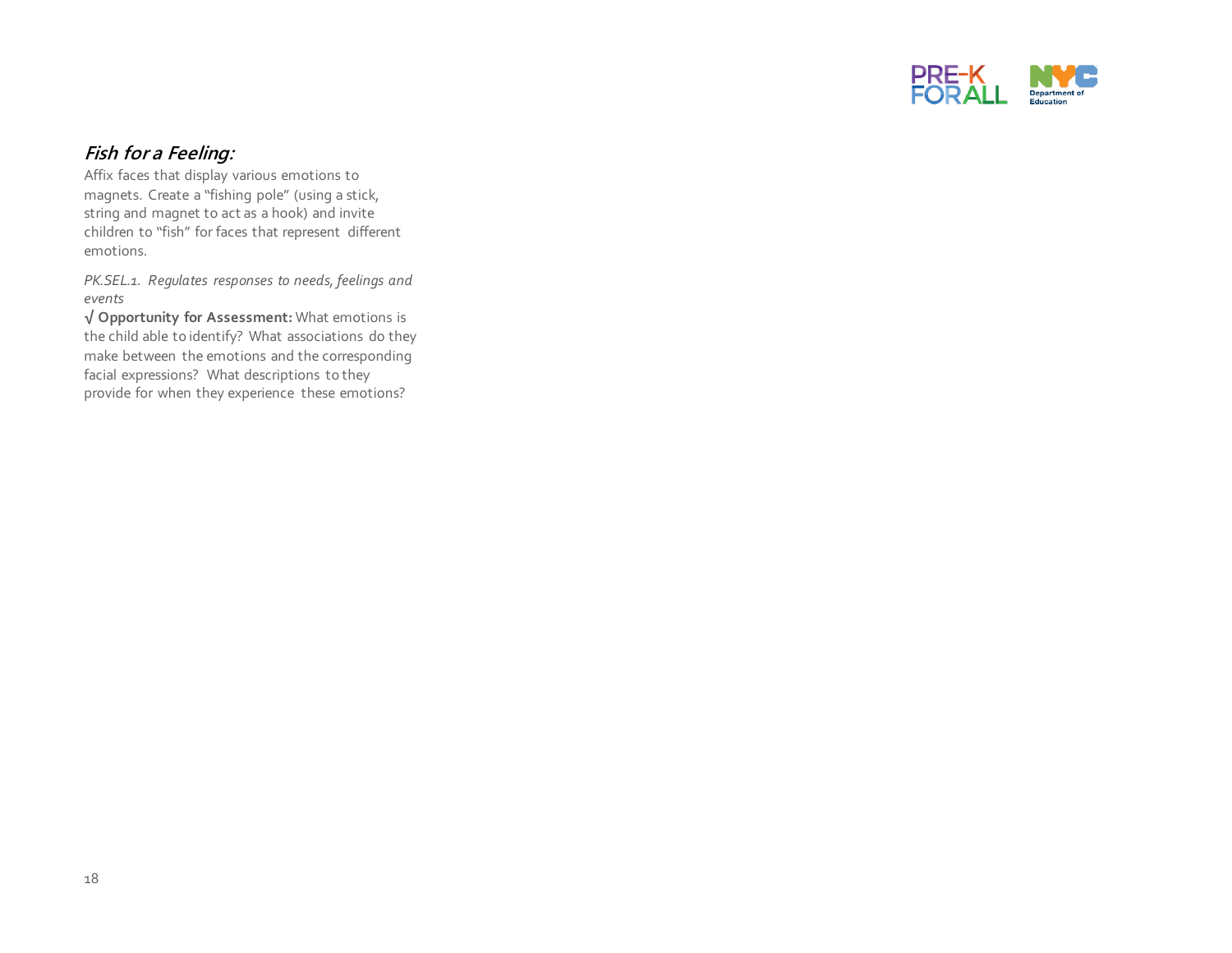

### **Sand and Water / Sensory**

#### **Critical thinking questions/statements:**

What happens when \_\_\_? Why? How do you think that works? Why? How could you change that? What does that remind you of? Why? What would happen if \_\_\_? Tell me more.

#### **Suggested Text:**

**Want to Play Trucks?** by Ann Stott.

Add an assortment of vehicles and people to the pourable materials in the sensory table for the children to explore.

*PK.AL.1 Actively engages in play as a means of exploration and learning*

#### **Sand Writing:**

Cover the bottom of the sand table in a fine layer of sand. Invite children to use their fingers to draw and try to write their names in the sand.

*PK.ELAL.1. [PKRF.1.] Demonstrates understanding of the organization and basic features of print*

#### **Emotions Slime:**

Create slime (see Appendix A for recipe) in multiple colors. Invite children to select two or three emotion(s) they would like to explore and have them choose a color for each. As children explore the slime, discuss when they might experience these emotions and why. As children are ready, discuss the possibility of experiencing multiple emotions at once and invite children to use multiple colors of slime at one time. What happens to the colors? How does that relate to our emotions?

*PK.SEL.1. Regulates responses to needs, feelings and events*

#### **Us:**

Add laminated pictures of each student (that include their names) as well as small plastic letters to the pourable materials in the table. Invite children to find their pictures and the letters in their names.

*PK.ELAL.1. [PKRF.1.] Demonstrates understanding of the organization and basic features of print*

#### **People:**

Add small plastic people to the sensory table. Invite children to play with these people in addition to the pourable materials already in the table. Children can pretend the people are their family members or friends.

*PK.SOC.6. Develops an understanding of how people and things change over time and how to relate past events to their present and future activities*

#### **Letters:**

Add small plastic letters to the pourable materials in the table. Invite children to look for the letters in their names. If magnetic letters are available, use magnetic letters and a magnetic wand; let children drag the wand through the pourable materials to find the letters in their names. Be sure children's name cards or another representation of their names are available for them to reference as they work.

*PK.ELAL.1. [PKRF.1.] Demonstrates understanding of the organization and basic features of print*

**√ Opportunity for Assessment:** What letters is the child able to identify?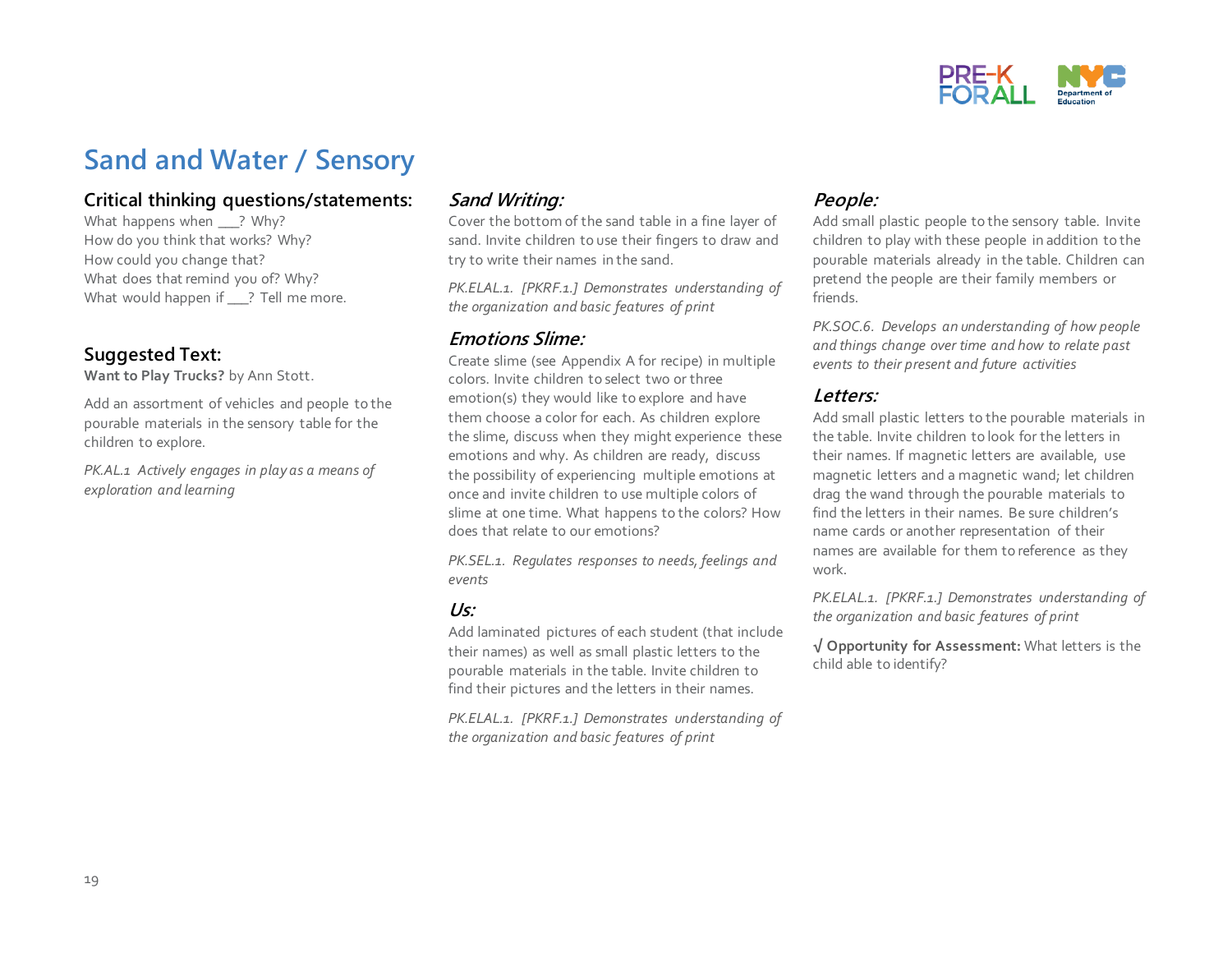

### **Library**

#### **Critical thinking questions/statements:**

Tell me about this book. What do you like about this book? What is your favorite part of this book? Why? What do you notice? What do you think is happening? What will happen next? Does that remind you of anything? What? Would you recommend this book to a friend? Why or why not?

#### **Note:**

Add books from the Foundational and Supporting Text list in Section V to your classroom library to create a collection of books that deepen children's understanding of the unit.

#### **Read Aloud:**

Provide small stuffed animals or dolls and invite children to read to them.

*PK.ELAL.1. [PKRF.1.] Demonstrates understanding of the organization and basic features of print*

#### **My Heart Fills With Happiness:**

After creating the class book, My Heart Fills With Happiness in the Writing Center, add the book to the library for children to read independently or with a friend. See page 25.

*PK.SEL.5. Demonstrates pro-social problem-solving skills in social interactions*

#### **Our Names:**

Reintroduce the class name book created in Unit 1: Welcome to Pre-K. Invite children to share their own page with their peers. If children are ready for an additional challenge, they can share the page of a classmate.

*PK.ELAL.4. [PKRF.4.] Displays emergent reading behaviors with purpose and understanding*

#### **√ Opportunity for Assessment:**

What does the child do when interacting with this book? Note actions (including book handling), words, language, etc.

#### **Reading Together:**

Encourage children to read a book with a friend. One child can read to the other or they can look at a book together.

*PK.SEL.4. Develops positive relationships with their peers*

#### **Finger Puppets:**

Add finger puppets to the library and invite children to use them to retell some of their favorite stories.

*PK.AC.1. Demonstrates motivation to communicate*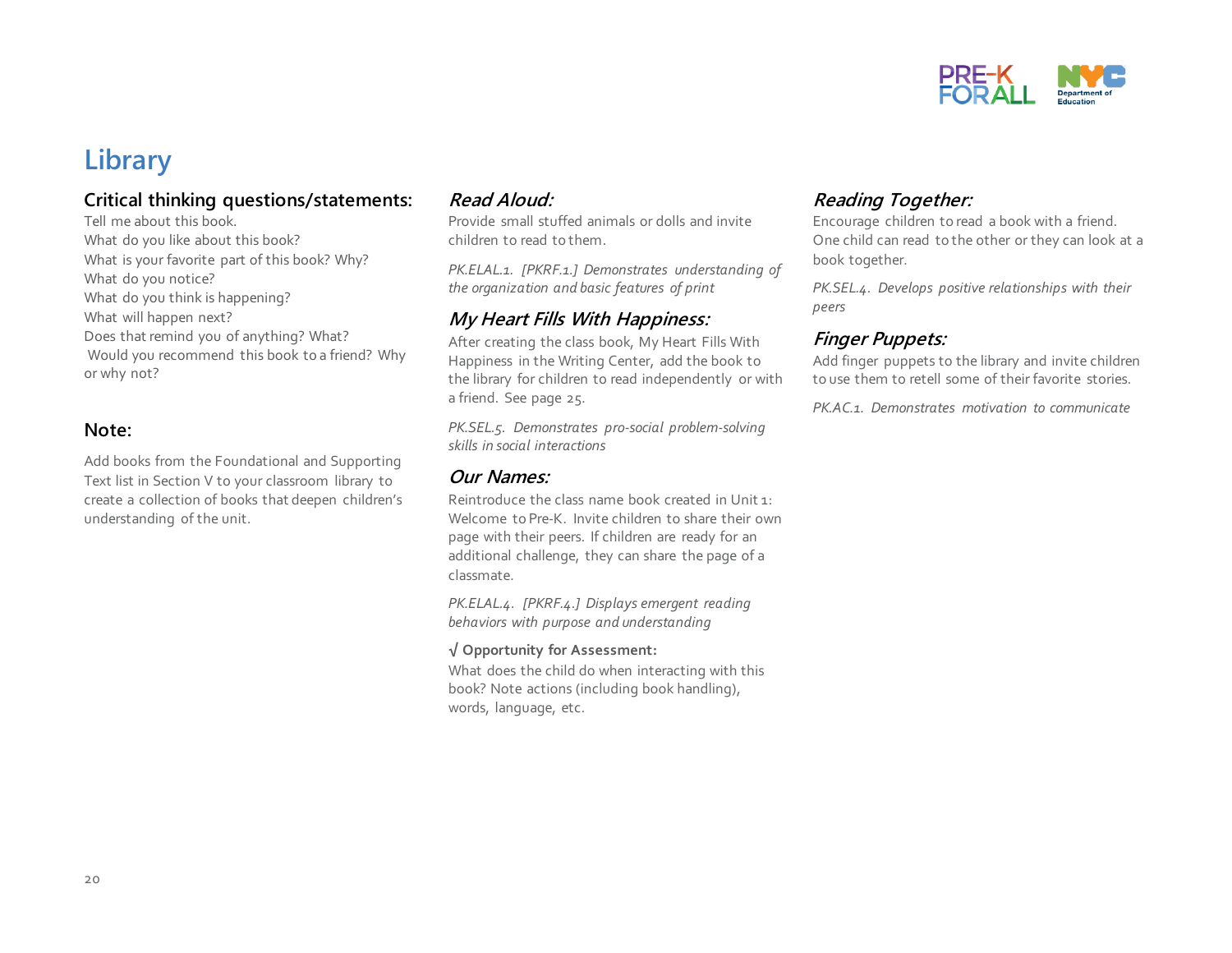

## **Cooking and Mixing**

#### *(As needed)*

#### **Critical thinking questions/statements:**

Why do you think we are adding ? What would happen if ? What do you notice as we do this? How does it smell/feel/look/sound/taste? What does this remind you of?

#### **Suggested Text:**

*Fry Bread* by Kevin Noble Maillard

After reading this book together and discussing some favorite family foods, consider trying the fry bread recipe at the end of the book. *This recipe uses many very hot ingredients. For safety, an adult may need to do some of the cooking independently, away from the children.* 

*PK.SOC.2. Demonstrates awareness and appreciation of their own culture and other cultures*

#### **Note:**

Be mindful of children's food intolerances and allergies by connecting with families before you do cooking activities and explicitly teaching children how being aware of allergies keeps us safe.

Snacks and meals must be of adequate nutritional value. When providing snacks and meals, supplement with other components of a healthy meal/snack according to appropriate meal guidelines in order to make sure children's nutritional needs are met.

Children must always wash hands before and after cooking experiences.

*PK.PDH.7. Demonstrates personal care and hygiene skills*

#### **Thumbprint Cookies:**

See recipe in Appendix A. Highlight the thumb print portion of this activity. Be sure to write the recipe out in a child friendly format and reference it throughout the cooking experience.

*PK.ELAL.4. [PKRF.4.] Displays emergent reading behaviors with purpose and understanding*

**√ Opportunity for Assessment:** Does the child refer to the recipe for guidance throughout the cooking experience? What connections do they make between the text in the recipe and cooking process?

#### **Graph:**

After a cooking activity, create a graph comparing children's preference for the food just prepared to another food. Invite children to share their preferences, then compare and discuss the results.

*PK.MATH.6. [NY-PK.CC.5.] Recognizes whether the number of objects in one group is more than, fewer than, or equal to (the same as) the number of objects in another group (e.g., using matching and counting strategies)*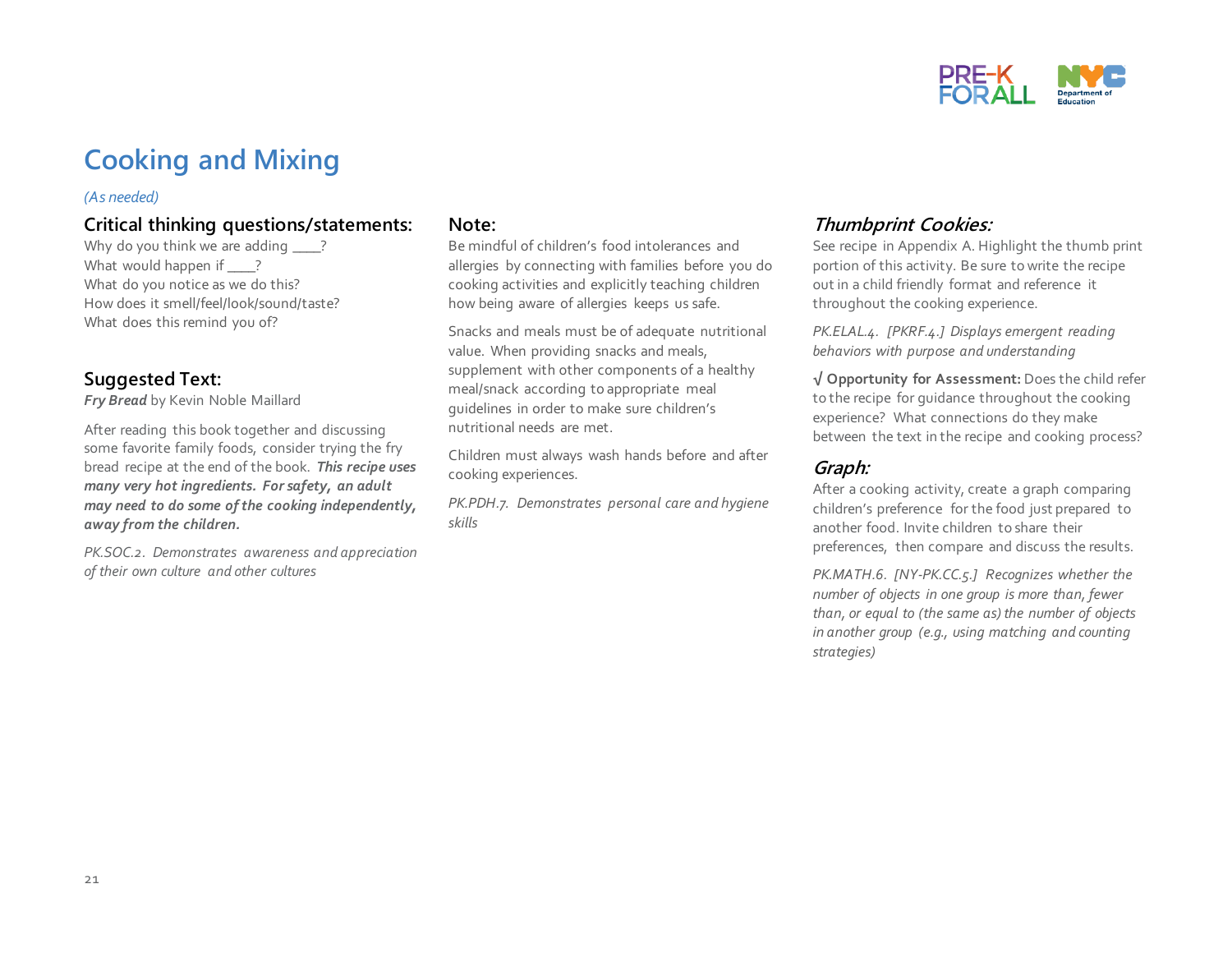

## **Computer/Technology**

Content should be free of product placement/advertising. Children are not to use computers or other devices with screens more than 15 minutes per day, with a maximum of 30 minutes per week. Exceptions to this limit may be made for children with disabilities who require assistive computer technology as outlines in their Individualized Education Program. Prescreen images and videos to make sure they are appropriate for children and not frightening or explicit. Do not use personal devices and ensure that you have signed permission before taking photographs of children.

#### **Critical thinking questions/statements:**

I notice that you  $\qquad$ . How did you figure that out? What will you do next? What if you try \_\_\_\_? How could you <u>\_\_\_\_?</u>

#### **Suggested Text:**

Add the books to this center that match, or are similar to the stories families share electronically (See *Share a Story* on the following page).

*PK.ELAL.20. [PKSL.2] Interacts with diverse formats and texts*

#### **Recordings:**

Invite each child to record themselves saying a sentence such as, "Hi! I like to play \_\_\_\_\_." Be sure each child only says a sentence and does not say their name. Play back the recordings so the children can listen to their own voices and try to identify those of their classmates*.*

*PK.AC.5. Demonstrates a growing expressive vocabulary*

**√ Opportunity for Assessment:** Does the child use appropriate volume and speed so the spoken message can be understood?

#### **Names:**

Invite children to type their names on the computer. Place the children's name cards near the computer for them to reference.

*PK.ELAL.1. [PKRF.1.] Demonstrates understanding of the organization and basic features of print*

#### **Who Am Eye?**

Use your program's camera or other device to take photos of children's facial features such as eyes and mouths. Use these pictures for the Who Am Eye activity in the Science/Discovery Center. As you engage in conversation with children during this activity, invite them to consider how they use each facial feature and why they are helpful.

*PK.SCI.5. [P-LS1-2.] Participates in investigations to determine how familiar plants and/or animals use their external parts to help them survive in the environment* 

#### **Friends, Friends, 1, 2, 3**

Use a search engine to find sign language to accompany the song, "Friends, Friends, 1, 2, 3." Invite the children to copy the signs and use them as you sing this song together.

*PK.PDH.5. Demonstrates eye-hand coordination and fine motor skills*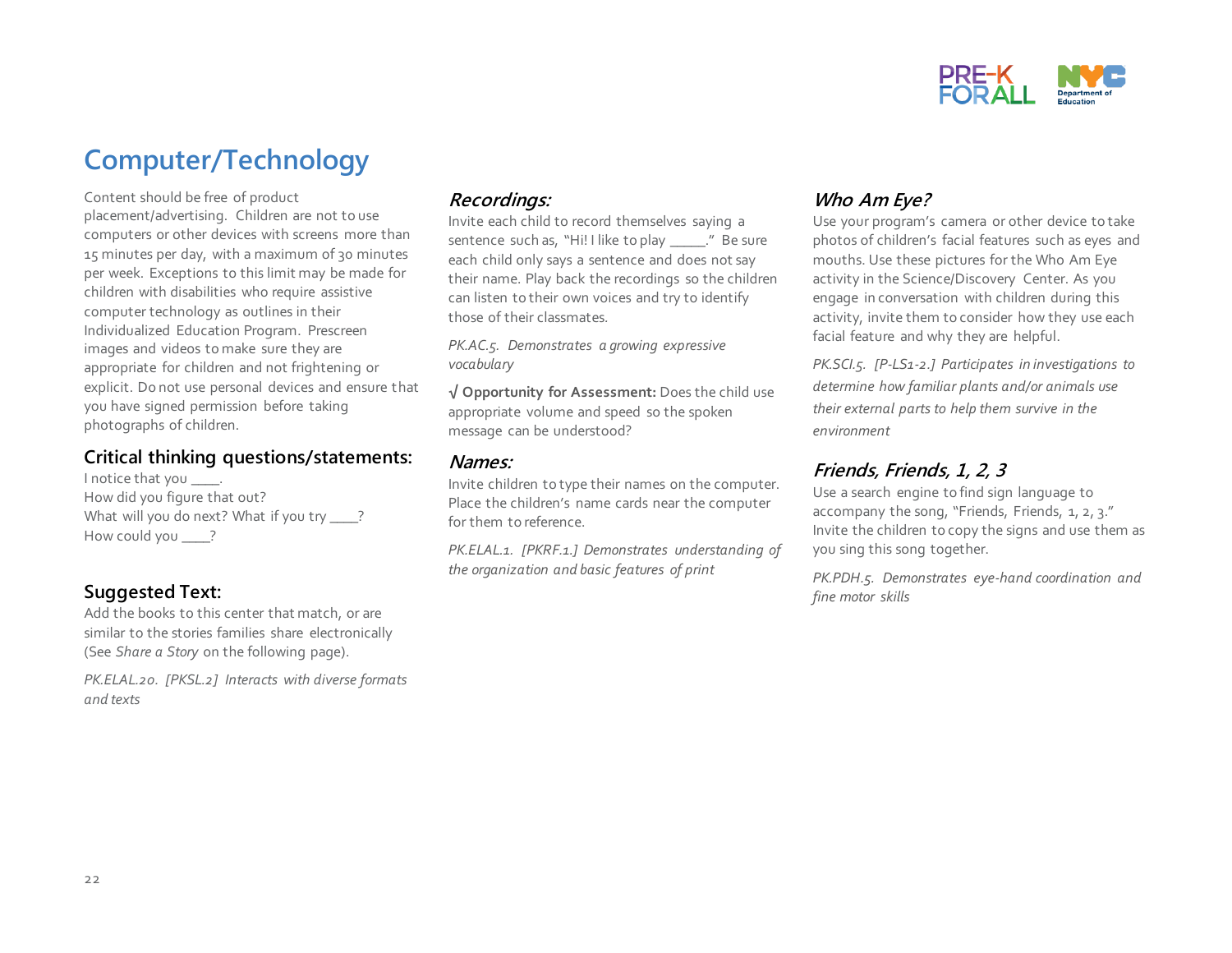

#### **Share a Story:**

Invite families to make voice recordings of themselves reading a book or telling a story that they enjoy together. They can share with the class via email or on tape. Families who do not have the technology to do this can be referred to the library, borrow a tape recorder from school or recommend a book for the teaching staff to read or a story to tell. Let the children listen to the recordings on the computer. If possible, provide a copy of the books shared so children can follow along.

*PK.SOC.1. Develops a basic awareness of self as an individual, self within the context of group, and self within the context of community*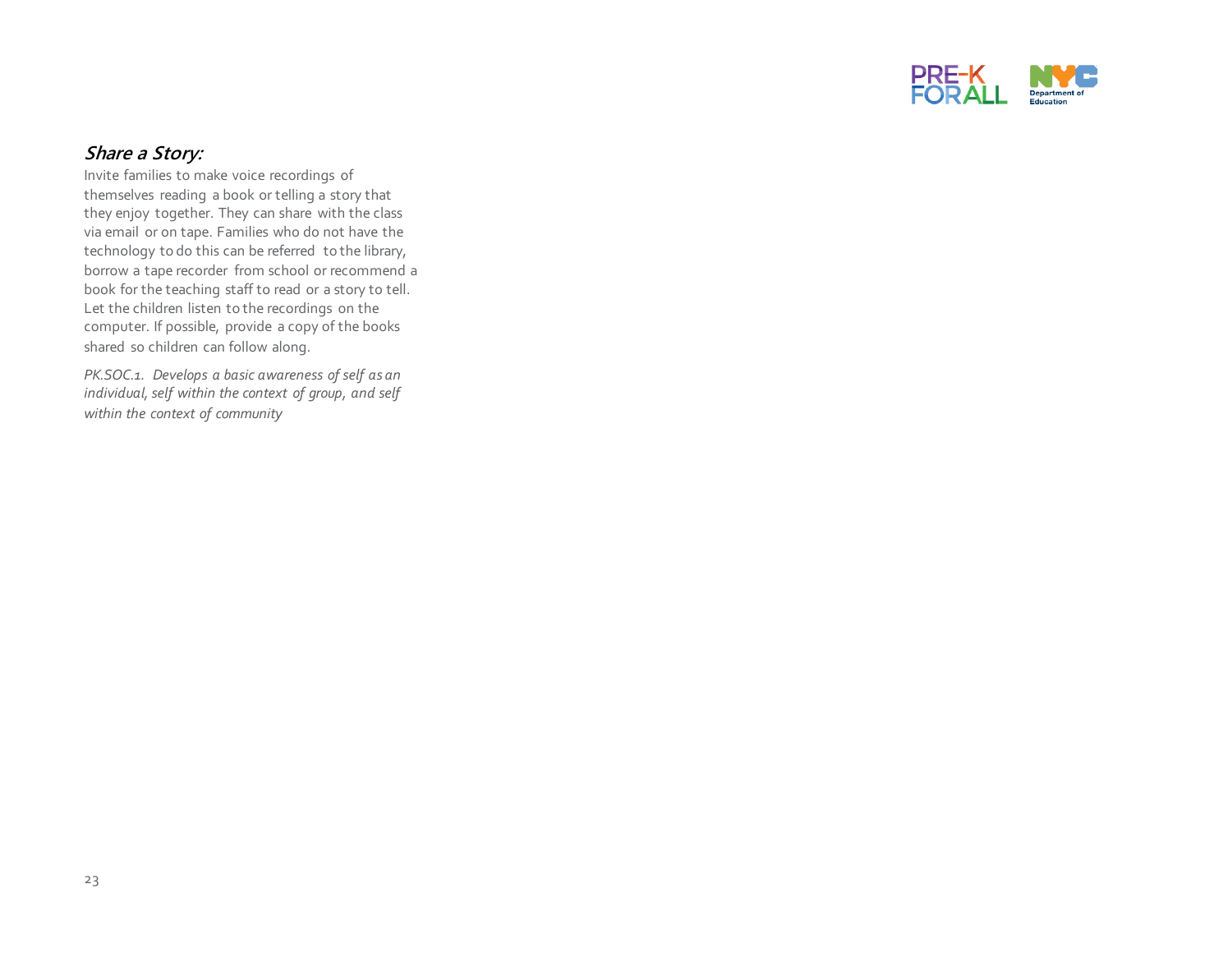

## **Outdoors / Playground**

#### **Critical thinking questions/statements:**

I saw you \_\_\_\_\_. What will you do next? If you try \_\_\_\_, what do you notice? How did you do ? How does it feel outside today? What do you see?

#### **Suggested Text:**

*My Blue is Happy* by Jessica Young

As children are decorating their chalk drawings or shadows, invite them to talk about how the colors they are using make them feel.

*PK.SEL.2. Recognizes self as an individual having unique abilities, characteristics, feelings and interests* 

#### **Can You \_\_\_\_\_?**

Suggest physical challenges and invite children to accept the challenge (i.e. Can you jump seven times on one foot? Can you hop to the fence, etc.?). Be mindful of children's varying physical abilities.

*PK.PDH.6. Engages in a variety of physical fitness activities*

#### **Sports:**

Provide equipment for many different sports. Invite children to explore the equipment to determine which they like best and use the necessary equipment to play their favorite sport.

*PK.PDH.4. Combines a sequence of large motor skills with and without the use of equipment*

**√ Opportunity for Assessment:** Which skill sets does the child practice and/or explore? Throwing, pushing, pulling, catching, balancing, etc.

#### **Stick Letters:**

Invite children to collect sticks and use the sticks to create letters and numbers. Review safety rules for picking up objects from the ground before encouraging children to begin collecting. Children can make the first letter in their name, their whole name or their age with the sticks. Have examples of letters and numbers available.

*PK.ELAL.1. [PKRF.1.] Demonstrates understanding of the organization and basic features of print*

#### **Feet:**

Trace children's feet with chalk. Invite them to use chalk to decorate the outlines. Invite children to attempt to write their names by their work as well.

*PK.ARTS.16. [VA:Cr1-3.PK] Creates Visual Arts*

#### **Shadow Tracing:**

Invite children to explore where to stand outside to create shadows. Trace their shadows; then invite them to trace the shadows of their classmates.

*PK.SCI.9. [P-PS3-1.] Participates in an investigation to determine the effect of sunlight on Earth's surface.* 

#### **Collections:**

Invite children to make collections of objects that represent how old they are (four-year-olds make collections of four items) from found materials outside. Review safety rules for picking up objects from the ground before encouraging children to begin collecting. Provide writing materials (paper and writing utensils or chalk) and encourage children to write the number of items in their collections.

*PK.MATH.2. [NY-PK.CC.2.] Represents a number of objects (0-5), with a written numeral 0-5 (with 0 representing a count of no objects)*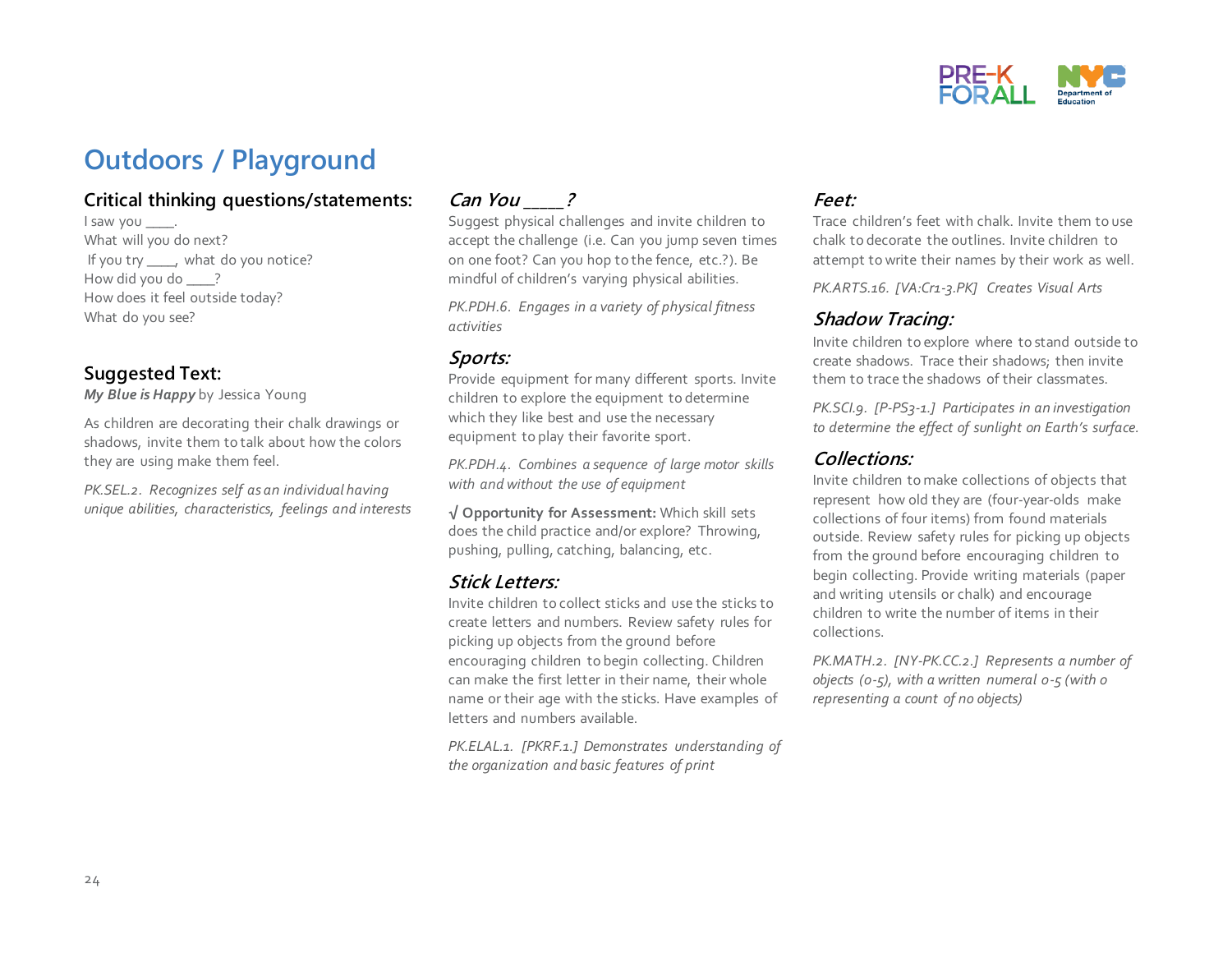

## **Writing**

#### **Critical thinking questions/statements:**

I notice that you \_\_\_\_. That reminds me of . What if you try \_\_\_\_? How could we find out ?

#### **Suggested Text:**

\**My Heart Fills With Happiness* by Monique Gray Smith

Encourage the children to think about what fills their hearts with happiness and write or draw a picture to share their thoughts.

*PK.ELAL.29 [PKL.6] Uses words and phrases acquired through language rich experiences, conversations, reading and being read to, responding to texts, and child-centered, play-based experiences* 

#### **Write a Letter:**

Invite children to write letters to family members and friends. They can write things they like about someone, a memory they have, or something they are looking forward to doing with that person. Put the letter in an envelope, add the recipient's name and deliver. Talk with children about mail delivery. Children can put letters for classmates in their cubbies or in a designated mail box and can take letters for family members or friends outside of program home with them to deliver.

*PK.SOC.3. Demonstrates an understanding of roles, rights, and responsibilities*

#### **Classmate Memory:**

Create a memory game using photos of the children in the class. Use children's pictures for one set of cards and their names for the other set. As a scaffold, consider providing a set of cards that includes children's pictures and names on one set and only pictures on the other.

*PK.AL.5. Demonstrates persistence*

#### **I am an Author:**

Provide children with materials to create their own stories and books.

*PK ELAL.14 [PKW.2] Uses a combination of drawing, dictating, oral expression, and /or emergent writing to name a familiar topic and supply information in childcentered, authentic, play-based learning*

#### **Class Book:**

After reading, My Heart Fills With Happiness, by Monique Gray Smith, invite children to create a page for a class book about things that make them happy. Save the work to create a class book, *Our Hearts Fill With Happiness*, for the class library.

*PK.ELAL.29 [PKL.6] Uses words and phrases acquired through language rich experiences, conversations, reading and being read to, responding to texts, and child-centered, play-based experiences* 

#### **Name Rubbings:**

Write each child's name in glue on a strip of paper. After the glue is dry, invite children to use crayons to create a name rubbing in the same way they did leaf rubbings in Unit 2: My Five Senses.

*PK.ELAL.1. [PKRF.1.] Demonstrates understanding of the organization and basic features of print*

**√ Opportunity for Assessment:** Which letters from the child's name do they recognize?

#### **Dough Names:**

Invite children to use playdough to create their names. Supply a large name card for each child to reference. Demonstrate how to roll the playdough into thin ropes and shape into letterforms. As children work talk with them about the letters in their names and the sounds they make.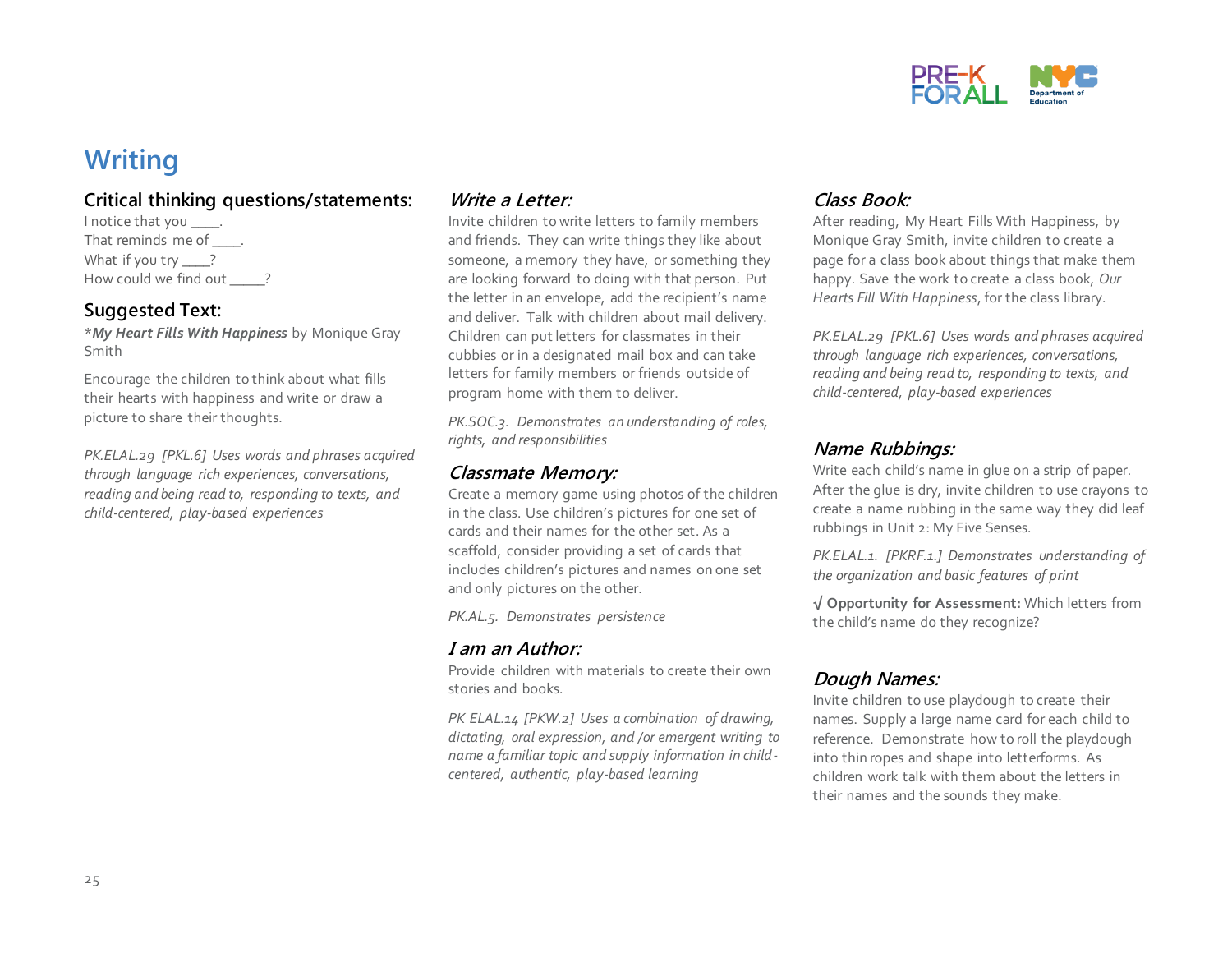

*PK.ELAL.1. [PKRF.1.] Demonstrates understanding of the organization and basic features of print*

#### **Name Graph:**

Invite each child to refer to his/her name card to count the letters in his/her name. Graph the results.

*PK.MATH.4a. [NY-PK.CC.4a.] Answers counting questions using as many as 10 objects arranged in a line, a rectangular array, and a circle. Answers counting questions using as many as 5 objects in a scattered configuration (e.g., how many \_\_\_\_ are there?")*

#### **Name Puzzles:**

Cut apart a name card for each child. Invite children to reassemble their own names. Add children's picture puzzles from Unit 1: Welcome to Pre-K and encourage them to match these puzzles to the name puzzles.

*PK.AL.4. Exhibits curiosity, interest, and willingness to learn new things and have new experiences*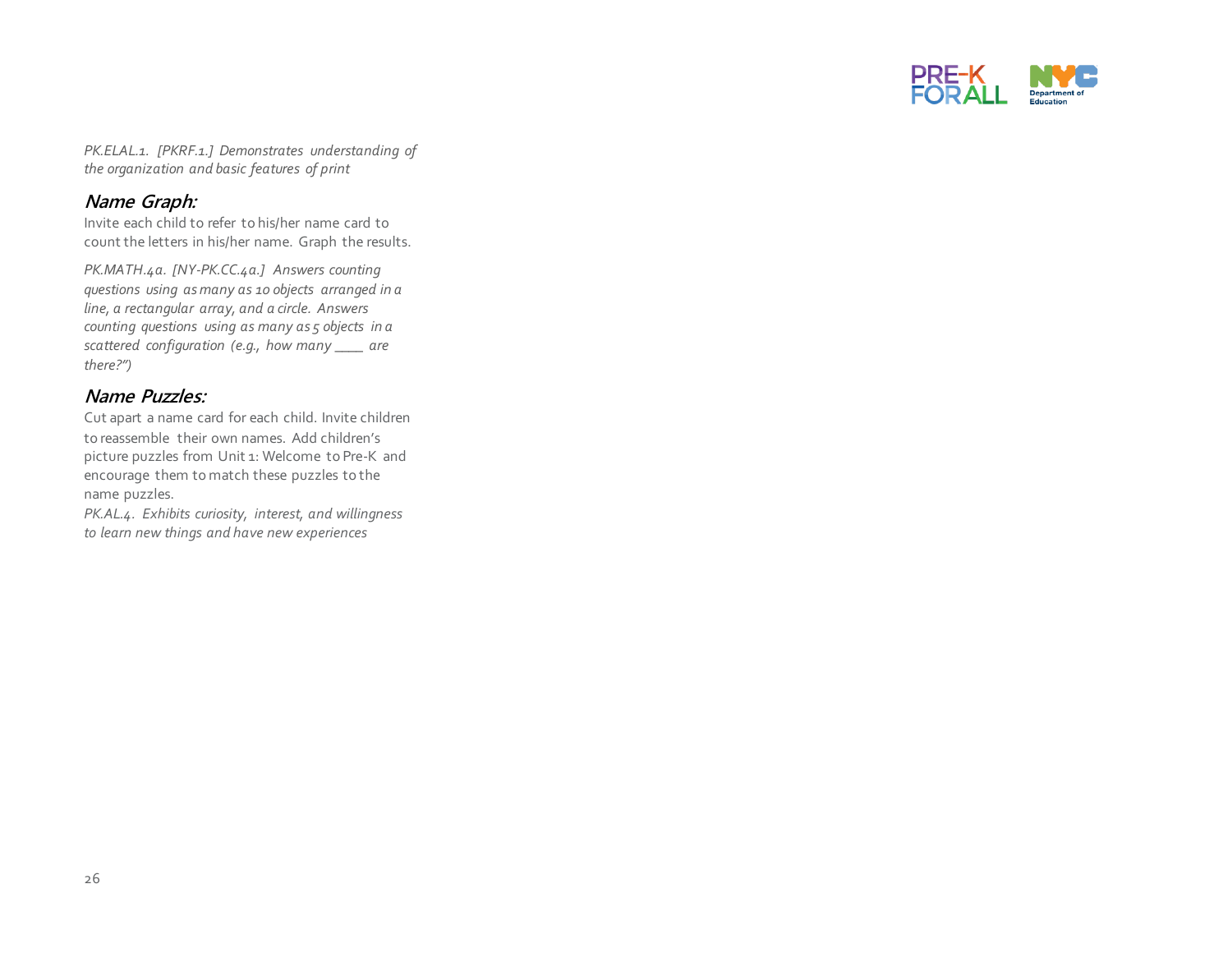

### **Music and Movement**

#### **Critical thinking questions/statements:**

I see you moving like this. I heard you \_\_\_\_\_. I saw you \_\_\_\_\_. Tell me about that. Let's try playing the music loud (or soft, fast, slow). Can you try this? How does this music make you feel? Have you heard music like this before? Where?

#### **Suggested Text:**

*Here We Go Round The Mulberry Bush* by Sophie Fatus (Illustrator).

Invite the children to sing along and share the ways they do some of the different activities in the book.

*PK.PDH.7. Demonstrates personal care and hygiene skills*

#### **How Do You Feel?**

Provide different genres of music with various tempos and types of instruments (i.e. reggae, violin concerto, jazz quartet, etc.).Include music that may be familiar to the children and their families as well as music that may be new or novel. Play one song and ask the children how the music makes them feel. Invite them to dance accordingly. Change the songs often and repeat!

*PK.ARTS.10 [MU:Re7-9.PK] Responds to Music*

#### **Music from Home:**

Invite families to share music (appropriate for children) they enjoy at home.

*PK.ARTS.11. [MU:Cn10-11.PK] Connects to Music* 

**√ Opportunity for Assessment:** What does the child share about the music they brought in to share?

#### **Yoga:**

Introduce children to some basic yoga moves and invite them to participate. Discuss how some people use yoga to calm down and relax.

*PK.PDH.6. Engages in a variety of physical fitness activities*

#### **What Can You Do Ponchinello?**

Introduce songs where each child takes turns doing a movement and others repeat the movement, such as "*What Can You Do Ponchinello*?"

*PK.ARTS.9. [MU:Pr4-6.PK] Performs Music*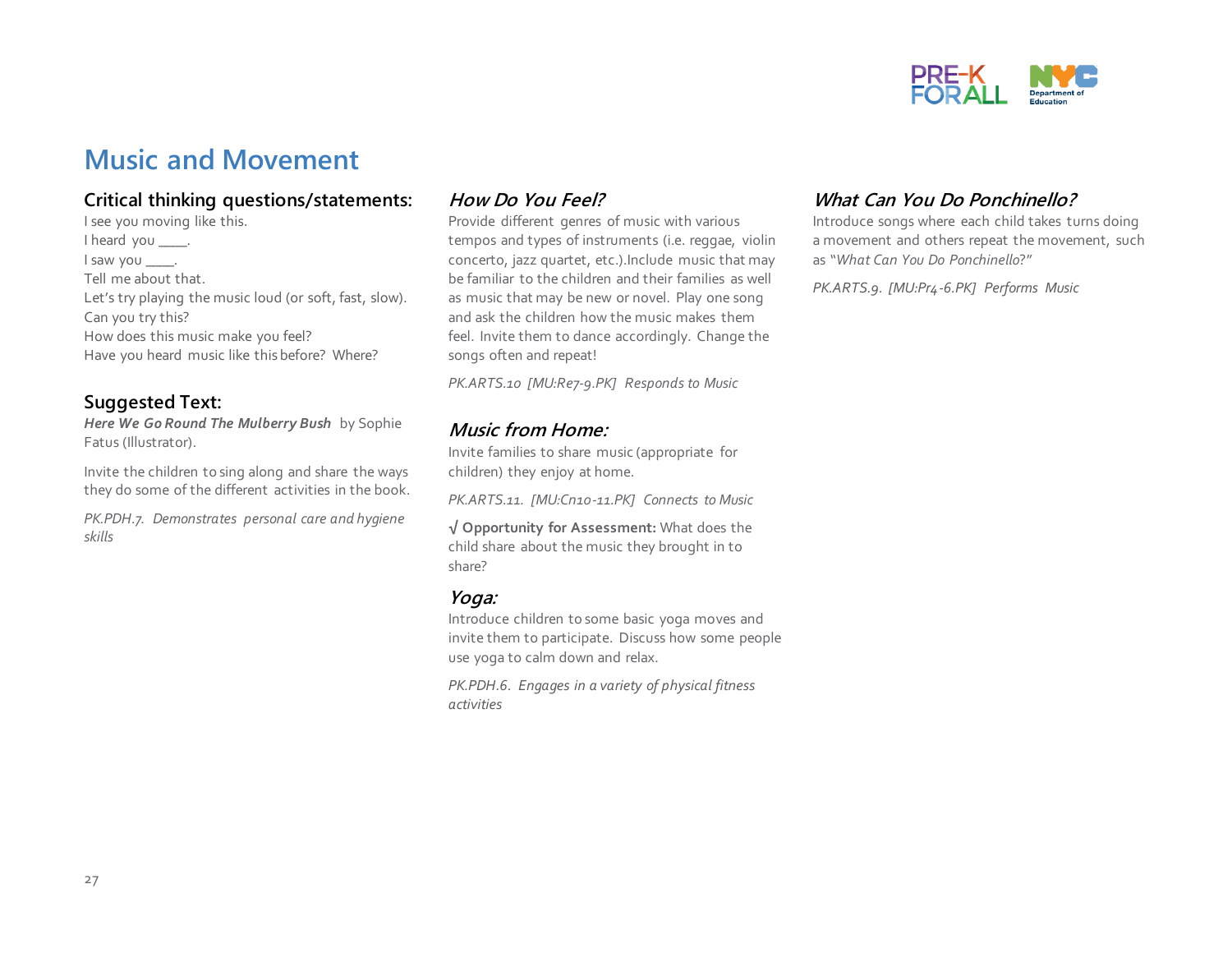

## **V. Foundational and Supporting Texts**

Books are essential to a well-planned unit and ground the learning experiences for children. Engage children with books throughout the day. Read alouds can occur in large group and small group as well as in centers. Books can be incorporated throughout the room and enhance children's learning through play. Some books are read repeatedly throughout the unit. Some books will be read only once or twice throughout the unit; these are supporting texts. Supporting texts compliment focus questions and centers of interest or may be related to the essential question or enduring understandings of the unit. Select the books that seem most relevant to your classroom community. Additionally, the following list is not exhaustive and can be supplemented by similar books. Not only can these books be read aloud both formally and informally, but children should also be able to access and read these books on their own. Allowing children access to classroom books encourages children to display emergent reading behaviors and address *PK.ELAL.4. [PKRF.4.] Displays emergent reading behaviors with purpose and understanding.*

*\*Books with an asterisk are also available in languages other than English*

#### **Foundational Texts**

*This Is It by Daria Peoples-Riley: A young dancer is nervous about her upcoming auditions but finds confidence in her skills, her body, and her ability to shine.* 

*The Many Colors of Harpreet Singh* by Supriya Kelkar: Harpreet Singh loves his colors- but when his family moves to a new city, everything just feels gray.

*Stella Brings the Family* by Miriam B. Schiffer: Stella's class is having a Mother's Day celebration, but what's a girl with two daddies to do?

*\*I Love Saturdays y domingos* by Alma Flor Ada: Saturdays and Sundays are very special days for one little girl.

#### **How to Use Foundational Texts**

When you have a text that draws the interest of the children in your class, consider one or more of the following techniques for reading the book multiple times to extend children's thinking:

- Take a "picture walk" through the book the first time you read it by just showing the pictures and asking the children what they see and what they think the book is about.
- Consider reading the book once without pausing so that children hear the cadence of the words and hear the story in its entirety.
- Model skills readers use to gain greater understanding of content by thinking aloud

about the meaning of a word in context or drawing a conclusion based on prior knowledge.

- Write down and post children's responses to questions with more than one possible answer.
- Ask children to make predictions based on what they know so far and ask them to explain their thinking.
- Pause throughout the book and ask children to share a new word or idea they heard and explain it using familiar words or contexts.
- Invite children to make connections between the book and their own life experiences.
- Brainstorm potential solutions to a problem a character might be facing.
- Ask children what the character could do differently or ask them what they might do if they were in the place of the main character.
- As the book becomes familiar to the children, ask for volunteers to "read" it to you or small groups of children, letting them describe the pictures and the story in their own words.
- Compare and contrast books with similar content, themes or structures.
- Preview or review texts or parts of texts (particularly vocabulary) for children who need additional language or learning support.
- As children become more familiar with the story or information, use this as the beginning of extension activities like acting out a story, painting or drawing something inspired by the text, or creating puppet shows.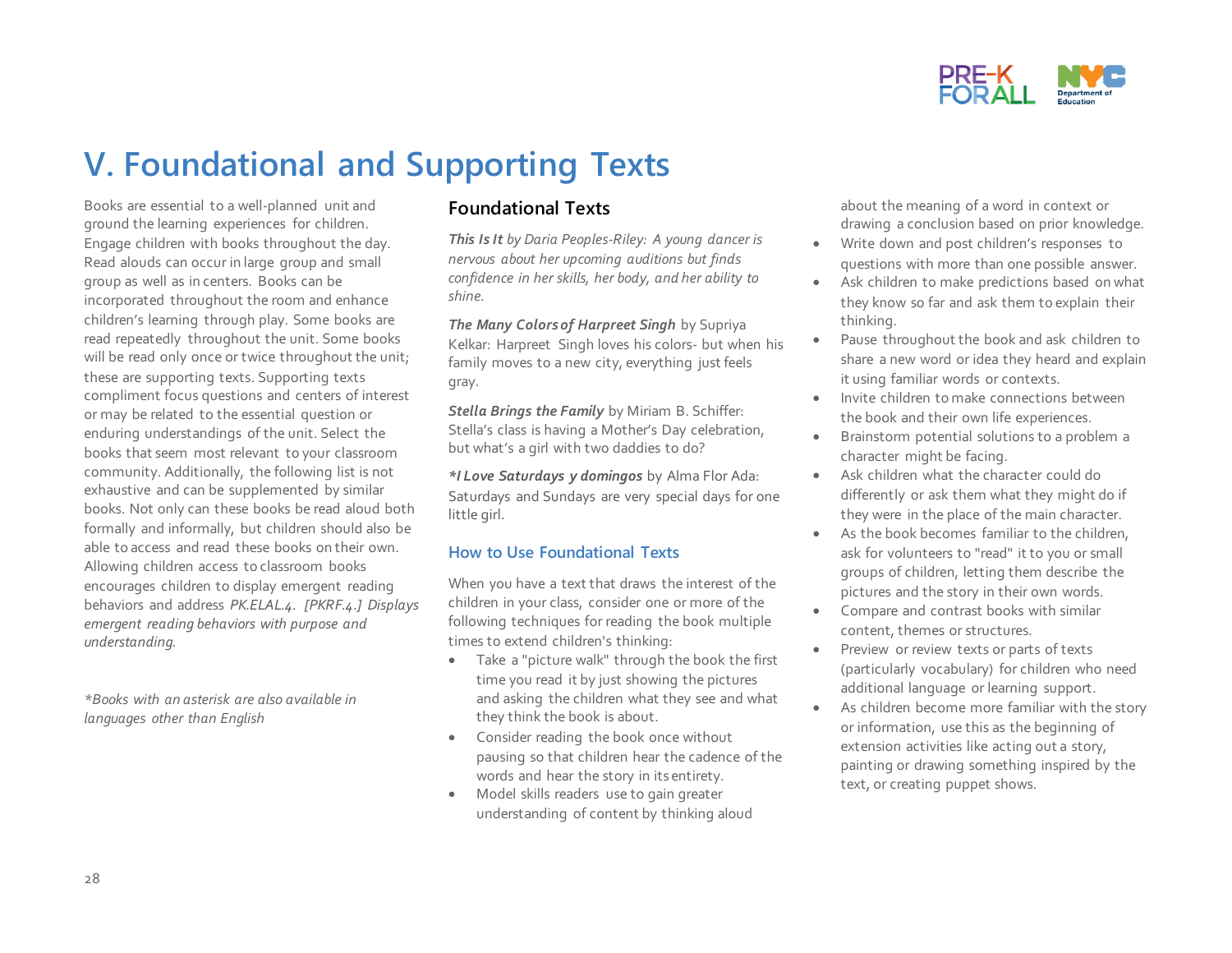

#### **Supporting Texts**

*A Boy Like You* by Frank Murphy: All the wonderful ways to be a boy.

*A is For All the Things You Are: A Joyful ABC Book*  by Anna Forgerson Hindley: A celebration of what makes us unique as individuals and connects us as humans.

*\*Count on Me* by Miguel Tanco: Everyone has a passion. For some, it's music. For others, it's art. For our heroine, it's math.

*\*Dad By My Side* by Soosh: A celebration of the special relationship between a girl and her dad.

*Daniel's Good Day* by Micha Archer: What makes a good day? It's something different for everyone in the neighborhood.

*Don't Touch My Hair!* By Sharee Miller: Even if it looks so soft, fluffy, and bouncy that you *really* want to touch it, it is always important to ask permission before touching someone's hair.

*Families* by Shelley Rotner: Big or small, similar or different-looking, there are all kinds of families.

*Family* by Isabell Monk: Hope's new and unusual dessert blends well with the traditional dishes prepared by her cousins and Aunt Poogee at their annual summer get-together.

*Fry Bread: A Native American Family Story* by Kevin Noble Maillard: A depiction of a modern Native American family.

*Full, Full, Full of Love* by Trish Cooke: For the youngest member of an exuberant extended family, Sunday dinner at Grannie's can be full indeed.

*\*Heather Has Two Mommies* by Lesléa Newman: When Heather goes to school for the first time, someone asks her about her daddy, but Heather doesn't have a daddy. At first she feels bad, but then she learns there are many different kids of families.

*Here We Go Round the Mulberry Bush* by Sophie Fatus (Illustrator): Follow four children from different countries, each going through their early morning routine and getting ready for school.

*I Like Myself!* by Karen Beaumont: This ode to selfesteem encourages kids to appreciate everything about themselves- inside and out.

*I Love My Hair!* by Natasha Anastasia Tarpley: A girl named Keyana discovers the beauty and magic of her special hair.

*I Love You More Than* by Taye Diggs: This message of love underscores the bond between parent and child.

*Just Like a Mama* by Alice Faye Duncan: Mama Rose is amazing and until Carol Oliva Clementine can be with her mother and father again, Mama Rose also becomes her "home."

*Let's Celebrate: Special Days Around the World* by Kate DePalma: An introduction to several special days around the world.

*Maggie's Chopsticks* by Alan Woo: Maggie gets her own pair of chopsticks and everyone insists on telling her how to use them.

*Mommy's Khimar* by Jamilah Thompkins-Bigelow: A young girl plays dress up with her mother's headscarves, felling her mother's love with every one she tries on.

*My Blue is Happy* by Jessica Young: Colors may feel one way to you and another to me.

*My Brother Charlie* by Holly Robinson Peete and Ryan Elizabeth Peete: Callie is very proud of her brother, Charlie. He's good at so many things .

*\*My Heart Fills With Happiness* by Monique Gray Smith: The sun on your face. The smell of warm bannock baking in the oven. Holding the hand of someone you love. What fills your heart with happiness?

*\*Of Thee I Sing: A Letter To My Daughters* by Barack Obama: A tribute to thirteen groundbreaking Americans and the ideals that have shaped our nation.

*Our Favorite Day* by Joowon Oh: Papa enjoys his daily tasks, but there's one day each week that is extra special.

*Saturday* by Oge Mora: Sometimes our best plans don't work out exactly as we expect…

*Shades of People* by Shelley Rotner: Cocoa, tan, rose, and almond- people come in lots of shades, even in the same family.

*Sister, Sister* by Anne Sibley O'Brien: Meet two sisters who seem to have very different interests, and see what brings them together.

*Sunday Shopping* by Sally Derby: On Sunday nights, Grandma flips open the newspaper to see what is advertised, and the imaginary tour of the neighborhood stores begins.

*Super Satya Saves the Day* by Raakhee Mirchandani: Super Satya is ready to have a super day.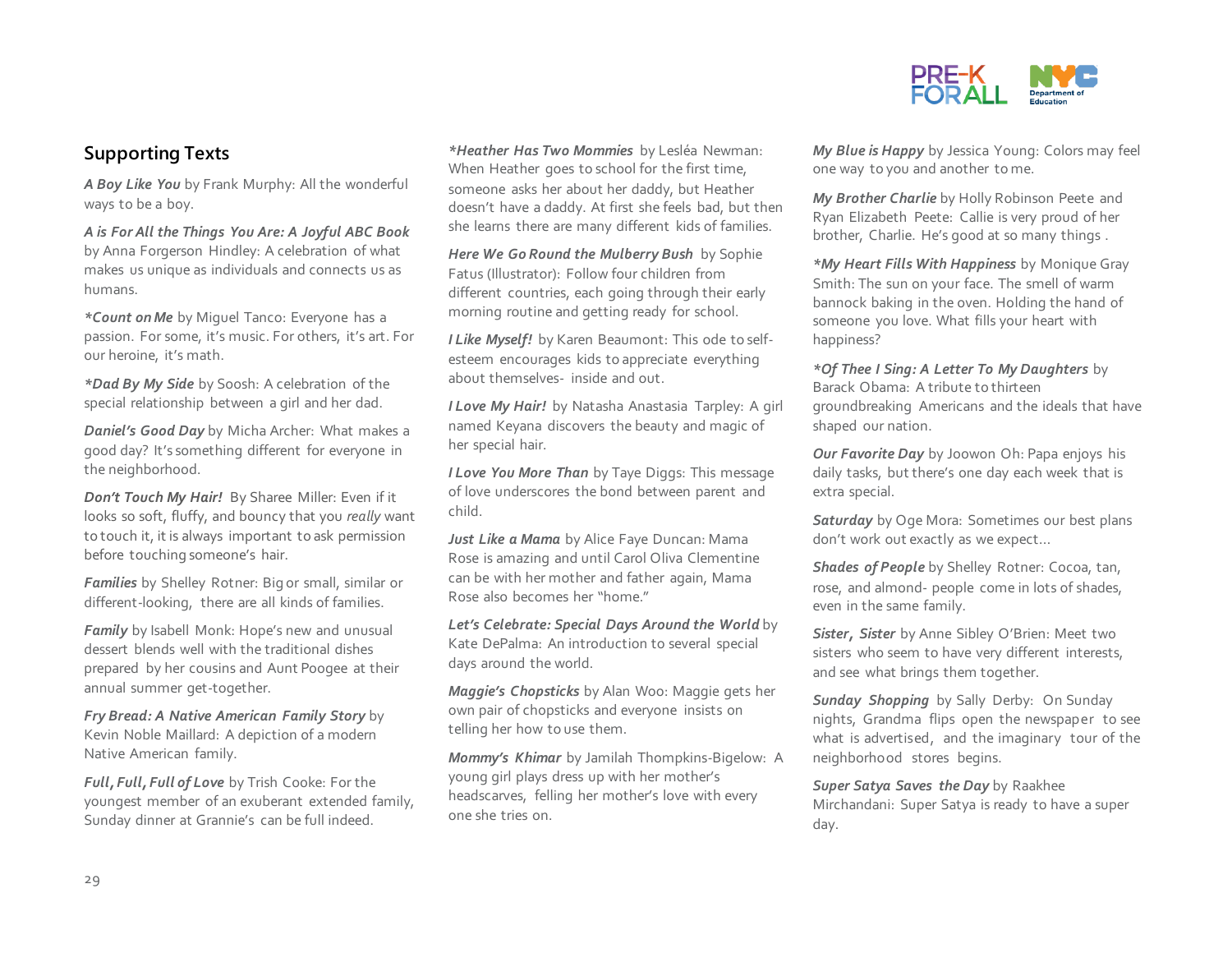

*Tan to Tamarind: Poems About the Color Brown:*  by Malathi Michelle Iyengar: When you look in the mirror, what do you see?

*The Favorite Book* by Bethanie Deeney Murguia: Have you ever thought about how your favorite things became your favorite in the first place?

*The Ring Bearer* by Floyd Cooper: Mama is getting married and Jackson has an important job to do!

*\*The Same but Different Too* by Karl Newson: There's something about each of us that makes us special. But while everyone is unique, we all have many things in common, too.

*What I like About Me* by Allia Zobel-Nolan: In a world where fitting in is the norm, being different is what makes us special.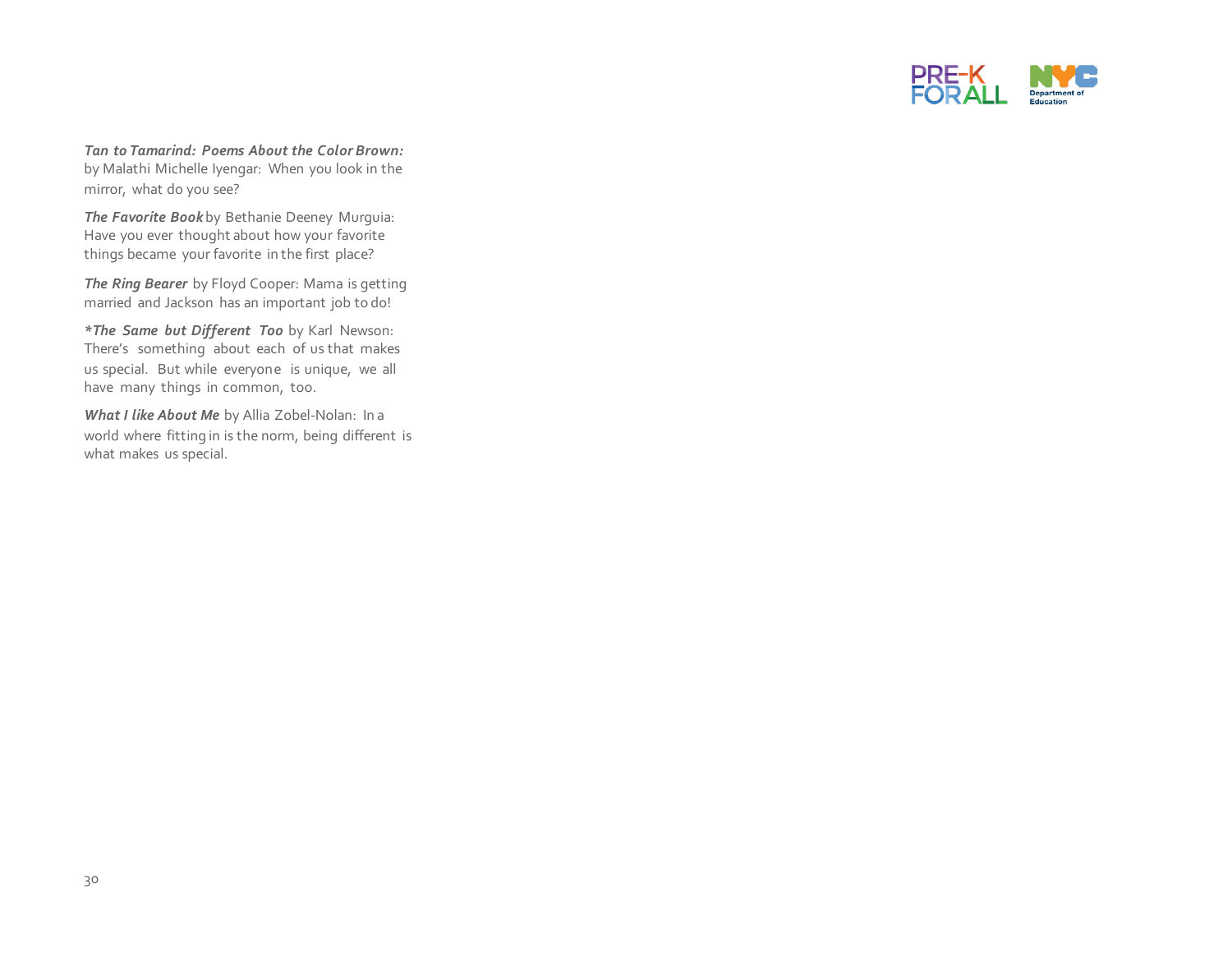

## **VI. Inquiry and Critical Thinking Questions for Foundational Texts**

Critical thinking skills are foundational to learning and educational success.

These questions are based around Webb's Depth of Knowledge Wheel<sup>1</sup>, which provides a vocabulary and critical thinking frame of reference when thinking about our children and how they engage with unit content.

Re-read foundational texts throughout the unit, starting with Level 1 questions, and adding more complex questions each time you read them.

#### **This Is It by Daria Peoples-Riley**

*PK.ARTS.4 [DA:Cn10-11.PK} Connects to Dance*

#### **Level 1: Recall**

What does the girl in this book like to do?

What are some of the dance moves the girl in this book shows us? Try them, if you would like!

#### **Level 2: Skill/Concept**

What is the little girl in this book getting ready for?

What do you think a dance audition is?

How do you think the girl in this book might be feeling about her dance audition?

#### **Level 3: Strategic Thinking**

You said the little girl in this book might be feeling

might be feeling that way?

Where do you think the girl in this book is dancing? Why do you think she is dancing there?

#### **Level 4: Extended Thinking**

to her knees. What does it mean to have melodies sing from your elbows to your knees?

The book says that rhythms beat all the way down the girl's spine. What does it mean to have rhythms beat down your spine?

#### **The Many Colors of Harpreet Singh by Supriya Kelkar**

*PK.AC.3 Demonstrates understanding of what is observed*

#### **Level 1: Recall**

What did Harpreet love?

Why did Harpreet wear different colors?

#### **Level 2: Skill/Concept**

How did Harpreet feel when he first started his new school? Why do you think he felt that way?

What made Harpreet start feeling better about his new school?

#### **Level 3: Strategic Thinking**

**\_\_\_\_\_\_** about her dance audition. Why do you think she Harpreet loved many different colors and used them for different things. What color(s) do you like? Why? What do you do with the colors you like?

The book says that melodies sing from the girl's elbows some of the other things besides patkas and winter In this book, Harpreet wears a patka- a turban- on his head. Abby wears a winter hat. Why do people wear different types of head coverings and hats? What are hats that people can wear on their heads?

#### **Level 4: Extended Thinking**

Have you ever moved somewhere new or tried something new? How did it feel?

 $\overline{a}$ 

*<sup>1</sup> http://schools.nyc.gov/NR/rdonlyres/522E69CC-02E3- 4871-BC48-BB575AA49E27/0/WebbsDOK.pdf*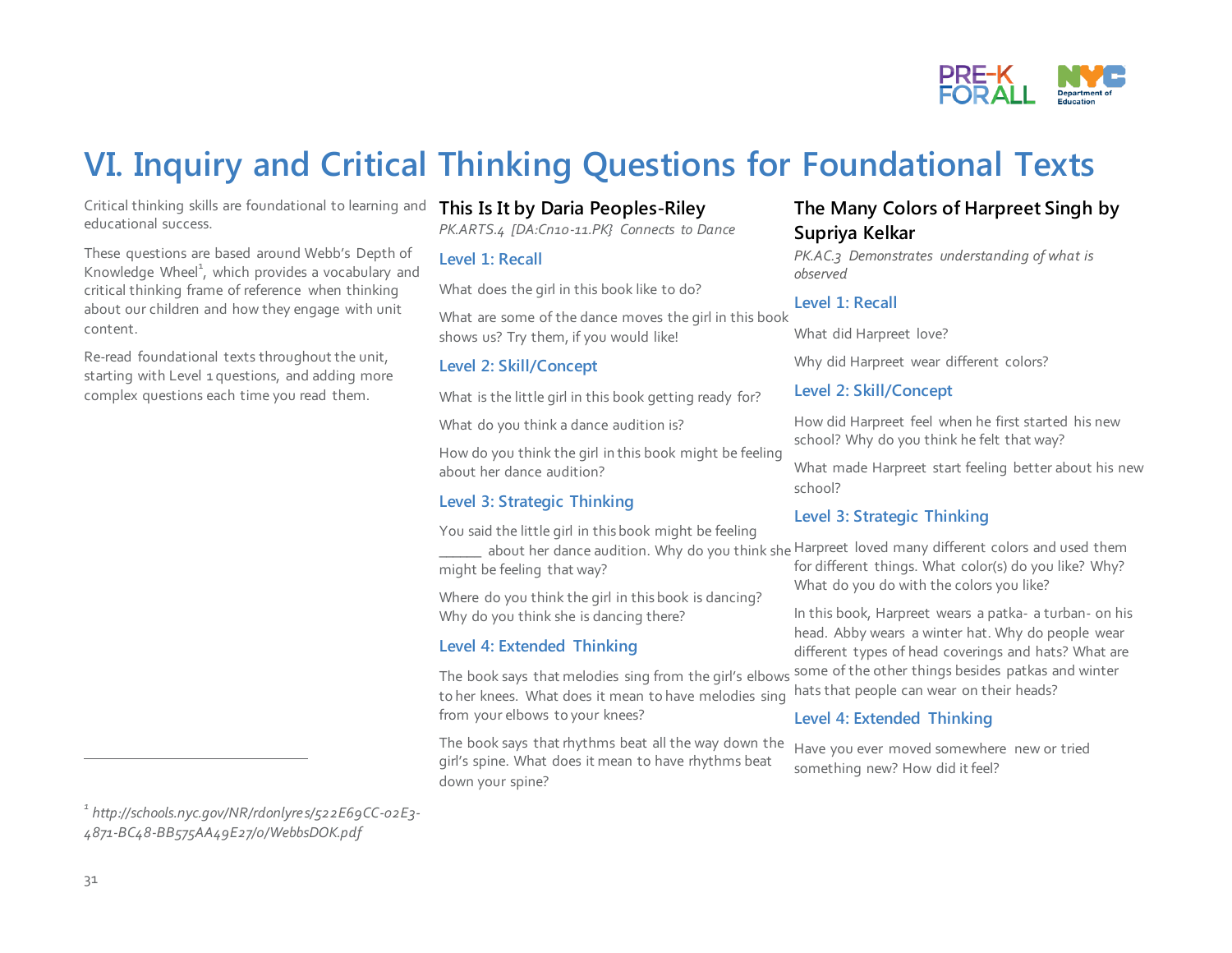

Harpreet started feeling better about his new school when he met his new friend Abby. How can other people help us feel better when we are sad or upset?

#### **Stella Brings the Family by Miriam B. Schiffer**

*PK.SEL.1. Regulates responses to needs, feelings, and events*

#### **Level 1: Recall**

Why was Stella worried about the Mother's Day party at her school?

Who did Stella bring to school for the Mother's Day party?

#### **Level 2: Skill/Concept**

All the children in Stella's class brought someone special to school for the party. Who are some of your special people?

What can make someone special to us?

#### **Level 3: Strategic Thinking**

In this book, Stella was very worried. What can it feel like to be worried?

Have you ever been worried? What made you worry?

#### **Level 4: Extended Thinking**

What are some of the ways you might be able to get better if you are feeling worried about something?

How do you think Stella felt after the party? Why do you think she felt that way?

#### **I Love Saturdays y domingos by Alma Flor Ada**

*PK.SOC.6. Develops an understanding of how people and things change over time and how to relate past events to their present and future activities*

#### **Level 1: Recall**

Why does the little girl in this story like Saturdays?

Why does the little girl in this story like domingos?

What did the little girl celebrate with her family at the end of the book?

#### **Level 2: Skill/Concept**

What are some of the things the little girl in this story does with her grandma and grandpa?

What are some of the things the little girl in this story does with her abuelito y abuelita?

How are the things the little girl does with her grandma and grandpa the same and different from the things the little girl does with her abuelito and abuelita?

#### **Level 3: Strategic Thinking**

Why were grandma, grandpa, abuelito and abuelita at the little girl's birthday party?

What do you like to do for your birthday?

#### **Level 4: Extended Thinking**

The little girl in this story loves surprises. How do you feel about surprises?

Grandma, grandpa, abuelito and abuelita are proud of their families; what are some things that make you proud?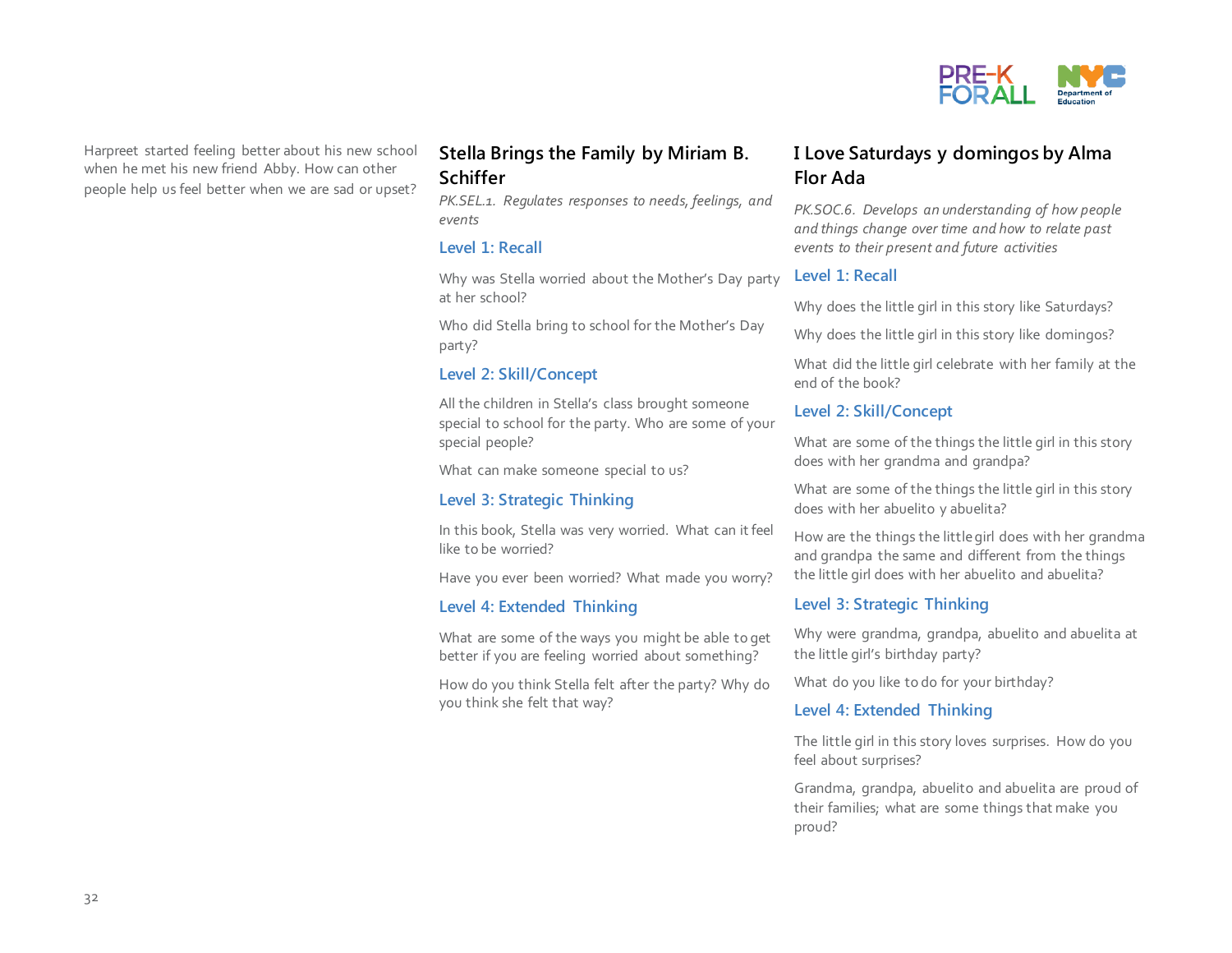

## **VII. Sample Weekly Plan**

On the following pages you will find a sample weekly lesson plan. Use the additional information included in the unit to create detailed weekly plans for each focus question in the unit. Plans will reflect individual schedules, students' and families' needs, school context, etc. Please note, for this unit we are introducing the daily schedule and rules development in Week Two. You may want to address one or both of these activities in Week One, depending on your children's needs.

#### **Quick Tips for Small Group:**

- 1. Use exciting language and affect to describe the small group activity.
- 2. Use hands-on materials that children are encouraged to explore.
- 3. Preview small group activities in whole group.
- 4. Link the activity to children's previous experiences

If children decline…

Have a private conversation with the child as they play to understand why s/he did not want to join. Take that into consideration and adjust the small group materials to reflect the needs of the child.

Modify the small group activity so that you can do it with the materials that the child is using in the center of his/her choice.

Facilitate a conversation between the child and a friend who enjoyed the small group activity so that the hesitant child will be more likely to join.

#### **WEEK ONE**

#### **Essential Question: Who am I and who are the people in my life?**

**Focus Question:** What makes me important and unique?

**Focus Vocabulary:** alike, audition, curly, dance, different, first name, favorite, individual, interest, important, last name, melody, portrait, prefer, rhythm, same, self-portrait, short, special, skill, straight, strength, tall, unique, wavy

| Week 4                  | <b>Monday</b> | Tuesday | Wednesday | <b>Thursday</b>                                                                                                                                                                                                                                                                                                                                                                                                                                                                                                                                                                                                                                                                                                                                                                                                                                                        | Friday |
|-------------------------|---------------|---------|-----------|------------------------------------------------------------------------------------------------------------------------------------------------------------------------------------------------------------------------------------------------------------------------------------------------------------------------------------------------------------------------------------------------------------------------------------------------------------------------------------------------------------------------------------------------------------------------------------------------------------------------------------------------------------------------------------------------------------------------------------------------------------------------------------------------------------------------------------------------------------------------|--------|
| <b>Greeting Routine</b> |               |         |           | Continue to supply a table with child-sized pencils, crayons or other writing tools, half sheets of paper or large chart paper, and a basket<br>of name/picture cards for each child (laminated cards with each child's picture and first name, with the first letter in red). Some children<br>may still need you to model how to "sign in," (if family members or caregivers are present, they can help) while others may be ready to<br>start exploring the first sound in their names. Continue to encourage any mark children make according to each child's needs but be<br>ready to help children who are ready for an additional challenge by adding the first letter of their last name or encouraging them to look<br>closely at the model letters on their name card to improve accuracy. This activity can be done as children arrive or later in the day. |        |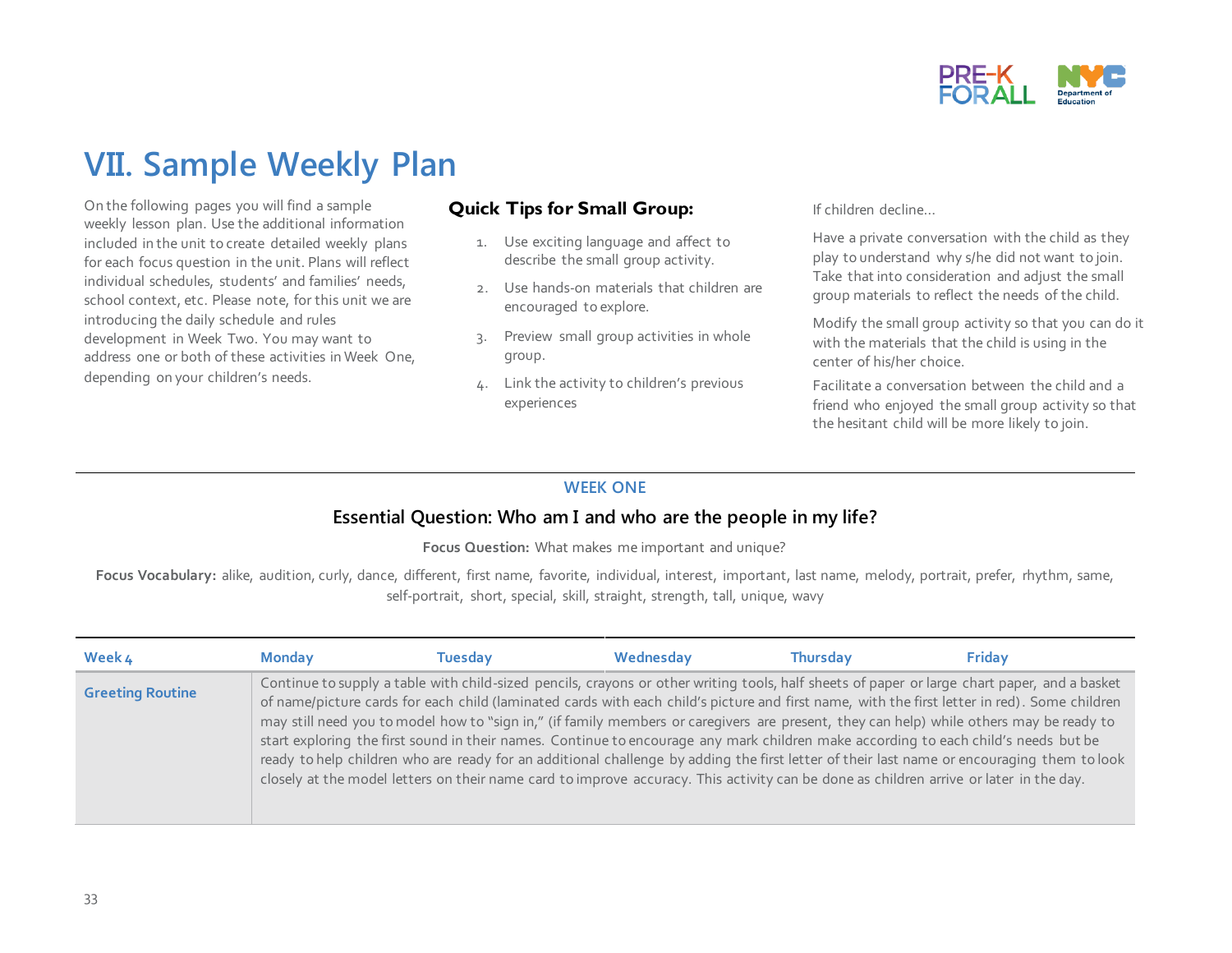

|                                                                                                                                                                                                                                                                                                                                   | Greet each child as they arrive. Celebrate the children's arrival with feeling phrases such as, "I feel excited/happy to see you!" This helps<br>to set a positive tone in the classroom.                                                                                                                                                                                                                                                                                                                                                                                                                       |                                                                                                                                                                                                                                                                                                                                                                                                                          |                                                                                                                                                                                                                                                                                                                                           |                                                                                                                                                                                                                                                                                                                                                                                                                                                                                                                                            |                                                                                                                                                                                                                                                                                                                                                                                                                                                                                                                                                                                                                                                                                   |  |
|-----------------------------------------------------------------------------------------------------------------------------------------------------------------------------------------------------------------------------------------------------------------------------------------------------------------------------------|-----------------------------------------------------------------------------------------------------------------------------------------------------------------------------------------------------------------------------------------------------------------------------------------------------------------------------------------------------------------------------------------------------------------------------------------------------------------------------------------------------------------------------------------------------------------------------------------------------------------|--------------------------------------------------------------------------------------------------------------------------------------------------------------------------------------------------------------------------------------------------------------------------------------------------------------------------------------------------------------------------------------------------------------------------|-------------------------------------------------------------------------------------------------------------------------------------------------------------------------------------------------------------------------------------------------------------------------------------------------------------------------------------------|--------------------------------------------------------------------------------------------------------------------------------------------------------------------------------------------------------------------------------------------------------------------------------------------------------------------------------------------------------------------------------------------------------------------------------------------------------------------------------------------------------------------------------------------|-----------------------------------------------------------------------------------------------------------------------------------------------------------------------------------------------------------------------------------------------------------------------------------------------------------------------------------------------------------------------------------------------------------------------------------------------------------------------------------------------------------------------------------------------------------------------------------------------------------------------------------------------------------------------------------|--|
| <b>Large Group Meeting</b><br>In order to reduce the<br>amount of time that<br>children spend in large<br>group and ensure that<br>children have enough<br>time to engage in<br>meaningful play,<br>teachers should think<br>strategically about other<br>large group activities and<br>whether they are<br>essential to the day. | Write out the following<br>poem on large chart<br>paper. Read it at group<br>time, pointing to the<br>text as you read it.<br>No one else looks the<br>way I do<br>I have noticed that it's<br>true<br>No one walks the way I<br>walk<br>No one talks the way I<br>talk<br>No one plays the way I<br>play<br>No one says the things I<br>say<br>I am special<br>I am me<br>There is no one I would<br>rather be than me!<br>Reread the poem several<br>times throughout the<br>week.<br>PK.SEL.2. Recognizes<br>self as an individual<br>having unique abilities,<br>characteristics, feelings<br>and interests | Sing Head, Shoulders,<br>Knees and Toes with the<br>children, encouraging<br>them to touch each part<br>of their body as noted<br>throughout the song. As<br>children become familiar<br>with the song, add<br>another dimension to<br>the activity by seeing<br>how fast and/or slow you<br>can sing the song while<br>doing the movements.<br>PK.PDH.2. Uses sensory<br>information to plan and<br>carry out movements | Give the children their<br>name cards. Hold up, or<br>write, a letter. Ask<br>children to look at their<br>name cards, raise their<br>hand or stand up and say<br>"I do" if they have that<br>letter in their name.<br>PK.ELAL.1. [PKRF.1.]<br><b>Demonstrates</b><br>understanding of the<br>organization and basic<br>features of print | Place two objects (toys<br>or pictures of objects) on<br>the floor on either side<br>of the group space. Ask<br>children if they prefer<br>_____ or ______ indicating<br>each. Ask children to<br>move so they are<br>standing next to the<br>object they prefer.<br>Count the number of<br>children by each object.<br>Repeat with an<br>assortment of other<br>objects. Alternatively,<br>children could each have<br>a block and place it in a<br>stack next to the object<br>they prefer.<br>PK.MATH.1. [NY-<br>PK.CC.1.1 Counts to 20 | Share the front covers of<br>some of the books the<br>class has read. Each<br>book should include an<br>interesting main<br>character. Help the<br>children recall a bit<br>about each main<br>character. Ask them to<br>share some of the things<br>that are special and/or<br>unique about these<br>characters. Then invite<br>the children to share<br>something important or<br>unique about<br>themselves. Chart<br>children's ideas under<br>the heading, "What's<br>Important About Me?"<br>highlighting the name of<br>each child.<br>PK.ELAL.7 [PKR.3]<br>Develops and answers<br>questions about<br>characters, major events,<br>and pieces of information<br>in a text |  |
| <b>Foundational Text</b>                                                                                                                                                                                                                                                                                                          | This Is It by Daria Peoples-Riley                                                                                                                                                                                                                                                                                                                                                                                                                                                                                                                                                                               |                                                                                                                                                                                                                                                                                                                                                                                                                          |                                                                                                                                                                                                                                                                                                                                           |                                                                                                                                                                                                                                                                                                                                                                                                                                                                                                                                            |                                                                                                                                                                                                                                                                                                                                                                                                                                                                                                                                                                                                                                                                                   |  |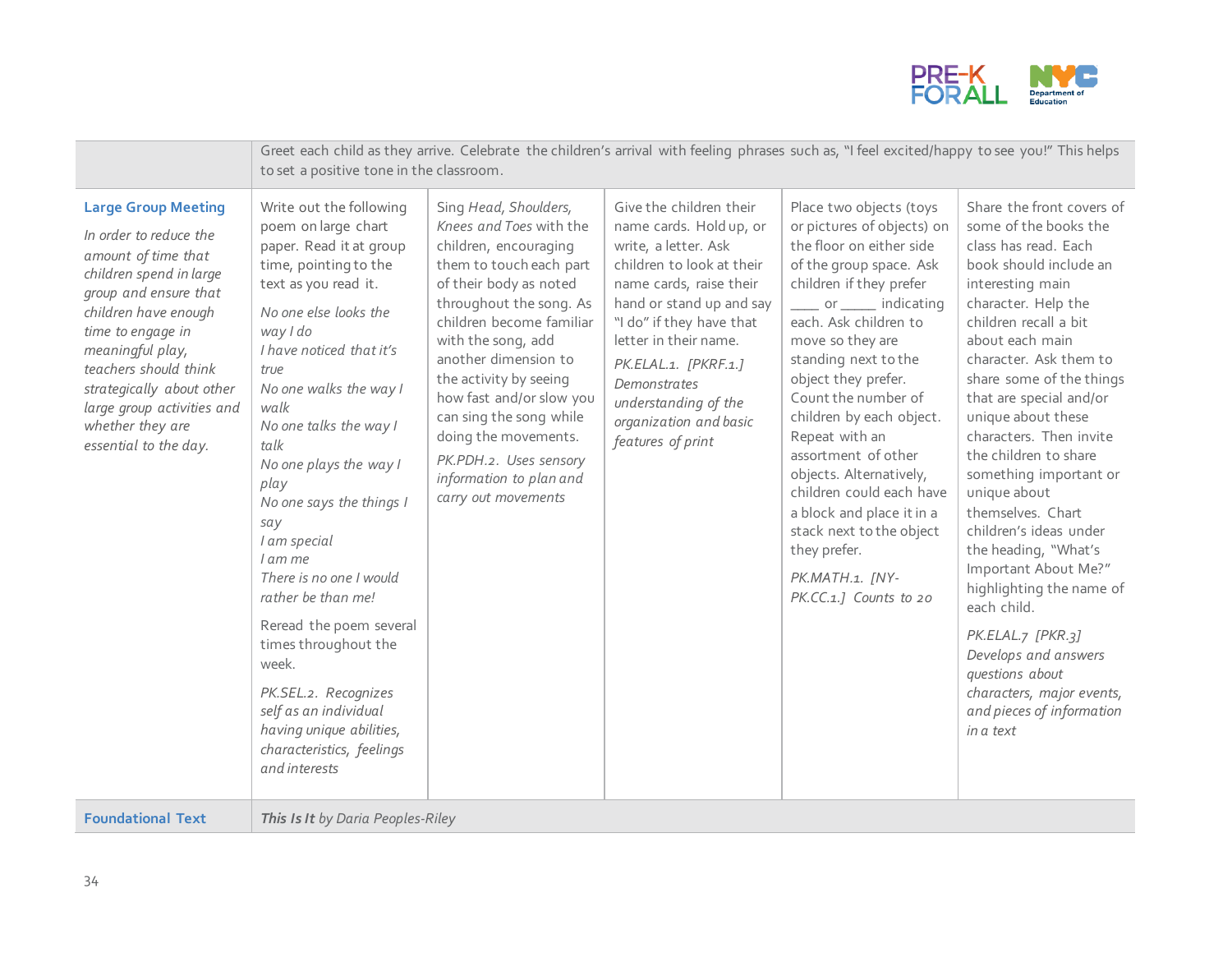

| <b>Supporting Text</b>                                                                                                                                                                                                                                                                                                                                                                                                                                                                                                                                                                                                                           | I Like Myself! by Karen<br>Beaumont                                                                                                                                                                                                                                                                                                                                                                                                                                             | A Boy Like You by Frank<br>Murphy                                                                                                                                                                                                                                                                                                                                                                                                                                                                                                                                                                                                                             | I Love My Hair! by<br>Natasha Anastasia<br>Tarpley                                                                                                                                                                                                                                                                                                                                                                                                                                                     | The Favorite Bookby<br><b>Bethanie Deeney</b><br>Murquia                                                                                                                                | Daniel's Good Day by<br>Micha Archer                                                                                                                                                    |
|--------------------------------------------------------------------------------------------------------------------------------------------------------------------------------------------------------------------------------------------------------------------------------------------------------------------------------------------------------------------------------------------------------------------------------------------------------------------------------------------------------------------------------------------------------------------------------------------------------------------------------------------------|---------------------------------------------------------------------------------------------------------------------------------------------------------------------------------------------------------------------------------------------------------------------------------------------------------------------------------------------------------------------------------------------------------------------------------------------------------------------------------|---------------------------------------------------------------------------------------------------------------------------------------------------------------------------------------------------------------------------------------------------------------------------------------------------------------------------------------------------------------------------------------------------------------------------------------------------------------------------------------------------------------------------------------------------------------------------------------------------------------------------------------------------------------|--------------------------------------------------------------------------------------------------------------------------------------------------------------------------------------------------------------------------------------------------------------------------------------------------------------------------------------------------------------------------------------------------------------------------------------------------------------------------------------------------------|-----------------------------------------------------------------------------------------------------------------------------------------------------------------------------------------|-----------------------------------------------------------------------------------------------------------------------------------------------------------------------------------------|
| <b>Small Groups</b><br>Implement at least two<br>of the three small group<br>activities per week.<br><b>Small Groups</b><br>Small groups can be<br>implemented during<br>center time or at another<br>time during the day.<br>Invite 2-4 children to<br>participate at a time.<br>Although children are<br>typically excited about<br>the opportunity to work<br>closely with a teacher,<br>children may decline the<br>opportunity to<br>participate. Each small<br>group should not exceed<br>10 minutes in length.<br>Work with a couple of<br>groups per day and spend<br>the remainder of the time<br>engaging with children in<br>centers. | LITERACY SMALL<br><b>GROUP</b><br>Read I Like Myself! by<br>Karen Beaumont. After<br>reading, invite the<br>children to share<br>something that they like<br>or is very important to<br>them and why. Invite<br>children to record their<br>ideas through their own<br>writing, drawing a<br>picture or dictation.<br>PK.AC.6. Demonstrates<br>their ability to represent<br>ideas using a variety of<br>methods<br>Write children's initials<br>below:<br>Group 1:<br>Group 2: | MATH SMALL GROUP<br>Sing, "Bubble Gum,<br>Bubble Gum in a Dish"<br>with the children. Tell<br>them you wish to have<br>(number less than 10)<br>pieces of bubble qum.<br>Use counters to<br>represent pieces of<br>bubble gum and put<br>them in a small dish in<br>front of you. Ask the<br>children to put the same<br>number of pieces of<br>bubble gum in their dish<br>as you put in yours.<br>Invite each child in the<br>group to have a turn to<br>be the leader. Be sure<br>the children empty their<br>bowls between turns.<br>PK.MATH.4a. [NY-<br>PK.CC.4a.] Answers<br>counting questions using<br>as many as 10 objects<br>arranged in a line, a | SMALL GROUP #3<br>Self Portraits<br>(Foundational Learning<br>Experience) Invite<br>children to observe their<br>faces in a mirror. Provide<br>paper and writing<br>utensils for them to<br>draw what they see.<br>Encourage them to look<br>carefully at their faces<br>and consider how to<br>illustrate the features<br>and details they see.<br>PK.ARTS.16. [VA:Cr1-<br>3.PK] Creates Visual Arts<br>See page 42 for lesson<br>plan<br>Write children's initials<br>below:<br>Group 1:<br>Group 2: | Between Monday and<br>Thursday, implement<br>two to three small group<br>activities.<br>Write children's initials<br>below:<br>Group 1:<br>Group 2:<br>Group 3:<br>Group 4:<br>Group 5: | CATCH-UP DAY<br>Use this as an<br>opportunity to complete<br>small groups with<br>children you may have<br>missed throughout the<br>week.<br>Children to work with<br>today (initials): |
|                                                                                                                                                                                                                                                                                                                                                                                                                                                                                                                                                                                                                                                  | Group 3:                                                                                                                                                                                                                                                                                                                                                                                                                                                                        | rectangular array, and a<br>circle. Answers counting<br>questions using as many<br>as 5 objects in a scattered                                                                                                                                                                                                                                                                                                                                                                                                                                                                                                                                                | Group 3:                                                                                                                                                                                                                                                                                                                                                                                                                                                                                               |                                                                                                                                                                                         |                                                                                                                                                                                         |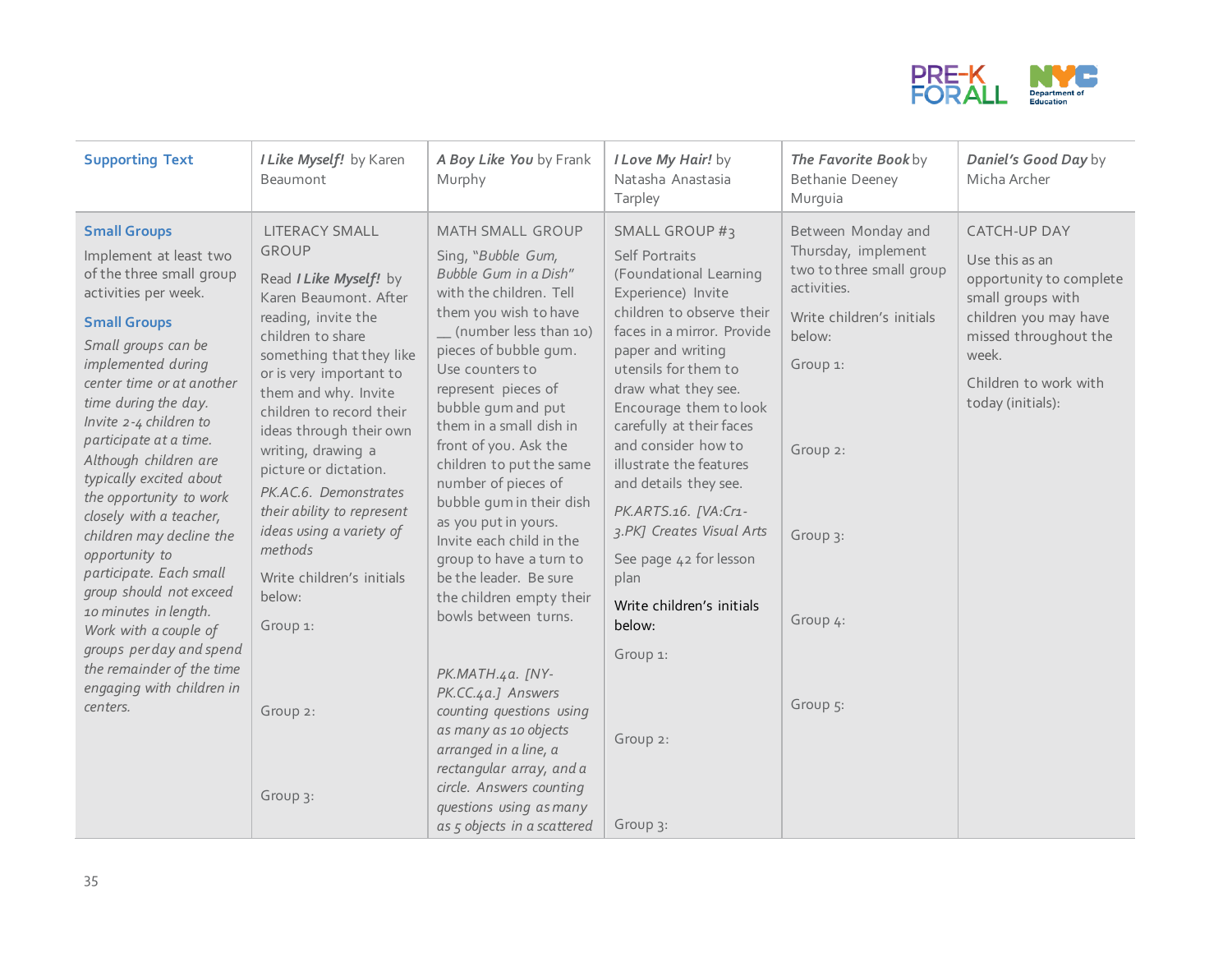

|                                          | Group 4:                                                                                                                                                                                                                            | configuration (e.g., how<br>many ____ are there?")<br>Write children's initials<br>below: | Group 4: |  |  |
|------------------------------------------|-------------------------------------------------------------------------------------------------------------------------------------------------------------------------------------------------------------------------------------|-------------------------------------------------------------------------------------------|----------|--|--|
|                                          | Group 5:                                                                                                                                                                                                                            | Group 1:                                                                                  |          |  |  |
|                                          |                                                                                                                                                                                                                                     |                                                                                           | Group 5: |  |  |
|                                          |                                                                                                                                                                                                                                     | Group 2:                                                                                  |          |  |  |
|                                          |                                                                                                                                                                                                                                     |                                                                                           |          |  |  |
|                                          |                                                                                                                                                                                                                                     | Group 3:                                                                                  |          |  |  |
|                                          |                                                                                                                                                                                                                                     |                                                                                           |          |  |  |
|                                          |                                                                                                                                                                                                                                     | Group 4:                                                                                  |          |  |  |
|                                          |                                                                                                                                                                                                                                     | Group 5:                                                                                  |          |  |  |
|                                          |                                                                                                                                                                                                                                     |                                                                                           |          |  |  |
| <b>Outdoors</b>                          | See Section IV, Ideas for Learning Centers.                                                                                                                                                                                         |                                                                                           |          |  |  |
| Lunch                                    | Talk with children about the food they eat with their families. What foods do their families enjoy? Are there foods their families do not<br>enjoy? Do they ever have special foods for special occasions? Share these experiences. |                                                                                           |          |  |  |
| <b>Centers</b>                           | See Section IV, Ideas for Learning Centers.                                                                                                                                                                                         |                                                                                           |          |  |  |
| Opportunities for<br>differentiation and | To be completed as needed by teachers.                                                                                                                                                                                              |                                                                                           |          |  |  |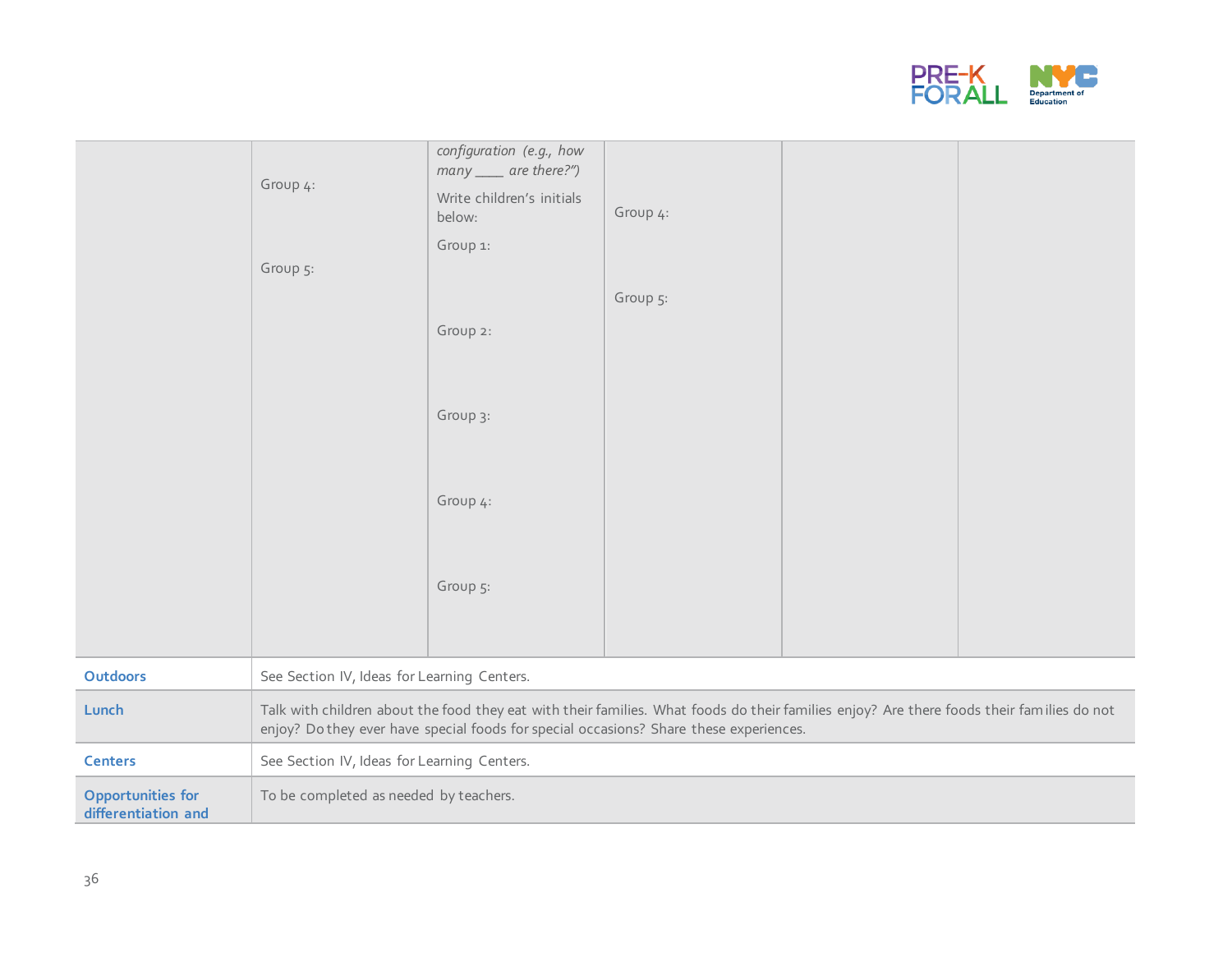

| integration of goals for<br>children with IEPs                                              |                                        |
|---------------------------------------------------------------------------------------------|----------------------------------------|
| Differentiation for<br>children whose home<br>language is a language<br>other than English. | To be completed as needed by teachers. |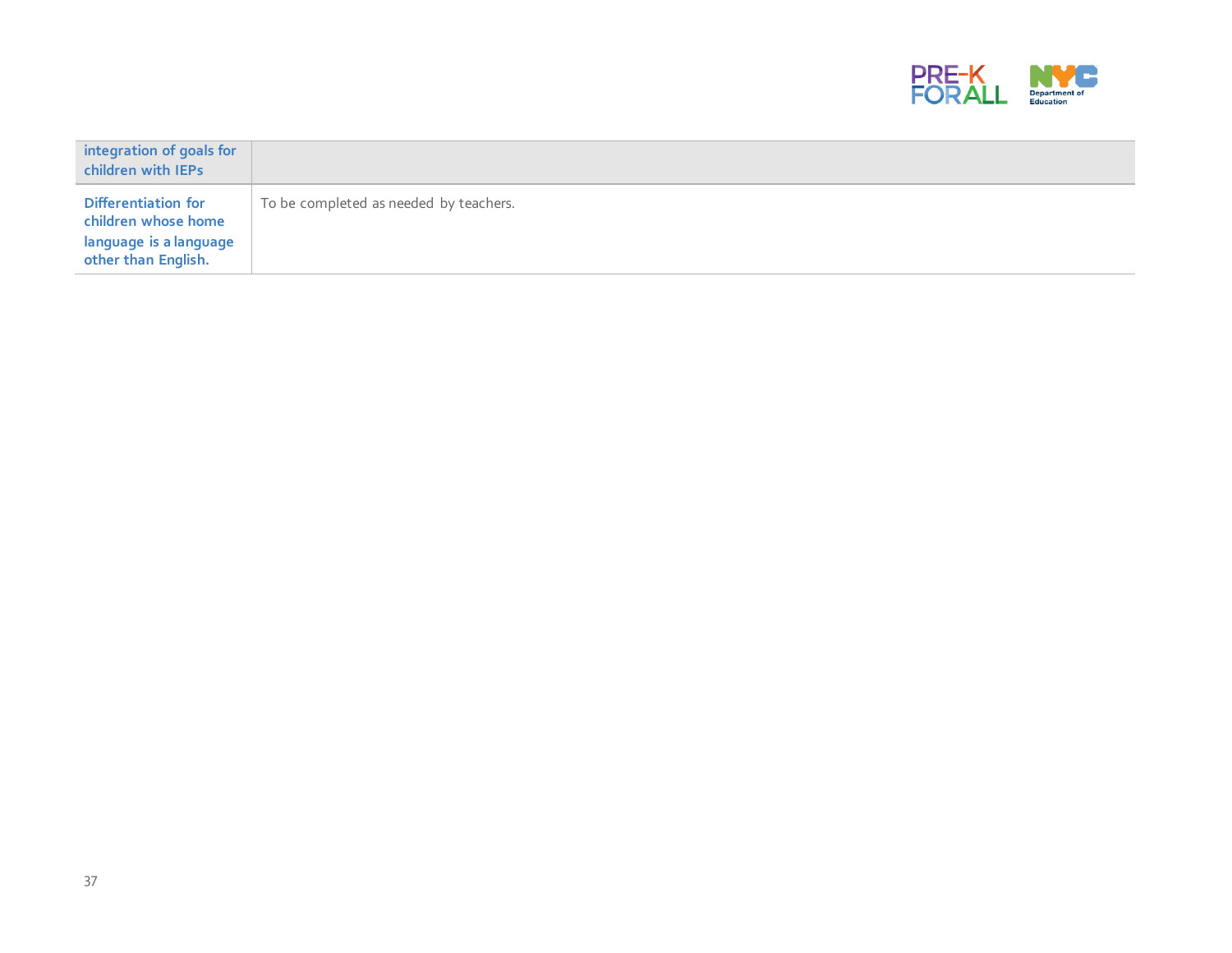

## **VIII. Student Work Samples**

Below are examples of student work from activities in this unit. Note the alignment to standards and the relationship to the focus question and NYSPLS standard. Some examples may fit under more than one standard and/or focus question.

#### **Example 1: Self-Portrait**

Activity Type: Small Group

NYSPLS Standard: *PK.SCI.5. [P-LS1-2.] Participates in investigations to determine how familiar plants and/or animals use their external parts to help them survive in the environment* 



*"This is me. I am smiling but you can't see my teeth. My hair is almost to my eyes."*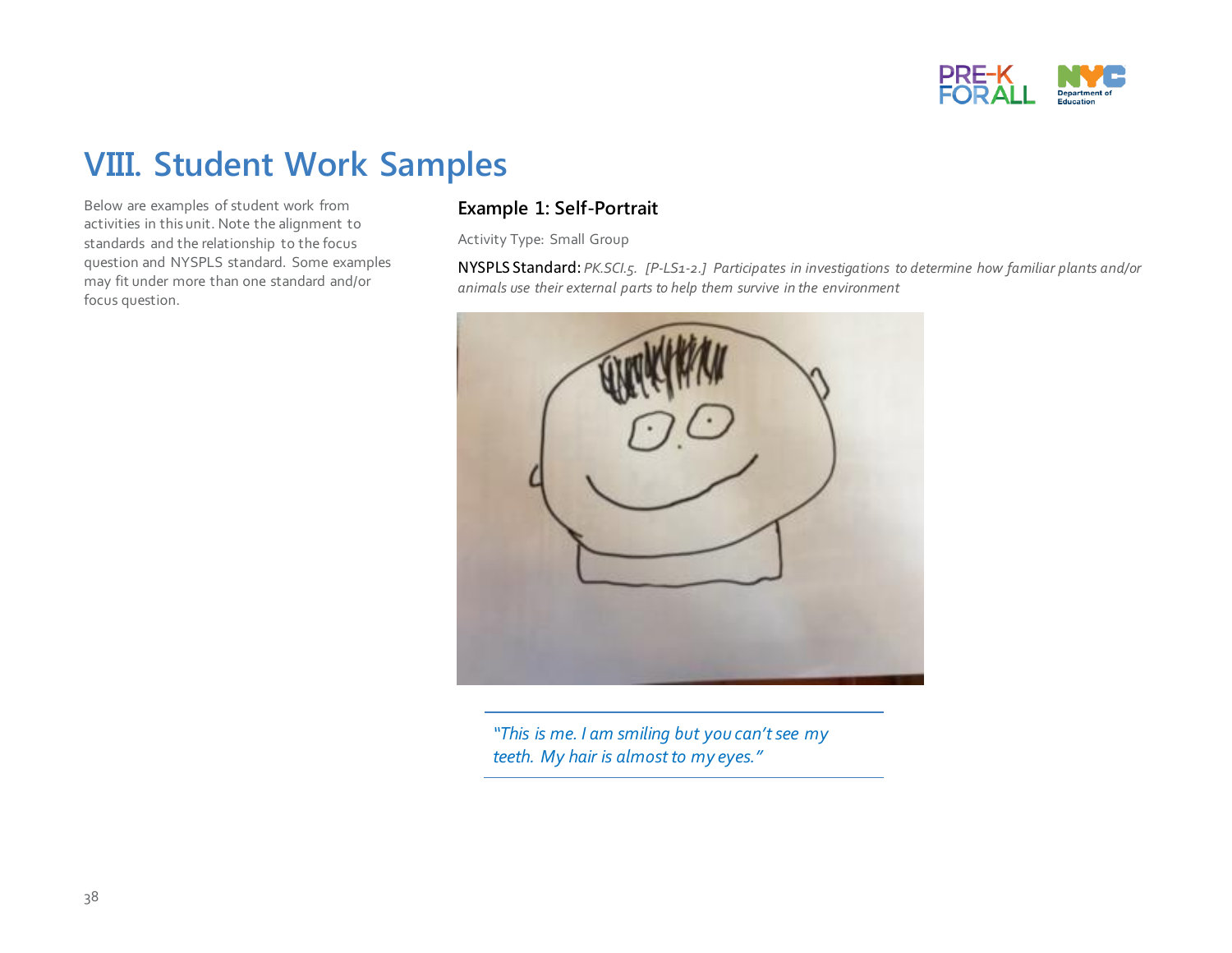

#### **Example 2: Classroom Cookbook: Family Recipes**

Activity Type: Culminating Experience

NYSPLS Standard: *PK.ELAL.4. [PKRF.4.] Displays emergent reading behaviors with purpose and understanding*

|                           | Van'Shon's Family Enjoys<br>Chicken Noodle Soup |  |
|---------------------------|-------------------------------------------------|--|
|                           |                                                 |  |
|                           |                                                 |  |
| Van'Shon's mom's recipe:  |                                                 |  |
|                           | Step 1- open the soup with a can opener         |  |
|                           | Step 2- pour the soup into a bowl               |  |
|                           | Step 3- put the bowl of soup into the microwave |  |
| Step 4- let soup cool off |                                                 |  |
|                           | Step 5- eat the chicken noodle soup             |  |
|                           | Ummmm Yummy!                                    |  |
| Van'Shan's nosing         |                                                 |  |

Van Shon's recipe: It go in the microwave, put it in there. Gotta put in a bowl, I wanna eat it.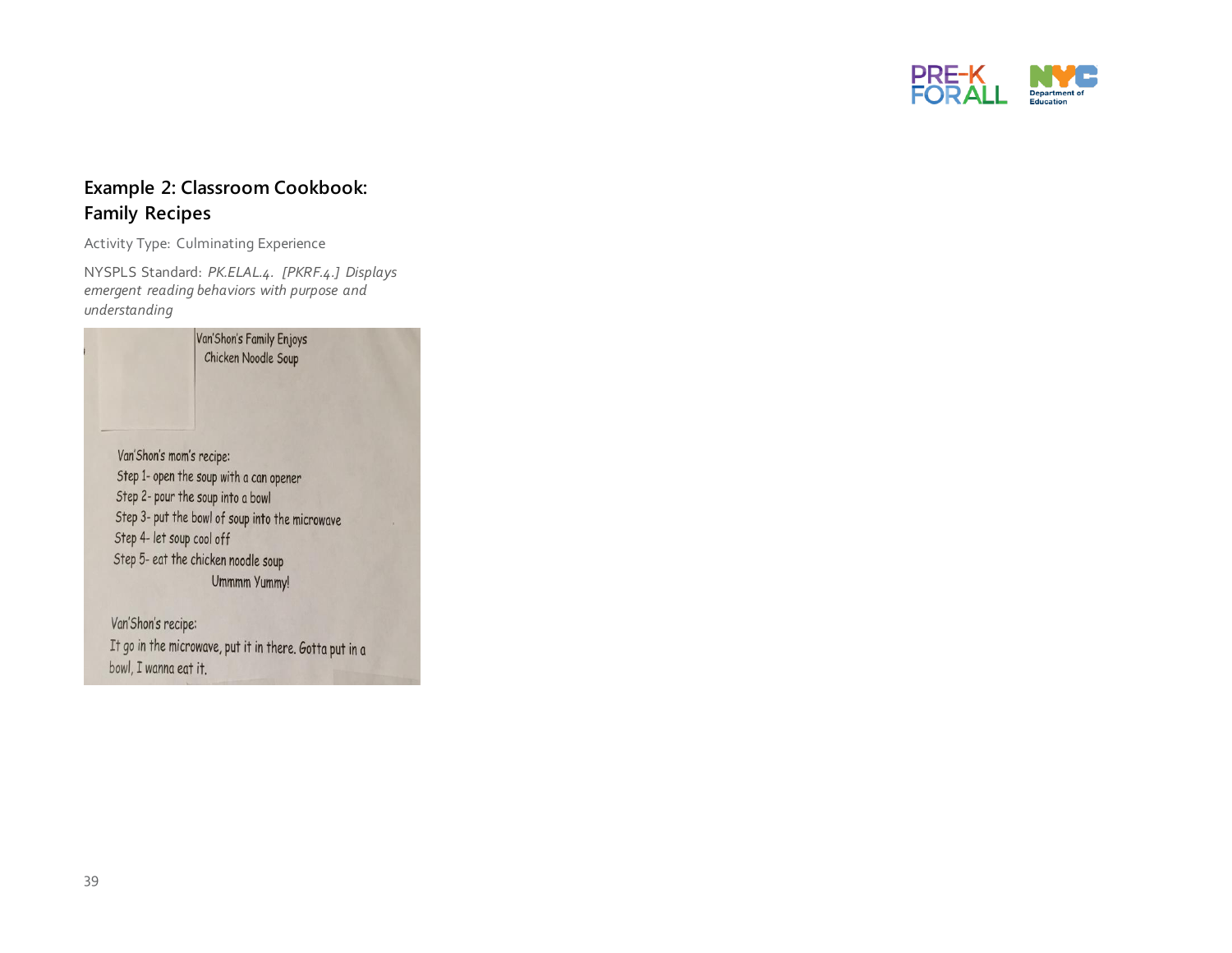

## **IV. Supporting Resources**

#### *Teacher Texts*

*Keepsakes: Using Family Stories in Elementary Classrooms* by Linda Winston

*Unsmiling Faces* by Lesley Koplow

*The War Play Dilemma: What Every Parent and Teacher Needs to Know* (Early Childhood Education Series) by Diane E. Levin, Nancy Carlsson-Paige

*Rethinking Early Childhood Education* Edited by Ann Pelo

*Teacher Websites* Children's Museum of the Arts New York <http://cmany.org/>

Brooklyn Children's Museum <http://www.brooklynkids.org/>

Teaching Tolerance <http://www.tolerance.org/kit/starting-small>

#### **Music: Songs with Lyrics**

These are common preschool songs sung by teachers throughout New York City and the world. Where possible, tunes and lyrics are included. If you don't know the tune, you can make one up that works for you or chant the words to a beat. Disclaimer: the lyrics provided are only for use by classroom teachers and are provided for the specific, non-profit educational purpose of supporting interdisciplinary learning in your classroom.

#### The More We Get Together

The more we get together, Together, together, The more we get together, The happier we'll be. Cause your friends are my friends and my friends are your friends. The more we get together, the happier we'll be.

#### When I am

When I am sad. I feel like crying (rub eyes) When I am proud, I feel like trying (head held high) When I feel curious, I want to know (look up, wondering)

\_\_\_\_\_\_\_\_\_\_\_\_\_\_\_\_\_\_\_\_\_\_\_\_\_\_\_\_\_\_\_\_\_\_\_\_\_\_\_\_\_\_

When I'm impatient, I want to go! (cross arms, tap foot)

When I feel angry, I look this way (angry look) When I feel happy, I smile all day (big smile) When I am puzzled, I make a shrug (shrug shoulders) When I feel loving, I want to hug (hug yourself).

#### I am Special

I am special, I am special (point to self) Take a look Take a look! Someone very special Someone very special It is me It is me!! (Point to self)

Tune, Frere Jaques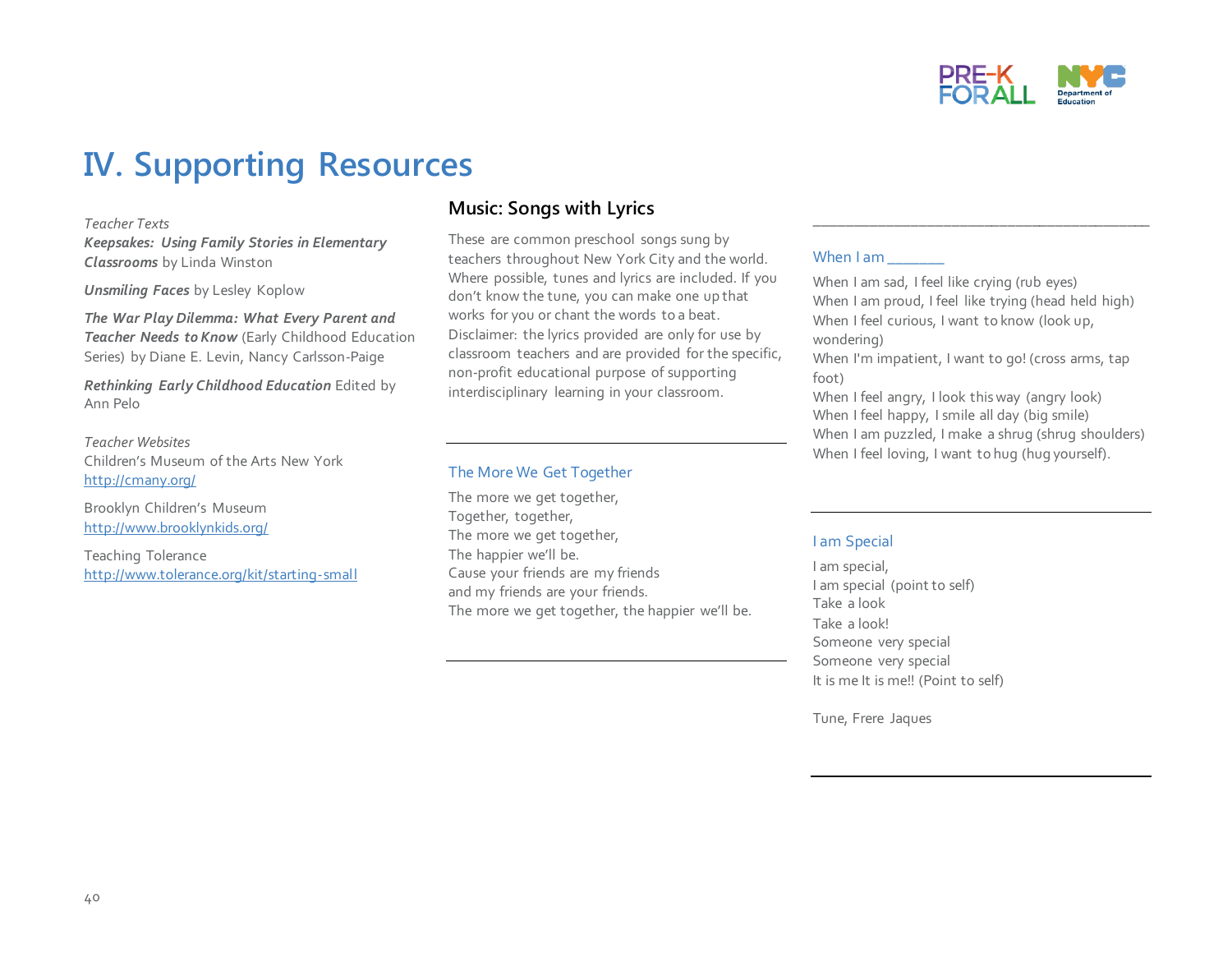

#### Diddle, Diddle, Dumpling

Diddle, diddle, dumpling My son, John Went to bed With his trousers on One shoe off And one shoe on! Diddle, diddle, dumpling My son, John!

#### Join Our Circle

I am waiting I am waiting For all my friends For all my friends To come and join our circle To come and join our circle Sit right down Sit right down.

In Spanish: Estoy esperando Estoy esperando Para todos mis amigos Para todos mis amigos Vengan y júntense en nuestro circulo Vengan y júntense en nuestro circulo Siéntense Siéntense.

#### I Like to Come To

I like to come to (class/program name/type) I like to come to (class/program name/type) With all the other boys and girls I like to come to (class/program name/type) Because (name) will be there, and (name) will be there (Keep on till you've named everyone) And we're so glad that we're all here.

Tune, The Farmer in the Dell

#### **Additional Song Titles**

*Friends, Friends, 1,2,3 Head, Shoulders, Knees and Toes Hickety, Pickety Bumble Bee If You're Happy and You Know It Sammy Under One Sky*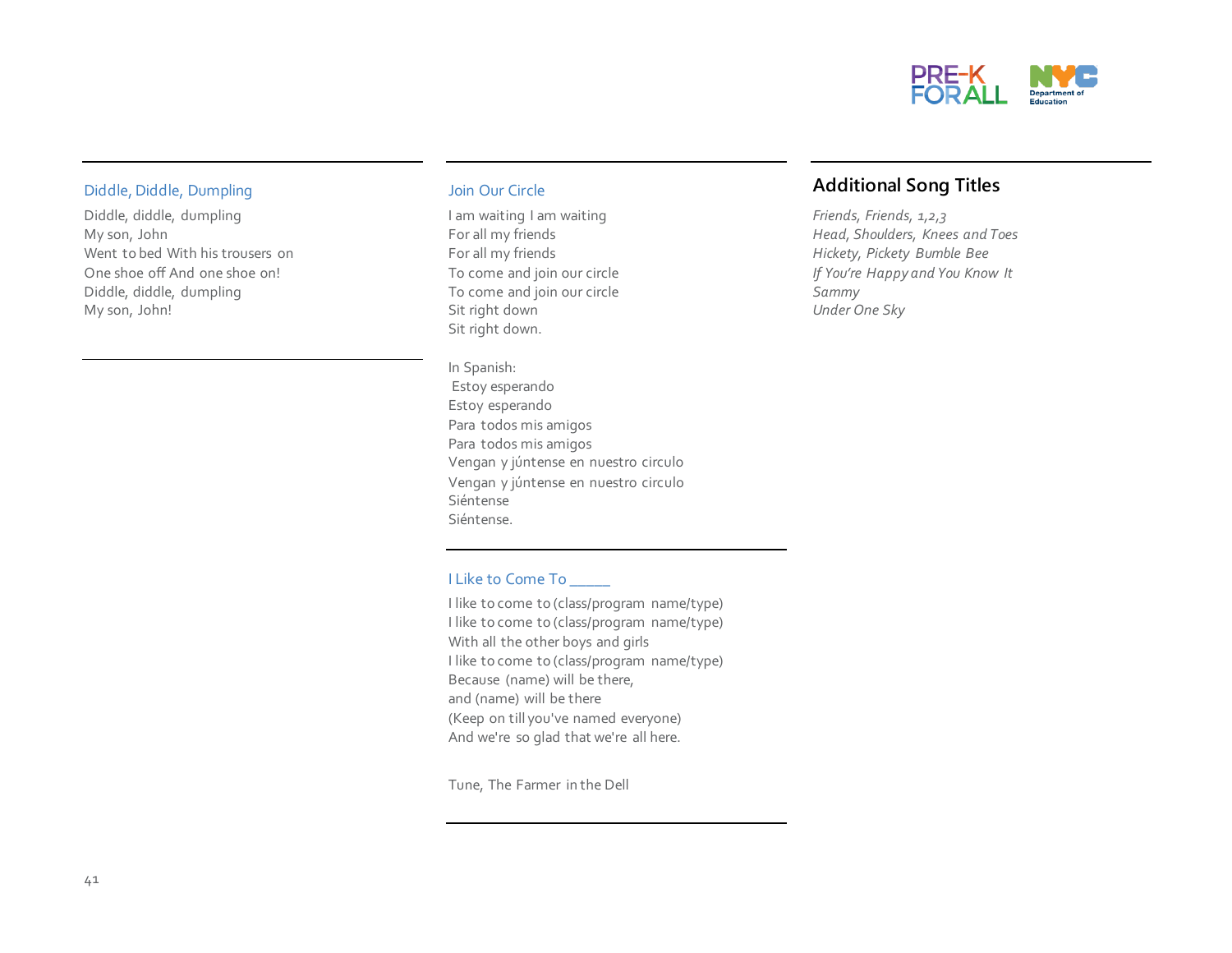

## **X. Foundational Learning Experiences: Lesson Plans**

**Documentation:** Based on the Focus Question, Objective, and Focus Standard as well as the Authentic Assessment items, teachers will determine what they hope to see children do in an activity. They should take notes as children are working to record the skills and growth children demonstrate. For the lesson plans included in this unit, a note-taking form is included. Please note the NYSPLS standards and assessment items listed in each lesson plan. Keep in mind that you may be addressing additional assessment items and standards.

### **Lesson: Self-Portraits**

#### **Type: Small Group Activity**

| Unit of Study: All About Us                                                                                                                                 | <b>Focus Question: What makes me special?</b>                                                       |  |  |  |  |  |
|-------------------------------------------------------------------------------------------------------------------------------------------------------------|-----------------------------------------------------------------------------------------------------|--|--|--|--|--|
| <b>Objective:</b> Children will look critically at themselves, noting details in their appearances.                                                         |                                                                                                     |  |  |  |  |  |
| <b>NYSPLS Focus Standard:</b>                                                                                                                               | Link to Authentic Assessment Systems                                                                |  |  |  |  |  |
| PK.SCI.5. [P-LS1-2.] Participates in investigations to determine how familiar<br>plants and/or animals use their external parts to help them survive in the | WWS: VI.A.3: Uses a variety of art materials for tactile experience and<br>exploration              |  |  |  |  |  |
| environment<br><b>Additional NYSPLS Standard:</b>                                                                                                           | $TSG: 33$ : Explores the visual arts<br>COR: X: Art                                                 |  |  |  |  |  |
| PK.SEL.1. Regulates responses to needs, feelings and events                                                                                                 |                                                                                                     |  |  |  |  |  |
| Materials:                                                                                                                                                  | Vocabulary:                                                                                         |  |  |  |  |  |
| Mirrors, paper, drawing utensils (pencils, crayons, markers, etc.)                                                                                          | curly, favorite, portrait, self-portrait, short, special, straight, strength, tall,<br>unique, wavy |  |  |  |  |  |

#### **Procedure:**

**Hook:** Show children drawings of a couple of children's faces (**[consider](file://///52CCIFS00/Users$/EHamlin/Winnt/System/Desktop/Unit%20Translations/consider)** using an online search engine to find pencil drawings of children's faces).

#### **Beginning:**

Tell children people drew these pictures, or portraits (a picture drawing or painting of a person), with pencils. They looked at children and drew what they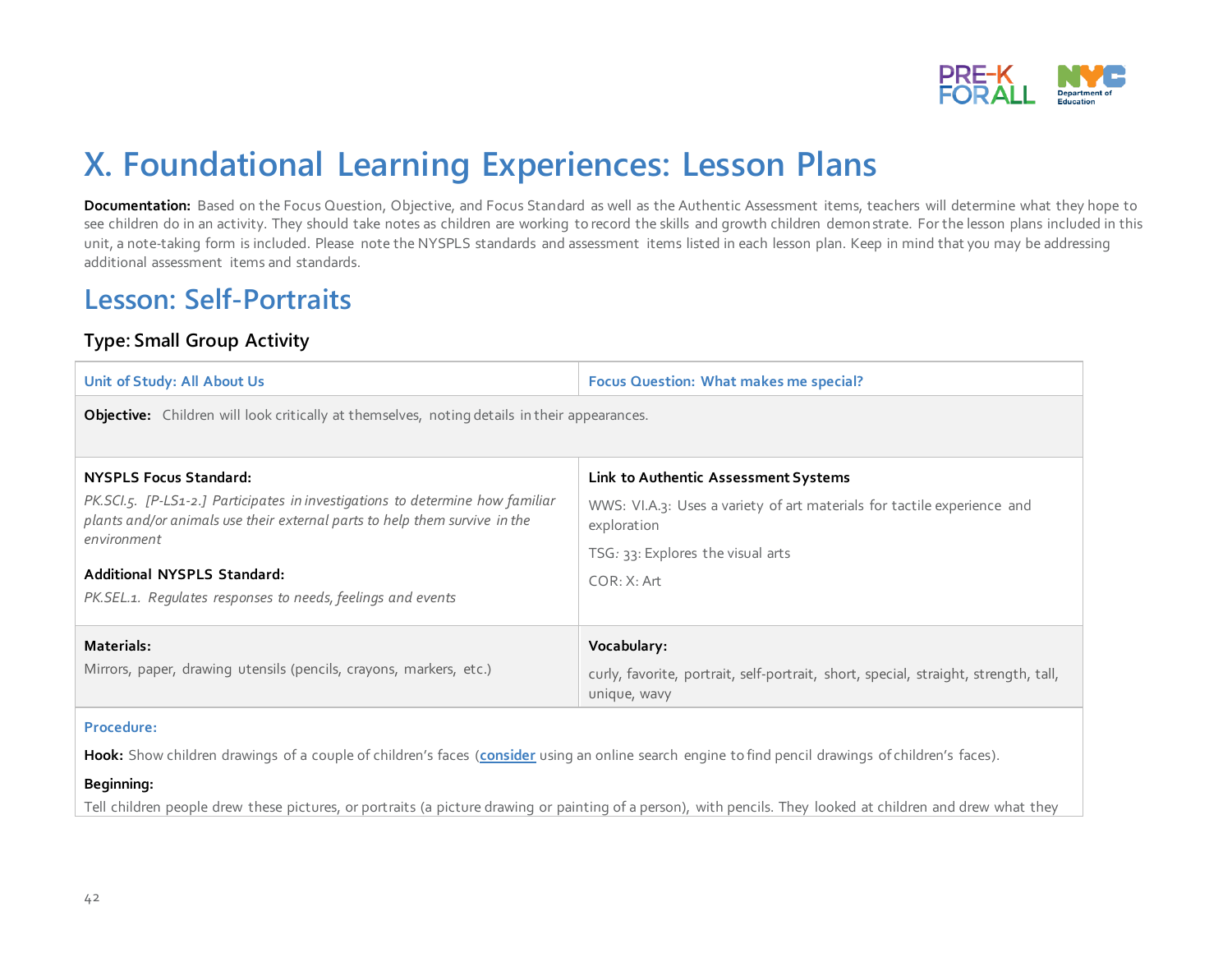

#### saw.

Ask children to look carefully at the pictures of the faces. What features do they notice on all of the children? Do they see eyes? Noses? Mouths? Ears? Eyebrows? Etc.

#### **Middle:**

Invite children to look at themselves in the mirror. What do they see? What features do they notice on their own faces? Where are their eyes? Noses? Mouths? Ears, Eyebrows? Etc. What do they notice about their features? What shapes are they?

Reflect with the children on why these features are important. What do eyes do? Noses? Mouths? How could they draw these feat ures?

#### **End:**

Remind children that a portrait is a picture drawing or painting of a person. Follow up by asking what they think a self-portrait is. If they are unable to answer correctly, share that this is what they are going to do today: make a portrait of themselves.

After looking in the mirror and discussing their own features, ask children to draw their own face.

Encourage children to include the details they noticed and discussed when they looked in the mirror.

Invite the children to dictate their thoughts about their self-portraits to you with prompts such as, "Tell me about your self-portrait."

**Assessment:** What facial features does the child include in his/her self-portrait?

**Differentiation:** Consider multiple entry points for all children to be successful. How do I/we plan to meet individual student needs? For example, repeat directions, extend time, adapt materials, preview questions, and provide 1:1 support.

**For children who need additional support:** Help children focus on one or two facial features and ask questions about these features.

**For children who are ready for a challenge**: Invite children to explore different expressions. Suggest an emotion and have children use their faces to express the emotion. What do they notice about their mouths, eyes, eyebrows, etc.? Can they draw their faces making these expressions? When might they experience these emotions?

**Children with IEPs:** How will I incorporate individual children's IEP goals into this lesson? What specific accommodations or modifications will I make? How will I collaborate with SEIT and/or related service providers?

**Children whose home language is a language other than English:** What language is needed to understand the lesson and activity instructions and to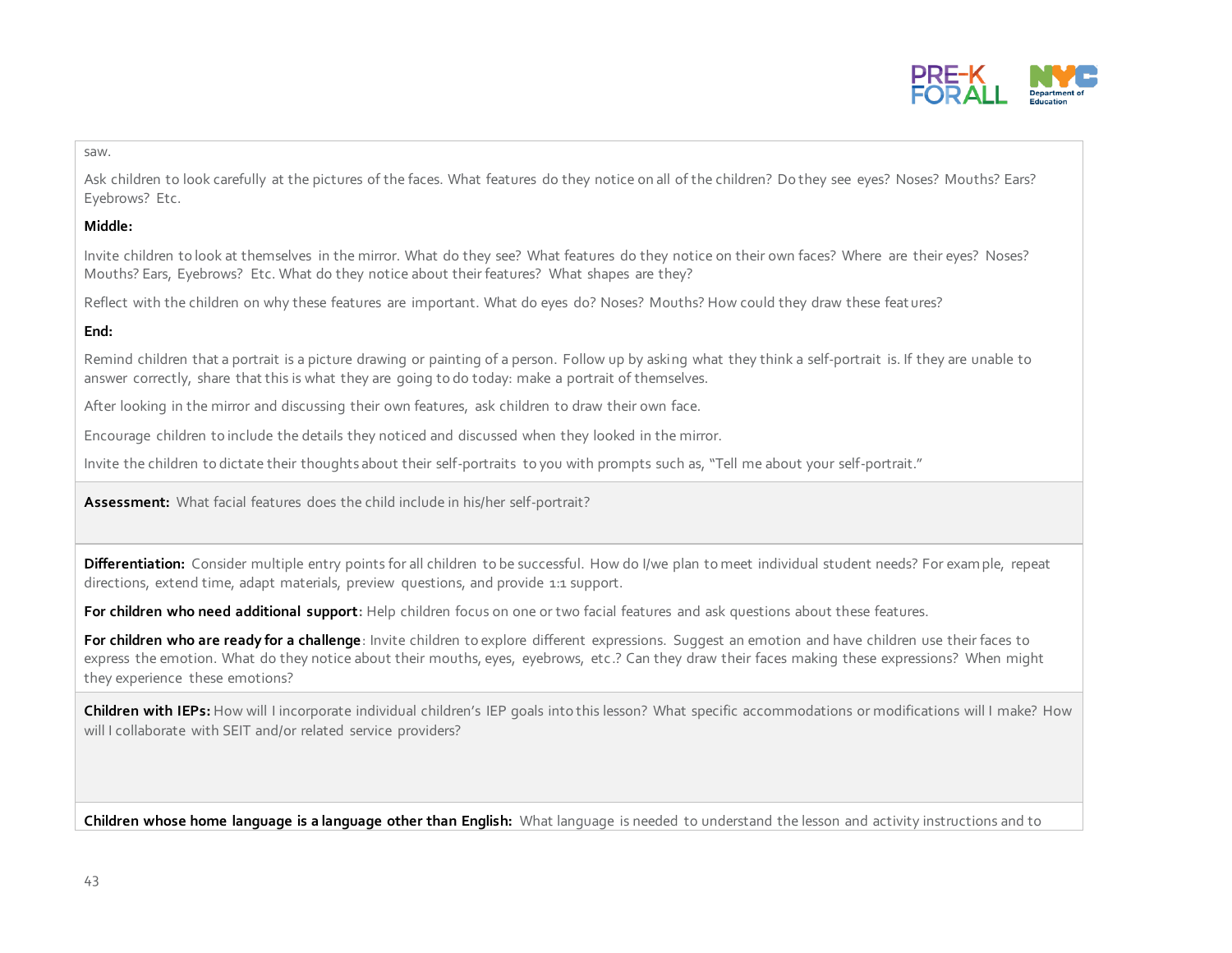

participate in the activity and discussion?

Point to your own facial features and identify them by their names when you discuss them with the children.

#### **Teacher Tip:**

If possible, supply a mirror for each child. Children can also share mirrors or use one from dramatic play center.

Celebrate the appearance of each child in the class and the people in the pictures that you show. This is an opportunity to dispel stereotypes and promote positive self-image.

Teacher Reflection: What went well? Why? What will I do differently given what I have learned from observing children during this activity? Which children needed differentiation during this activity and how will I meet their needs moving forward?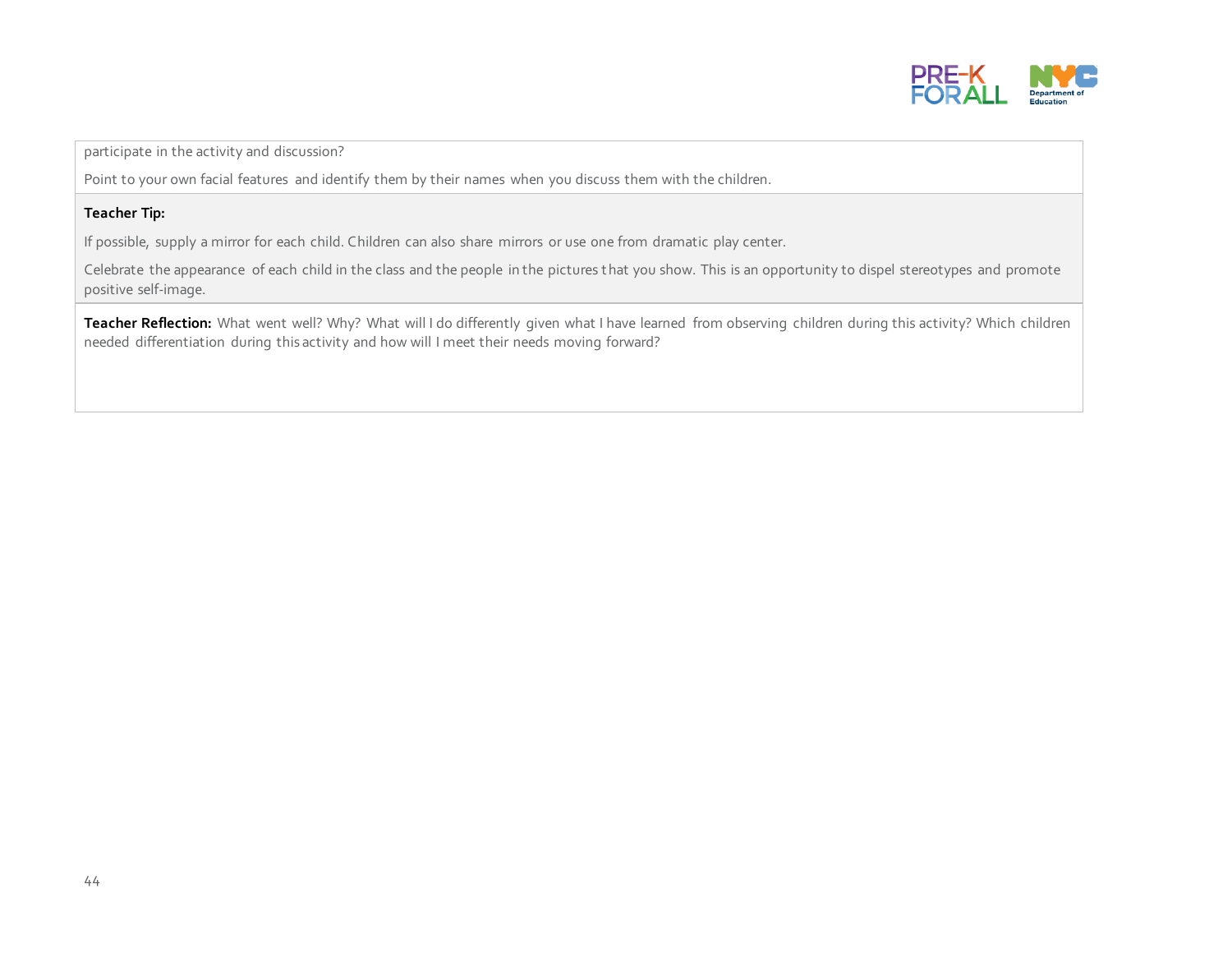

#### **Assessment Opportunity**

Large Group Experience: Self-Portraits

#### NYSPLS Focus Standard:

*PK.SCI.5. [P-LS1-2.] Participates in investigations to determine how familiar plants and/or animals use their external parts to help them survive in the environment* 

#### Authentic Assessment Alignment:

WSS: VI.A.3: Uses a variety of materials for tactile experience and exploration TSG: 33: Explores the visual arts COR: X: Art

| Child's name | <b>Notices</b> | Includes in portrait | <b>Notes</b> |
|--------------|----------------|----------------------|--------------|
|              |                |                      |              |
|              |                |                      |              |
|              |                |                      |              |
|              |                |                      |              |
|              |                |                      |              |
|              |                |                      |              |
|              |                |                      |              |
|              |                |                      |              |
|              |                |                      |              |
|              |                |                      |              |
|              |                |                      |              |
|              |                |                      |              |
|              |                |                      |              |
|              |                |                      |              |
|              |                |                      |              |
|              |                |                      |              |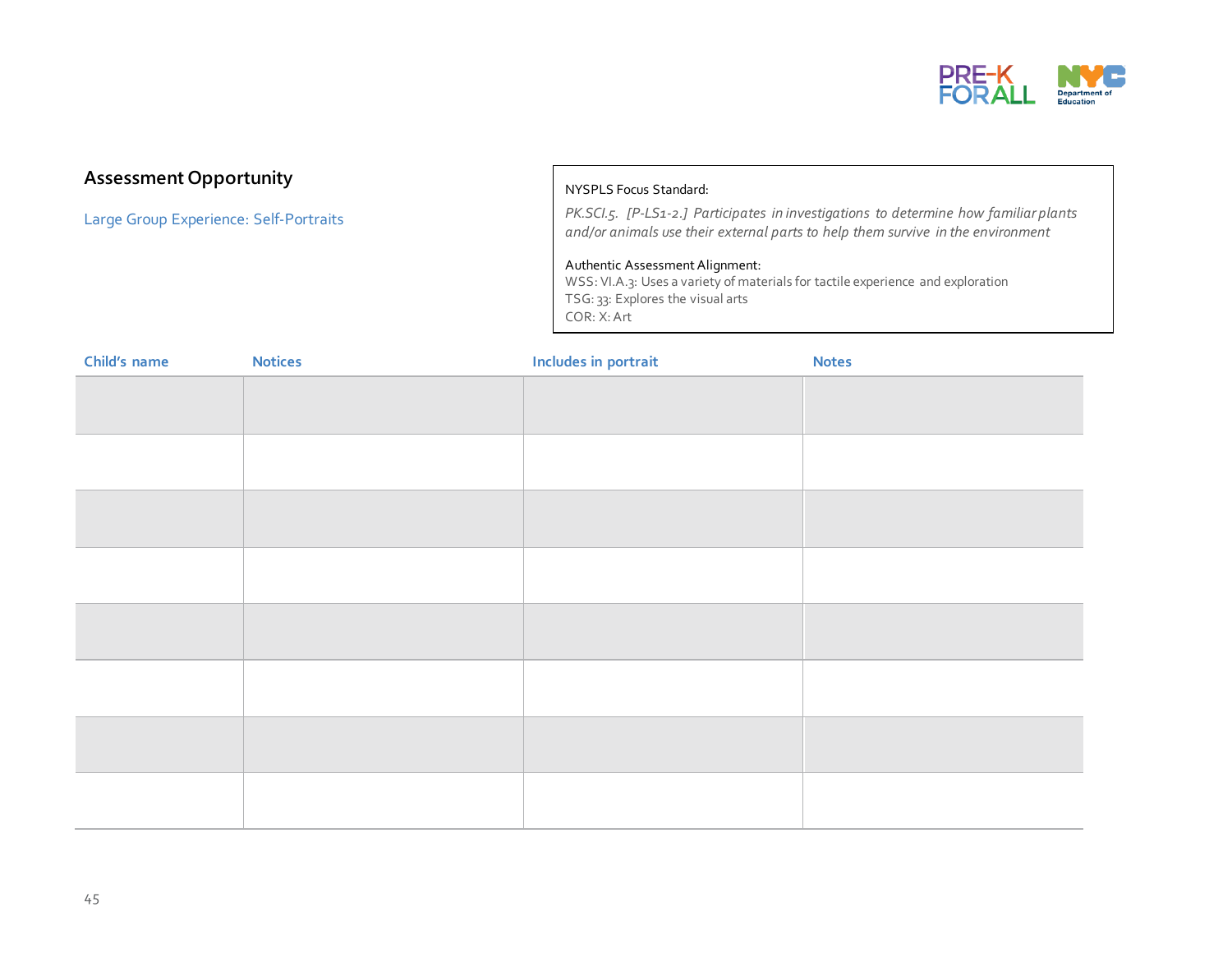

| Child's name | <b>Notices</b> | Includes in portrait | <b>Notes</b> |
|--------------|----------------|----------------------|--------------|
|              |                |                      |              |
|              |                |                      |              |
|              |                |                      |              |
|              |                |                      |              |
|              |                |                      |              |
|              |                |                      |              |
|              |                |                      |              |
|              |                |                      |              |
|              |                |                      |              |
|              |                |                      |              |
|              |                |                      |              |
|              |                |                      |              |
|              |                |                      |              |
|              |                |                      |              |
|              |                |                      |              |
|              |                |                      |              |
|              |                |                      |              |
|              |                |                      |              |
|              |                |                      |              |
|              |                |                      |              |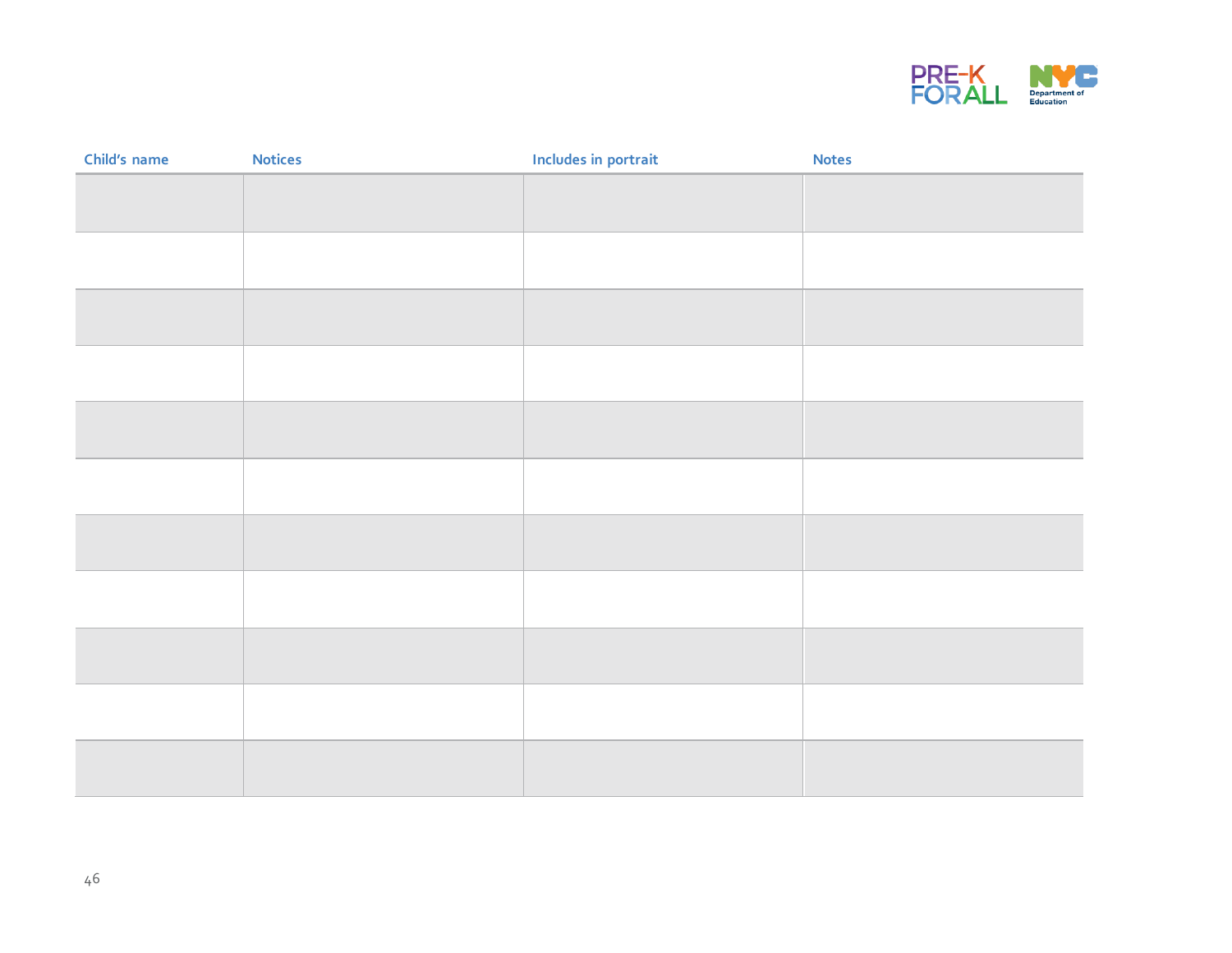

## **Lesson: Feelings Chart**

#### **Type: Whole Group Activity**

| Unit of Study: All About Us                                                                                                                                                                                                                                                                                                                                                                 | Focus Question: What feelings do I have and why?                                                                                                                   |  |
|---------------------------------------------------------------------------------------------------------------------------------------------------------------------------------------------------------------------------------------------------------------------------------------------------------------------------------------------------------------------------------------------|--------------------------------------------------------------------------------------------------------------------------------------------------------------------|--|
| <b>Objective:</b> Children will begin to understand emotions and why they might experience different emotions.                                                                                                                                                                                                                                                                              |                                                                                                                                                                    |  |
| <b>NYSPLS Focus Standard:</b><br>PK.SEL.1. Regulates responses to needs, feelings and events<br>Additional NYSPLS Standard:<br>PK.SEL.2. Recognizes self as an individual having unique abilities,<br>characteristics, feelings and interests                                                                                                                                               | Link to Authentic Assessment Systems:<br>WSS: I.A.I: Demonstrates self-confidence<br>TSG: 29: Demonstrates knowledge about self<br>$COR \cdot D \cdot$ Emotions    |  |
| Materials:<br>Pictures of 4-10 real people making various expressions displayed on a large<br>piece of paper or poster board. Consider using the pictures from Unit One to<br>create the chart.<br>Consider the specific needs of the children in the class when determining<br>how many and which expressions to include, but be sure to include an "I<br>don't know" option on the chart. | Vocabulary:<br>afraid, angry, confused, ecstatic, excited, feelings, frustrated, gloomy, grumpy,<br>happy, mad, nervous, sad, scared, shy, silly, surprised, worry |  |

#### **Procedure:**

**Hook:** Make various facial expressions or show pictures of people making various expressions.

#### **Beginning:**

Make one expression or show a picture of someone making one expression. Ask the children what feelings they think you (or the person in the picture) may be feeling and why?

Ask children if they have ever experienced this emotion. What made them feel that way?

#### **Middle:**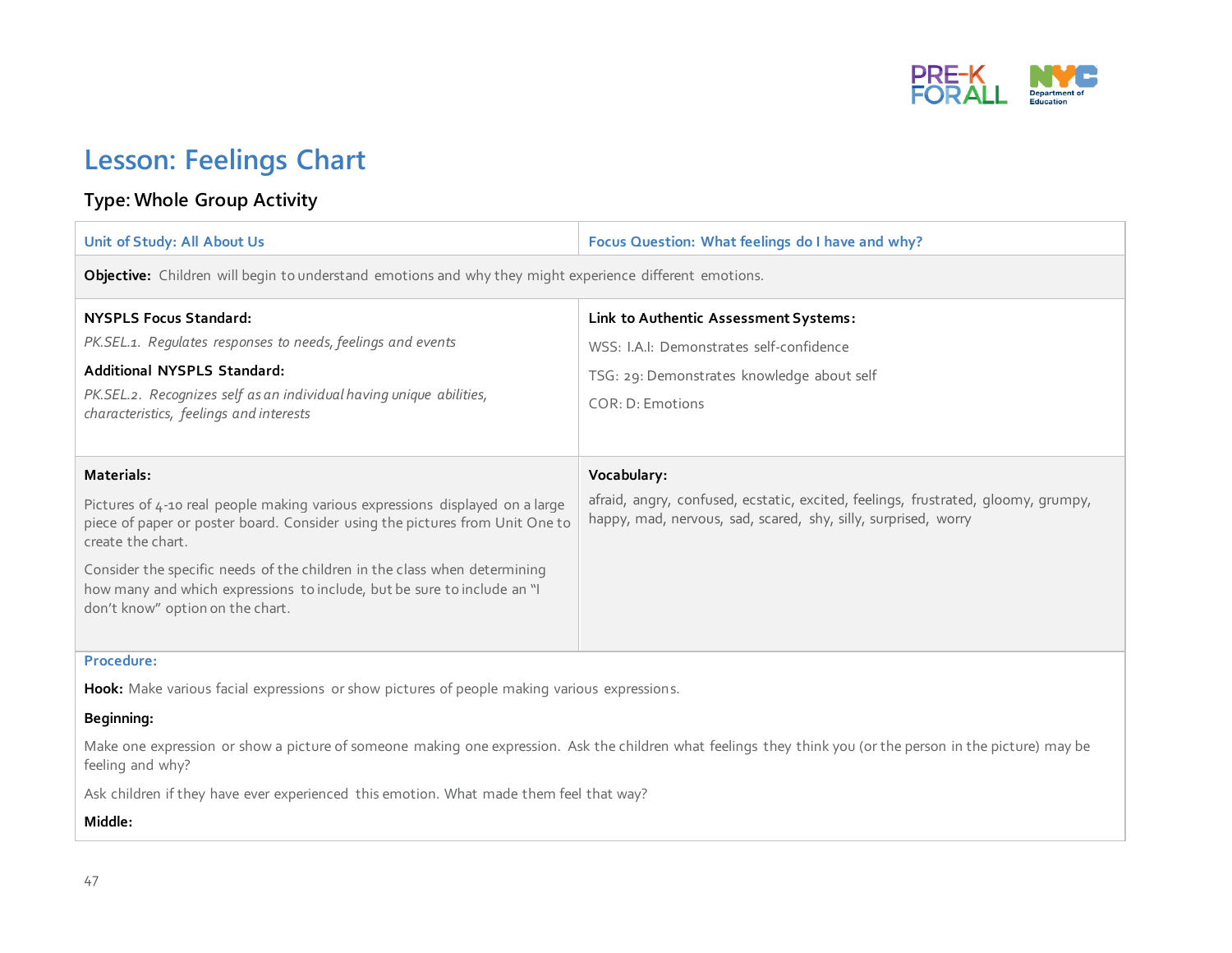

Show the children the chart. Point to the expressions on the chart and say the name for that feeling and ask, or give, an example of when they might feel that way.

Invite children to refer to the chart when they arrive at school in the morning to identify how they are feeling and may revisit it throughout t he day if their feelings change as they work and play.

#### **End:**

Give children a moment to think about how they are feeling.

Ask them to share with a partner which expression on the chart best identifies how they are feeling now.

Assessment: What emotions is the child able to identify? Is the child able to connect their own feelings to the pictures on the chart?

**Differentiation:** Consider multiple entry points for all children to be successful. How do I/we plan to meet individual student needs? For example, repeat directions, extend time, adapt materials, preview questions, and provide 1:1 support.

**For children who need additional support:** Consider creating an individual chart for each of these children.

**For children who are ready for a challenge:** Invite children to think of additional feelings to add to the chart.

Invite children to suggest colors that represent the various feelings on the chart.

Ask children how they could help make a friend feel better if a friend is feeling upset, sad, angry, mad, etc.

**Children with IEPs:** How will I incorporate individual children's IEP goals into this lesson? What specific accommodations or modifications will I make? How will I collaborate with SEIT and/or related service providers?

**Children whose home language is a language other than English:** What language is needed to understand the lesson and activity instructions and to participate in the activity and discussion?

As you discuss each emotion, model making that expression and invite children to do the same.

#### **Teacher Tip:**

There are many different ways to create a feelings chart. Consider the children and needs specific to your class and adapt as necessary. Some teachers prefer to use a pocket chart and picture cards for this activity or add Velcro to the back of children's names so they can put their names on the chart.

Children experience a wide range of emotions; when children share the way they feel it is important to validate their emotions. Sometimes children are drawn to one picture and repeatedly use that to describe how they are feeling. Observe children's choices and consider group or individual conversations to expand each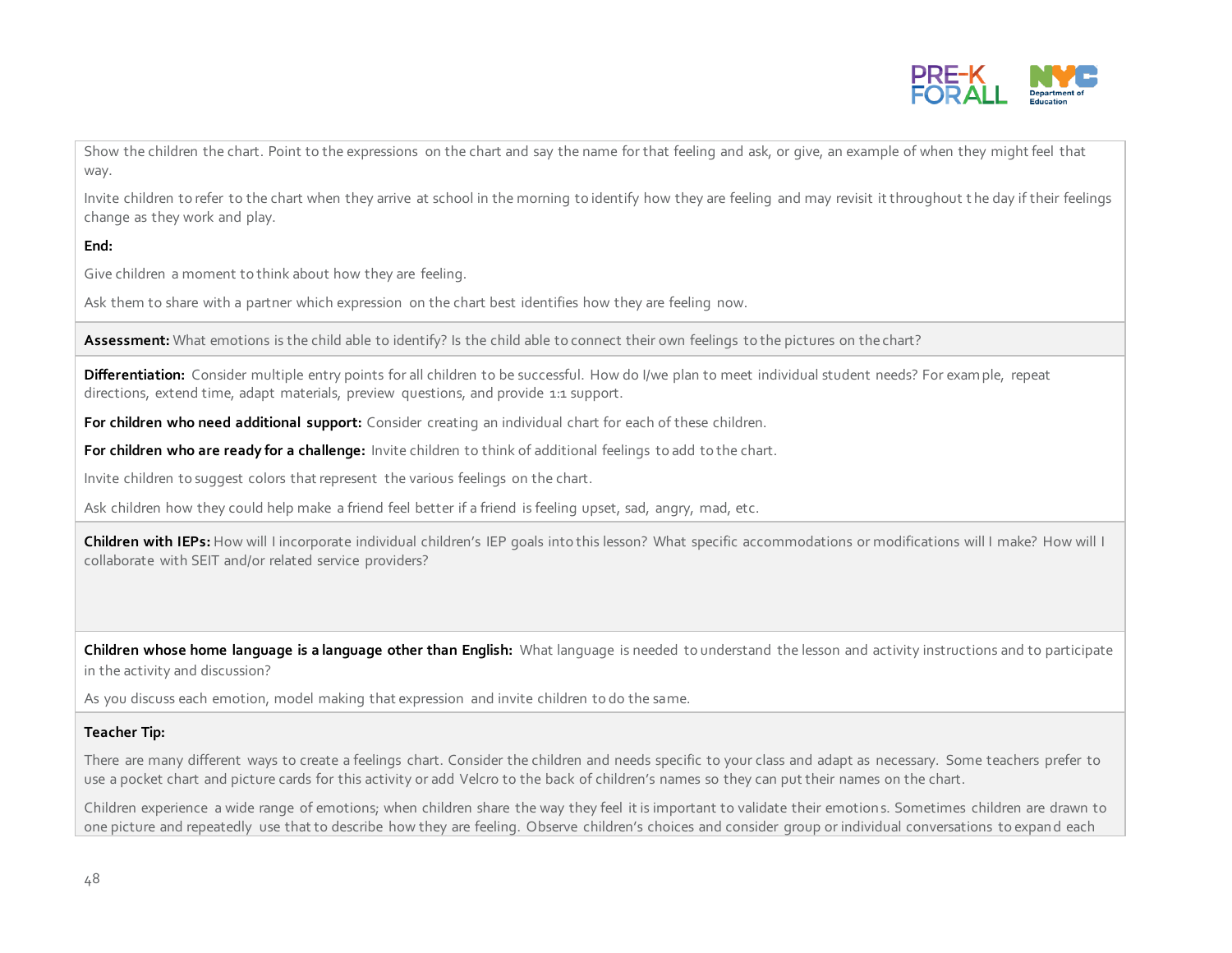

child's ability to notice and identify with multiple feelings.

Teacher Reflection: What went well? Why? What will I do differently, given what I have learned from observing children during this activity? Which children needed differentiation during this activity and how will I meet their needs moving forward?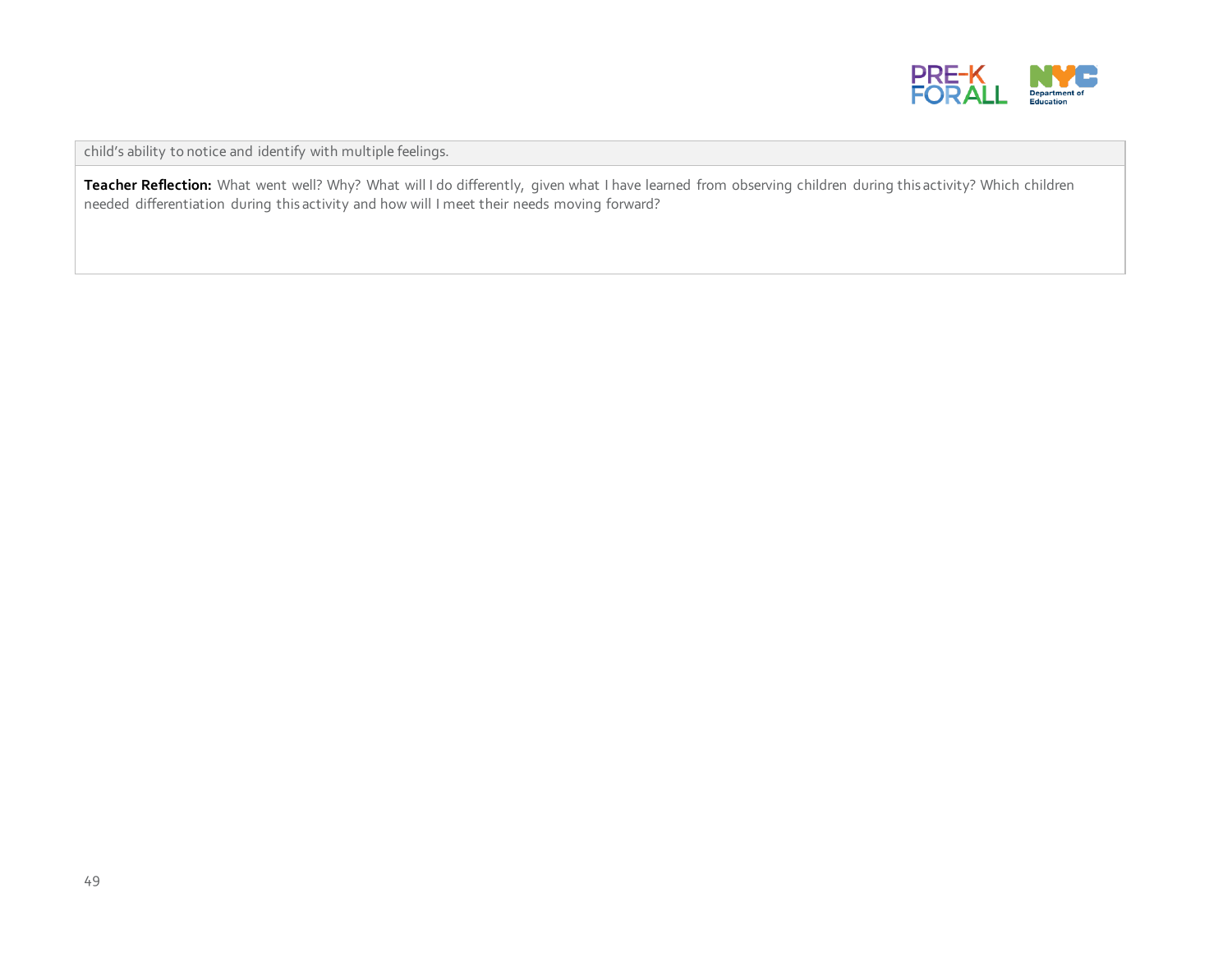

#### **Assessment Opportunity**

SmallGroup Experience: Feelings Chart

NYSPLS Focus Standard *PK.SEL.1. Regulates responses to needs, feelings and events*

#### Authentic Assessment Alignment

WSS: I.A.I: Demonstrates self-confidence TSG: 29: Demonstrates knowledge about self COR: D: Emotions

#### **Connects own feelings to those on**

| Child's name | Identifies emotions | -<br>chart | <b>Notes</b> |
|--------------|---------------------|------------|--------------|
|              |                     |            |              |
|              |                     |            |              |
|              |                     |            |              |
|              |                     |            |              |
|              |                     |            |              |
|              |                     |            |              |
|              |                     |            |              |
|              |                     |            |              |
|              |                     |            |              |
|              |                     |            |              |
|              |                     |            |              |
|              |                     |            |              |
|              |                     |            |              |
|              |                     |            |              |
|              |                     |            |              |
|              |                     |            |              |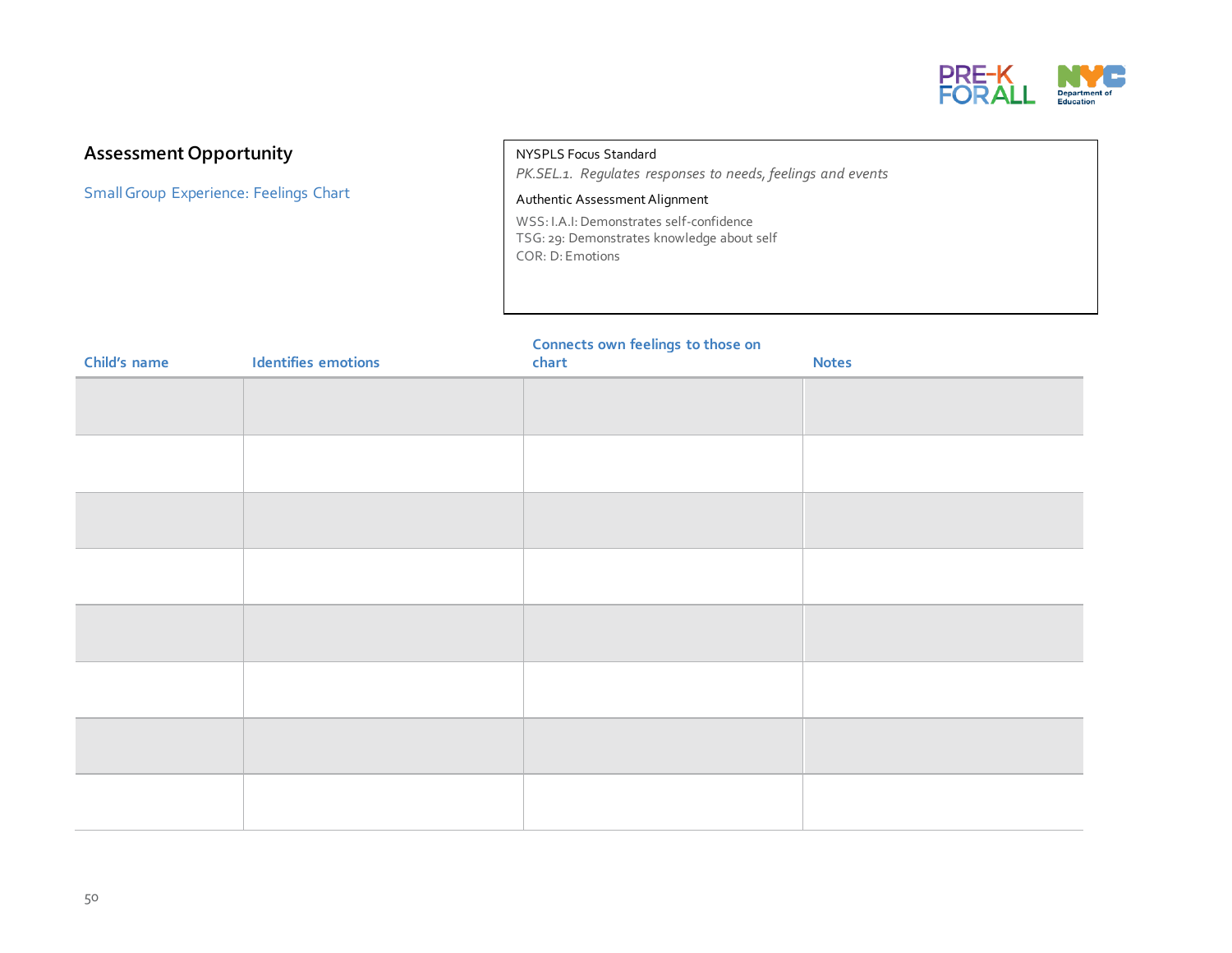

#### **Connects own feelings to those on**

| Child's name | Identifies emotions | chart | <b>Notes</b> |
|--------------|---------------------|-------|--------------|
|              |                     |       |              |
|              |                     |       |              |
|              |                     |       |              |
|              |                     |       |              |
|              |                     |       |              |
|              |                     |       |              |
|              |                     |       |              |
|              |                     |       |              |
|              |                     |       |              |
|              |                     |       |              |
|              |                     |       |              |
|              |                     |       |              |
|              |                     |       |              |
|              |                     |       |              |
|              |                     |       |              |
|              |                     |       |              |
|              |                     |       |              |
|              |                     |       |              |
|              |                     |       |              |
|              |                     |       |              |
|              |                     |       |              |
|              |                     |       |              |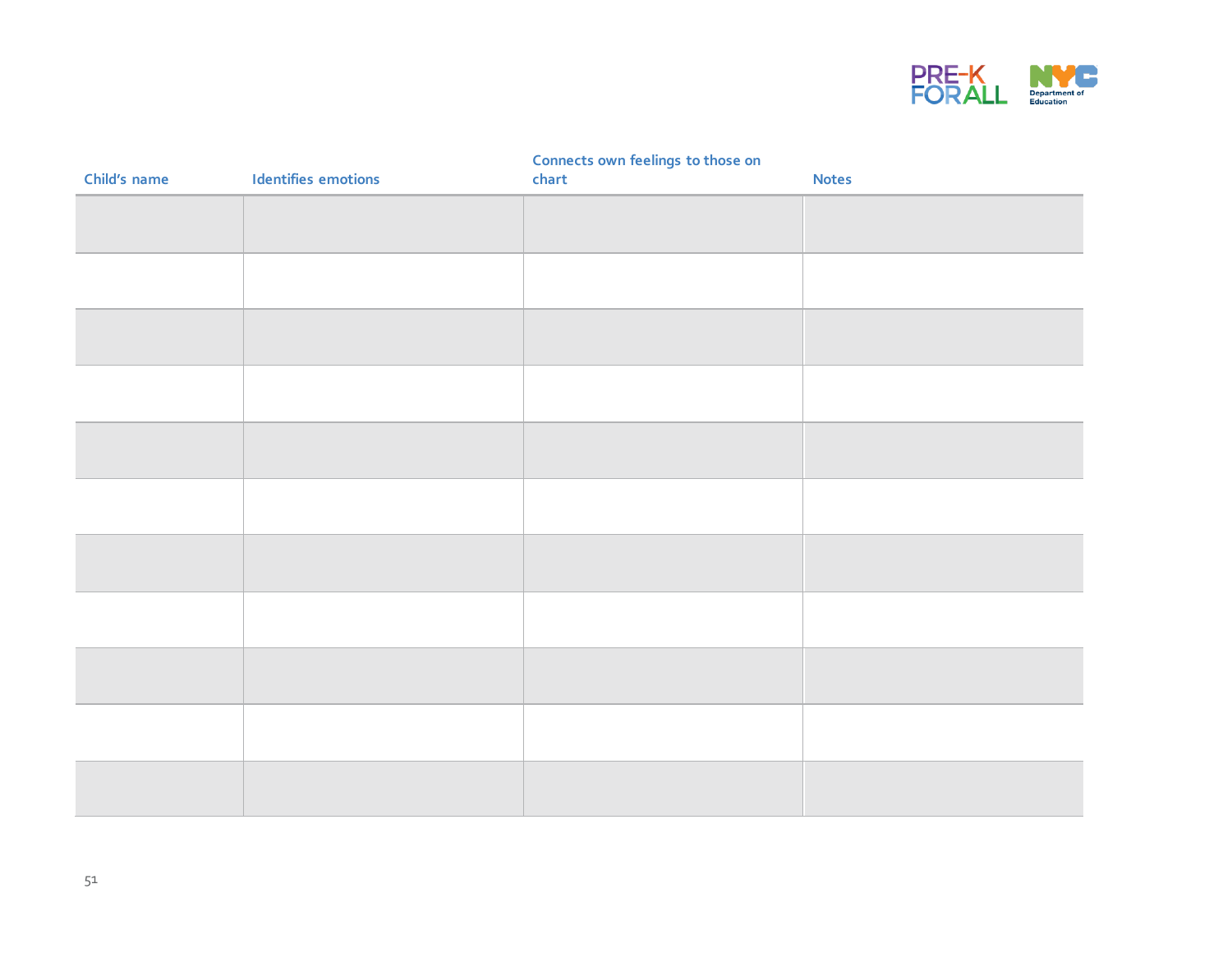

### **Lesson: Job Chart**

| Type: Whole Group Activity                                                                                                                                                                                                                                              |                                                                                                                                                                                                                              |  |  |
|-------------------------------------------------------------------------------------------------------------------------------------------------------------------------------------------------------------------------------------------------------------------------|------------------------------------------------------------------------------------------------------------------------------------------------------------------------------------------------------------------------------|--|--|
| Unit of Study: All About Us                                                                                                                                                                                                                                             | Focus Question: What makes my class important and unique?                                                                                                                                                                    |  |  |
| Objective: Children will begin to understand the importance of jobs both in and out of the classroom.                                                                                                                                                                   |                                                                                                                                                                                                                              |  |  |
| <b>NYSPLS Focus Standard:</b><br>PK.SOC.3. Demonstrates an understanding of roles, rights, and responsibilities<br><b>Additional NYSPLS Standard:</b><br>PK.SEL.2. Recognizes self as an individual having unique abilities,<br>characteristics, feelings and interests | Link to Authentic Assessment Systems:<br>WSS: V.B.2: Identifies some people's jobs and what is required to perform<br>them<br>TSG: 3a: Balances needs and rights of self and others<br>COR: FF: Knowledge of self and others |  |  |
| Materials:<br>Chart paper and markers<br>Pictures of various classroom jobs<br>Chart with means for children to insert/attach picture card with name to<br>each job<br>Picture cards for each child that include the children's names.                                  | Vocabulary:<br>community, friends, kind, manners, polite, respect, teamwork, together                                                                                                                                        |  |  |

#### **Procedure:**

Hook: Ask children what would happen if you stayed home and did not come to the classroom tomorrow and no other adults came either. What would they do all day? Who would teach them? Who would help with mealtime? Who would help with jackets, et c?

#### **Beginning:**

Discuss what jobs are, what your job is as the teacher and why people have jobs. Discuss some of the jobs children may be familiar with (i.e. teacher, cashier, mail carrier, etc.) and the jobs of their family members.

#### **Middle:**

Invite children to think about what things they do in the classroom that are helpful. Chart the responses.

Help children narrow in on the jobs that best lend themselves to classroom helpers. Select these jobs for the job chart. If you already have a job chart, compare the list the children created to the existing chart. Are there jobs you should change? Discuss this with the children and modify the chart as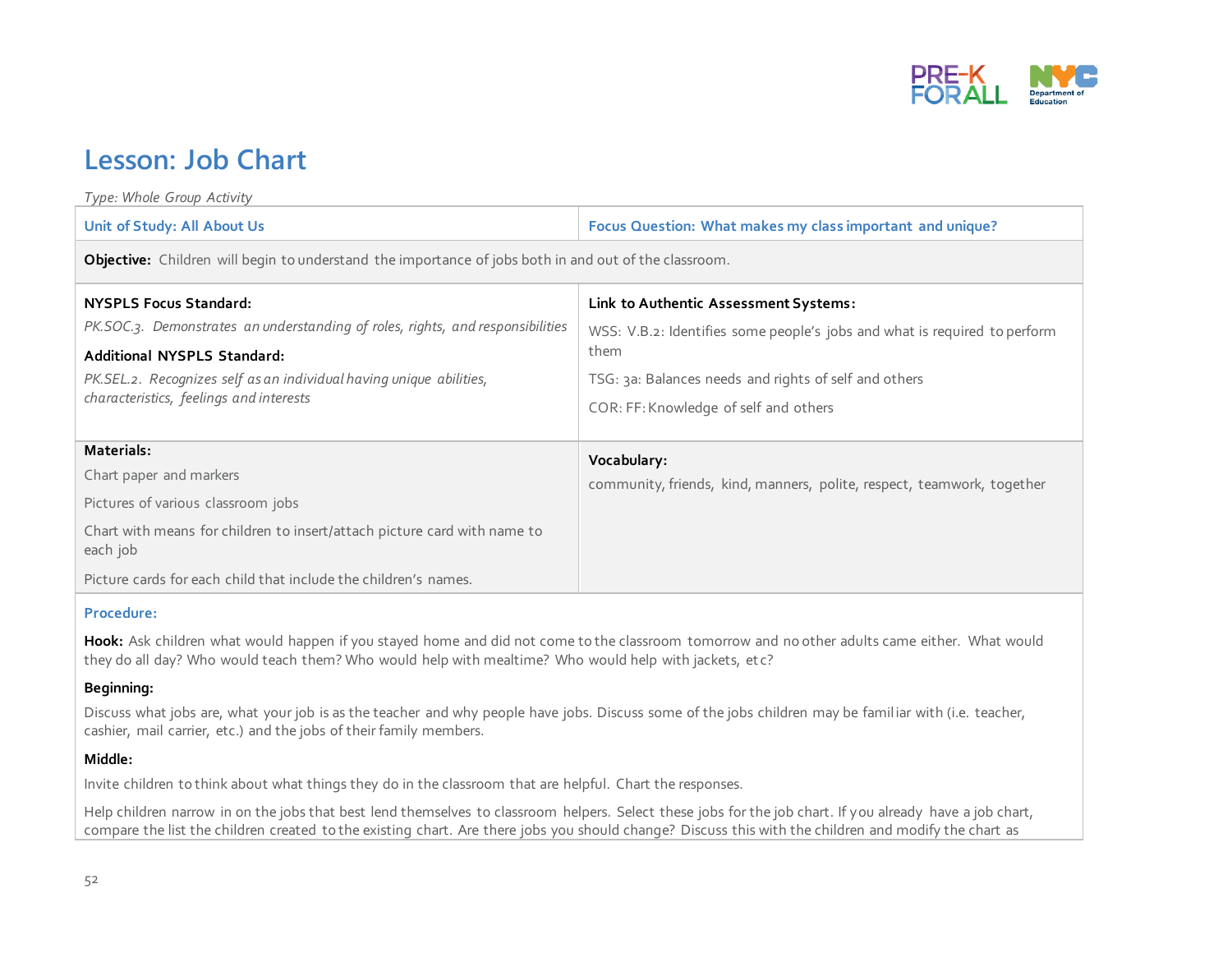

#### necessary.

#### **End:**

For classrooms creating a new job chart: Demonstrate how the job chart works and where you will post it in the classroom.

For classrooms modifying an existing job chart: Discuss the changes you made to the chat and when the new jobs will go into effect.

Assessment: Does the child show interest in the jobs of their family members and/or community helpers? What does the child share about the job of a parent, relative or neighbor?

Differentiation: Consider multiple entry points for all children to be successful. How do I/we plan to meet individual student needs? For example, repeat directions, extend time, adapt materials, preview questions, and provide 1:1 support.

**For children who need additional support***:* Create additional opportunities for children to learn about their job, for example by modeling it for them.

**For children who are ready for a challenge***:* Extend the discussion on jobs to include children's thoughts on the types of jobs they might like to have when they are older.

**Children with IEPs:** How will I incorporate individual children's IEP goals into this lesson? What specific accommodations or modifications will I make? How will I collaborate with SEIT and/or related service providers?

**Children whose home language is a language other than English:** What language is needed to understand the lesson and activity instructions and to participate in the activity and discussion?

Show some of the materials/supplies needed for different jobs to the children as you discuss them.

#### **Teacher Tip:**

Consider how many jobs will be manageable for the classroom and how frequently the jobs will change. Consider a weekly rotation so that children have the opportunity to do their jobs several times before changing.

Be sure the name cards for each child include their written names as well as a picture as this is an opportunity for children to make connections between their written and spoken name.

Teacher Reflection: What went well? Why? What will I do differently, given what I have learned from observing children during this activity? Which children needed differentiation during this activity and how will I meet their needs moving forward?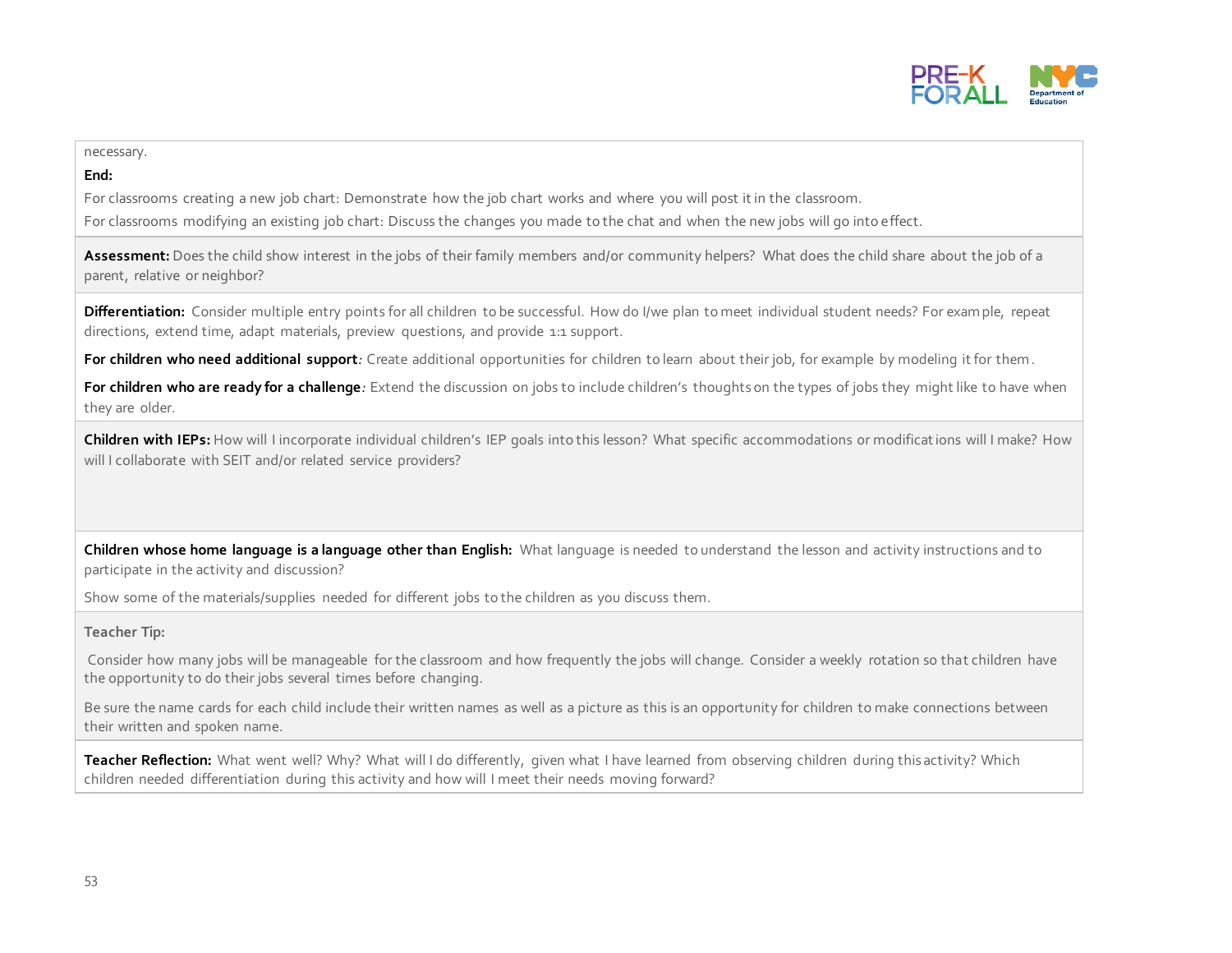

#### **Assessment Opportunity**

Whole Group Experience: Job chart

#### NYSPLS Focus Standard

*PK.SOC.3. Demonstrates an understanding of roles, rights, and responsibilities*

#### Authentic Assessment Alignment

WSS: V.B.2: Identifies some people's jobs and what is require to perform them TSG: 3a: Balances needs and rights of self and others COR: FF: Knowledge of self and others

#### **What did they share about the job of a**

| Child's name | Shows interest in jobs | parent, relative, or neighbor? | <b>Notes</b> |
|--------------|------------------------|--------------------------------|--------------|
|              |                        |                                |              |
|              |                        |                                |              |
|              |                        |                                |              |
|              |                        |                                |              |
|              |                        |                                |              |
|              |                        |                                |              |
|              |                        |                                |              |
|              |                        |                                |              |
|              |                        |                                |              |
|              |                        |                                |              |
|              |                        |                                |              |
|              |                        |                                |              |
|              |                        |                                |              |
|              |                        |                                |              |
|              |                        |                                |              |
|              |                        |                                |              |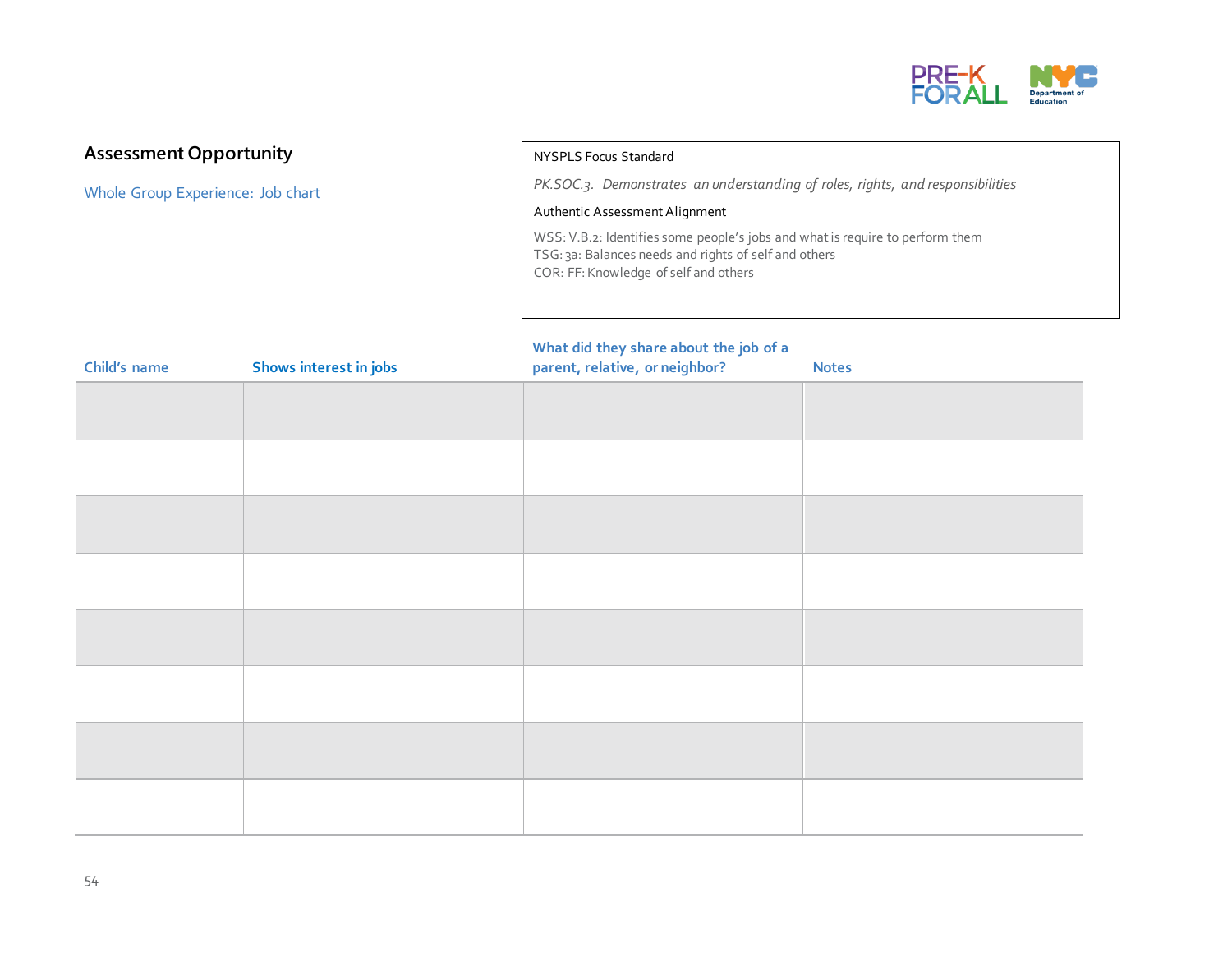

| Child's name | Shows interest in jobs | What did they share about the job of a<br>parent, relative, or neighbor? | <b>Notes</b> |
|--------------|------------------------|--------------------------------------------------------------------------|--------------|
|              |                        |                                                                          |              |
|              |                        |                                                                          |              |
|              |                        |                                                                          |              |
|              |                        |                                                                          |              |
|              |                        |                                                                          |              |
|              |                        |                                                                          |              |
|              |                        |                                                                          |              |
|              |                        |                                                                          |              |
|              |                        |                                                                          |              |
|              |                        |                                                                          |              |
|              |                        |                                                                          |              |
|              |                        |                                                                          |              |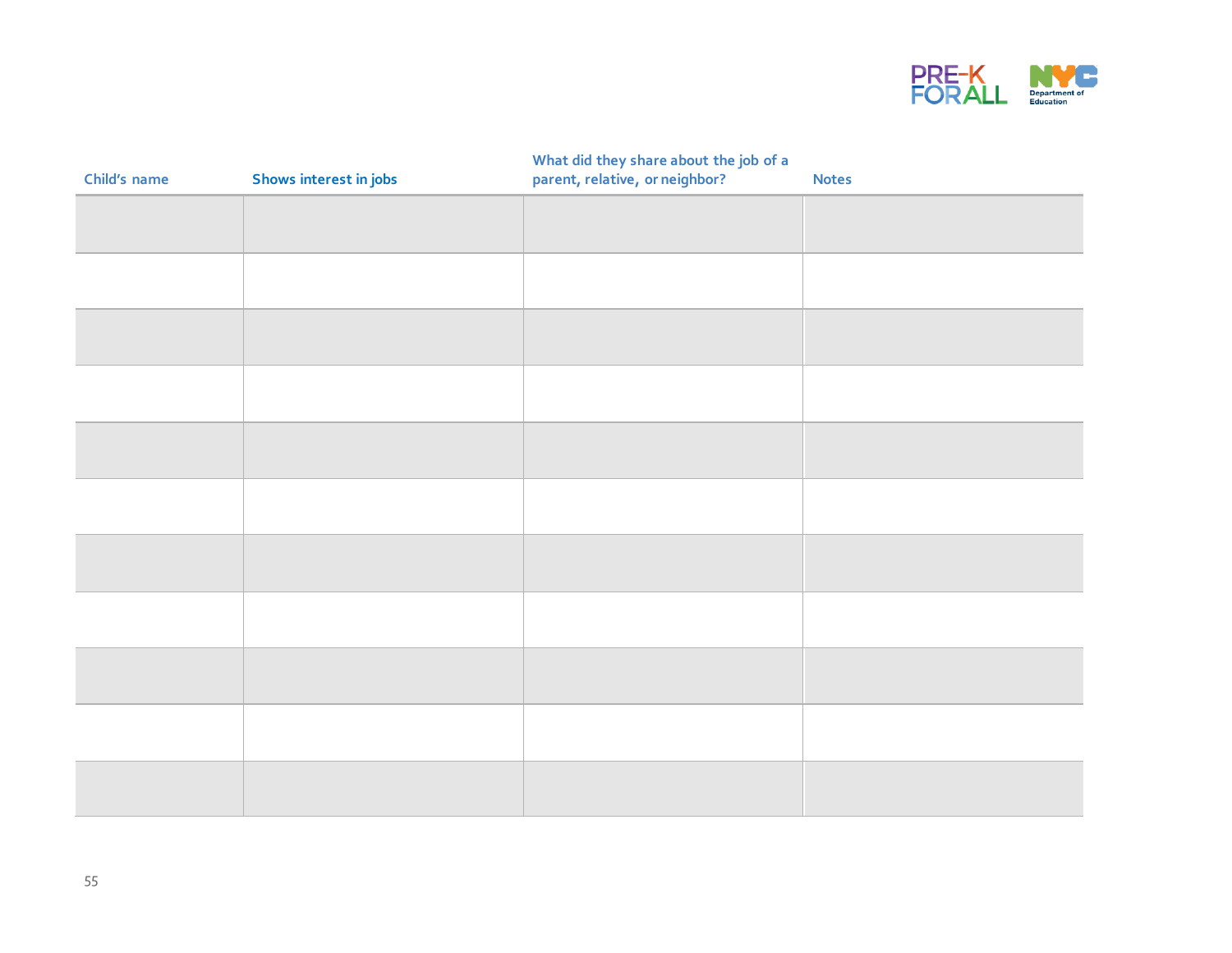

### **Lesson: Family Books**

#### **Type: Family Engagement (Introduced in Whole Group)**

| Unit of Study: All About Us                                                                                                                                             | Focus Question: What makes my family important and unique?                                                                                                                                          |  |  |
|-------------------------------------------------------------------------------------------------------------------------------------------------------------------------|-----------------------------------------------------------------------------------------------------------------------------------------------------------------------------------------------------|--|--|
| Objective:<br>Children will understand that families differ yet each is special, important and unique.                                                                  |                                                                                                                                                                                                     |  |  |
| <b>NYSPLS Focus Standard:</b><br>PK.SOC.2. Demonstrates and awareness and appreciation of their own culture<br>and other cultures<br><b>Additional NYSPLS Standard:</b> | Link to Authentic Assessment Systems:<br>WWS: V.B.1: Begins to understand family needs, roles and relationships<br>TSG: 29: Demonstrates knowledge of self<br>COR: FF: Knowledge of self and others |  |  |
| PK.SOC.6. Develops an understanding of how people and things change over<br>time and how to relate past events to their present and future activities<br>Materials:     | Vocabulary:                                                                                                                                                                                         |  |  |
| Personal books created by teaching staff about their own families<br>Blank book for each child                                                                          | adopted, aunt, big, brother, cousin, culture, family, father, grandfather,<br>grandmother, mother, older, siblings, sister, small, together, uncle, younger                                         |  |  |

#### **Procedure:**

**Hook:** In advance, teaching staff create books about their own families. Share a teacher book with the children.

#### **Beginning:**

Ask children recollection questions from the book such as, "How many people are in my family?" "What is something special my family likes to do together?" or "Where does my family live?"

#### **Middle:**

Tell children they get to make their own family books with their families at home.

Ask children to start thinking about what special things they would like the class to know about their families.

**End:**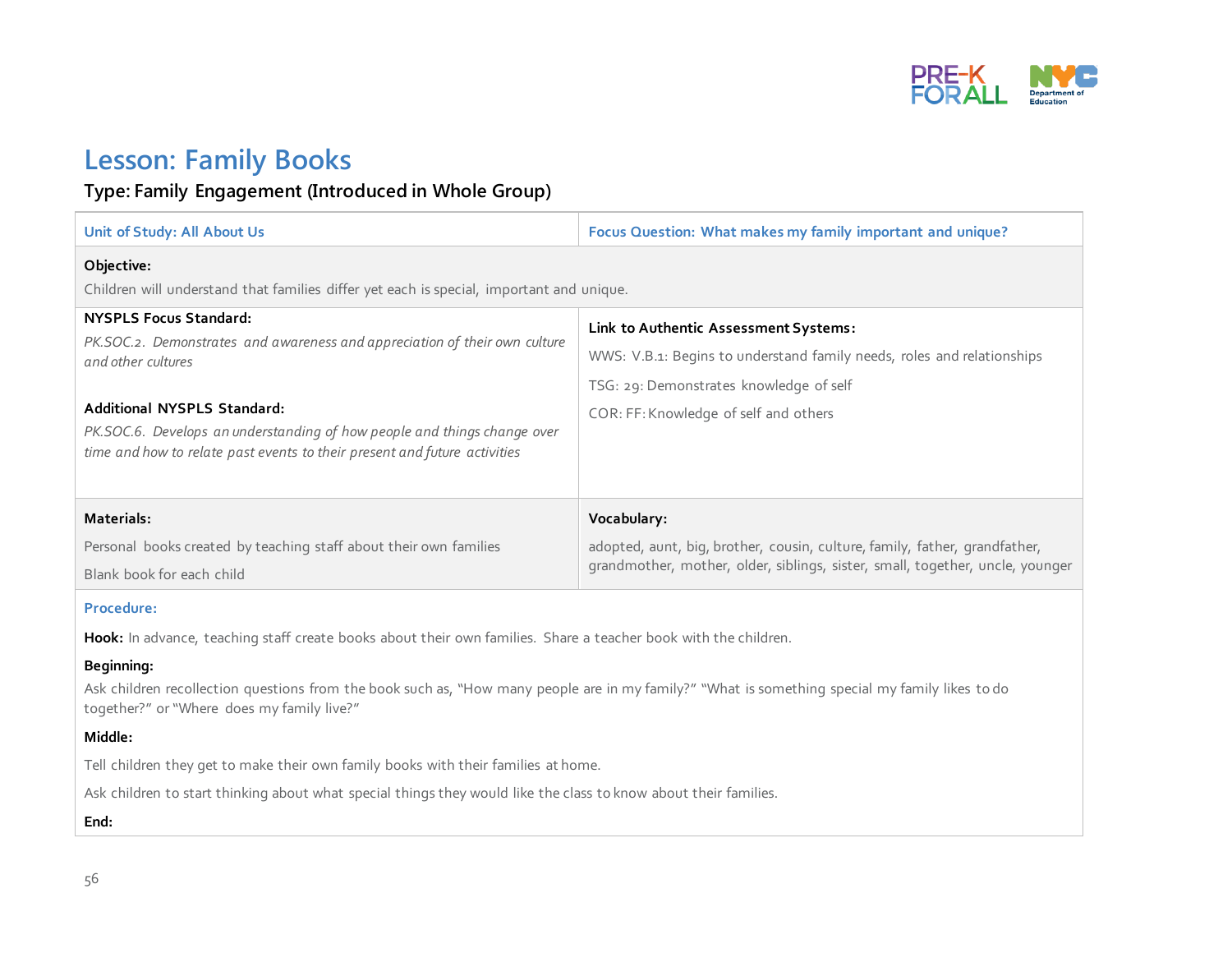

Read the books aloud as children return them.

LATER: When children return their books to school, place the books in the classroom library for children to read independently. Children who did not create books with their families can make a book in the writing center with support from teaching staff.

**Assessment:** Does the child identify as a member of a family? What family members, family characteristics, and functions do they share?

**Differentiation:** Consider multiple entry points for all children to be successful. How do I/we plan to meet individual student needs? For example, repeat directions, extend time, adapt materials, preview questions, and provide 1:1 support.

**For children who need additional support:** Highlight a couple of pages from the teacher family book rather than reading the whole book. Preview the book 1:1 with these children.

**For children who are ready for a challenge:** Invite these children to reread their books to a friend.

**Children with IEPs:** How will I incorporate individual children's IEP goals into this lesson? What specific accommodations or modifications will I make? How will I collaborate with SEIT and/or related service providers?

**Children whose home language is a language other than English:** What language is needed to understand the lesson and activity instructions, and to participate in the activity and discussion?

Invite families to create their books in their family's home language or include words from their home language in the books.

#### **Teacher Tip:**

Books for children can be made from half sheets of paper stapled together, a file folder with sheets of paper inserted or any other blank book available.

Send home blank books along with guidance around things families might want to include in their books such as members of the family, things the family likes to do together, family traditions, etc.

Some children may not make a book with their family. Have supplies and an adult in the writing center during center time for children who did not make a book with their families but would like to.

Additionally, to encourage family participation, have the book materials available at a time when families will be on site such as at a family event, family night or parent teacher conferences and invite families to make a book at that time.

Teacher Reflection: What went well? Why? What will I do differently given what I have learned from observing children during this activity? Which children needed differentiation during this activity and how will I meet their needs moving forward?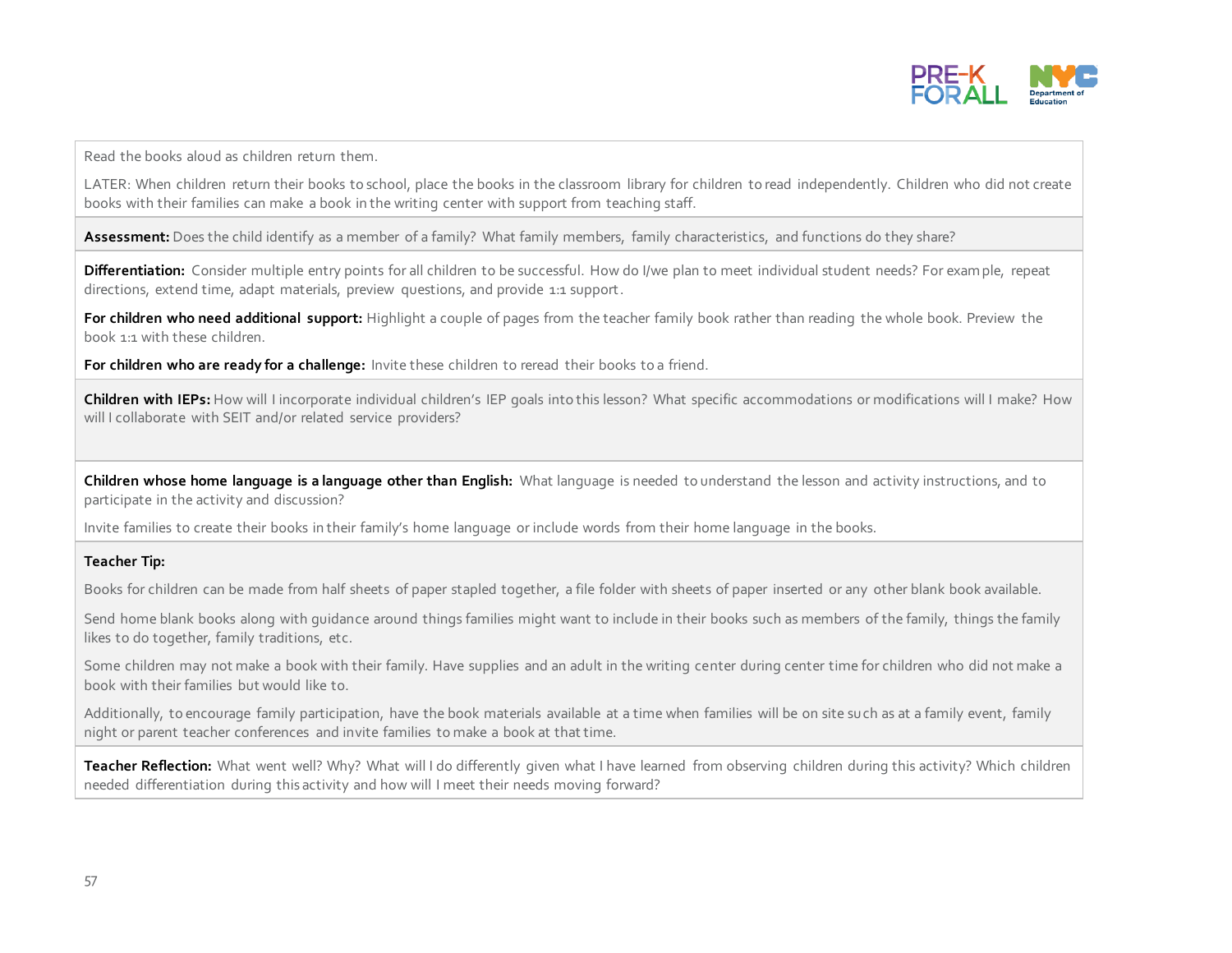

#### **Assessment Opportunity**

Family Engagement/Whole Group Experience: Family Books

#### NYSPLS Focus Standard

*PK.SOC.2. Demonstrates and awareness and appreciation of their own culture and other cultures*

#### Authentic Assessment Alignment

WSS**:** V.B.1: Begins to understand family needs, roles and relationships TSG: 29: Demonstrates knowledge about self COR: FF: Knowledge of self and others

#### **Family members, characteristics, and**

| Child's name | Identifies as a member of a family | caring members, endracteristics, and<br>functions shared | <b>Notes</b> |
|--------------|------------------------------------|----------------------------------------------------------|--------------|
|              |                                    |                                                          |              |
|              |                                    |                                                          |              |
|              |                                    |                                                          |              |
|              |                                    |                                                          |              |
|              |                                    |                                                          |              |
|              |                                    |                                                          |              |
|              |                                    |                                                          |              |
|              |                                    |                                                          |              |
|              |                                    |                                                          |              |
|              |                                    |                                                          |              |
|              |                                    |                                                          |              |
|              |                                    |                                                          |              |
|              |                                    |                                                          |              |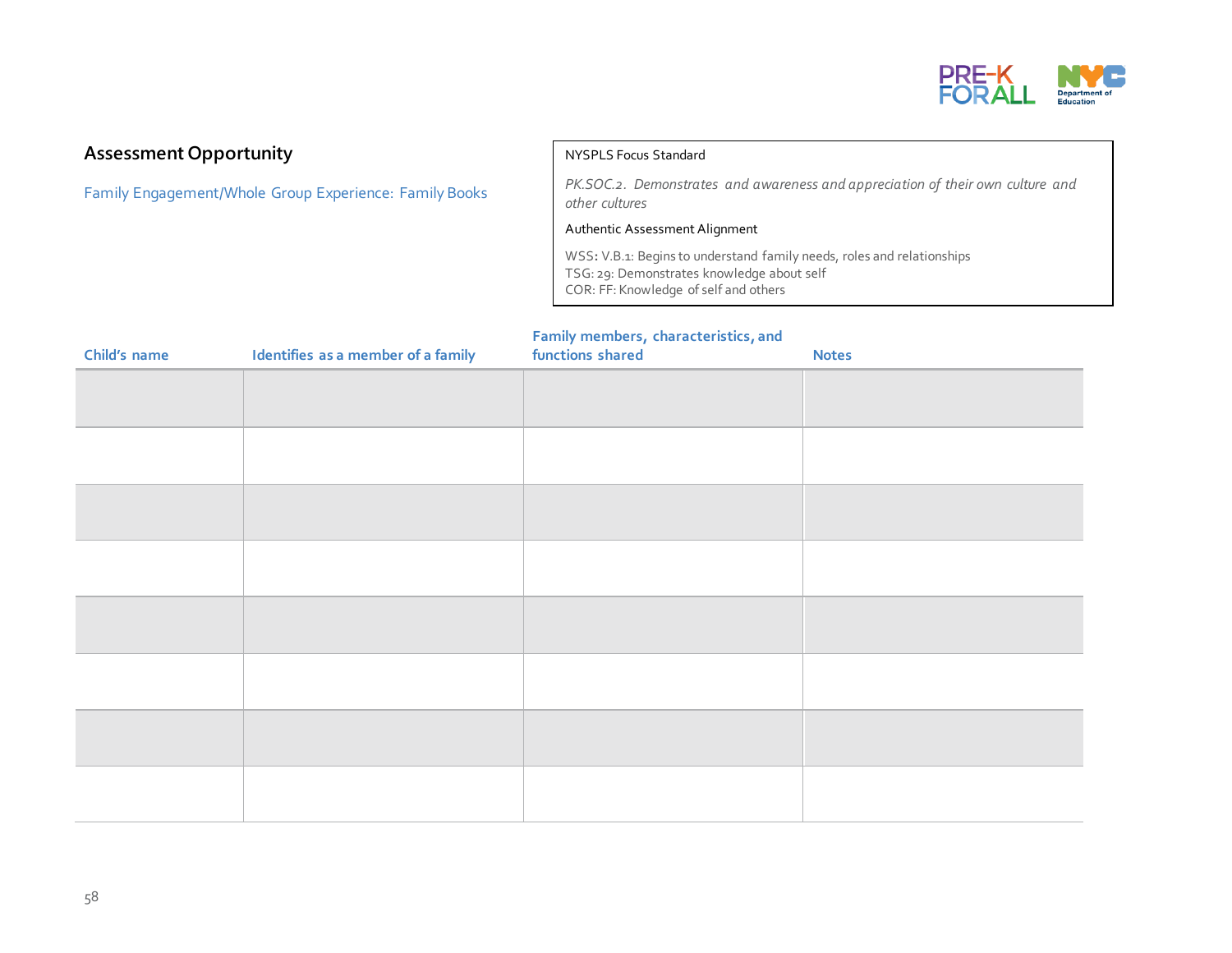

| Child's name | Identifies as a member of a family | Family members, characteristics, and<br>functions shared | <b>Notes</b> |
|--------------|------------------------------------|----------------------------------------------------------|--------------|
|              |                                    |                                                          |              |
|              |                                    |                                                          |              |
|              |                                    |                                                          |              |
|              |                                    |                                                          |              |
|              |                                    |                                                          |              |
|              |                                    |                                                          |              |
|              |                                    |                                                          |              |
|              |                                    |                                                          |              |
|              |                                    |                                                          |              |
|              |                                    |                                                          |              |
|              |                                    |                                                          |              |
|              |                                    |                                                          |              |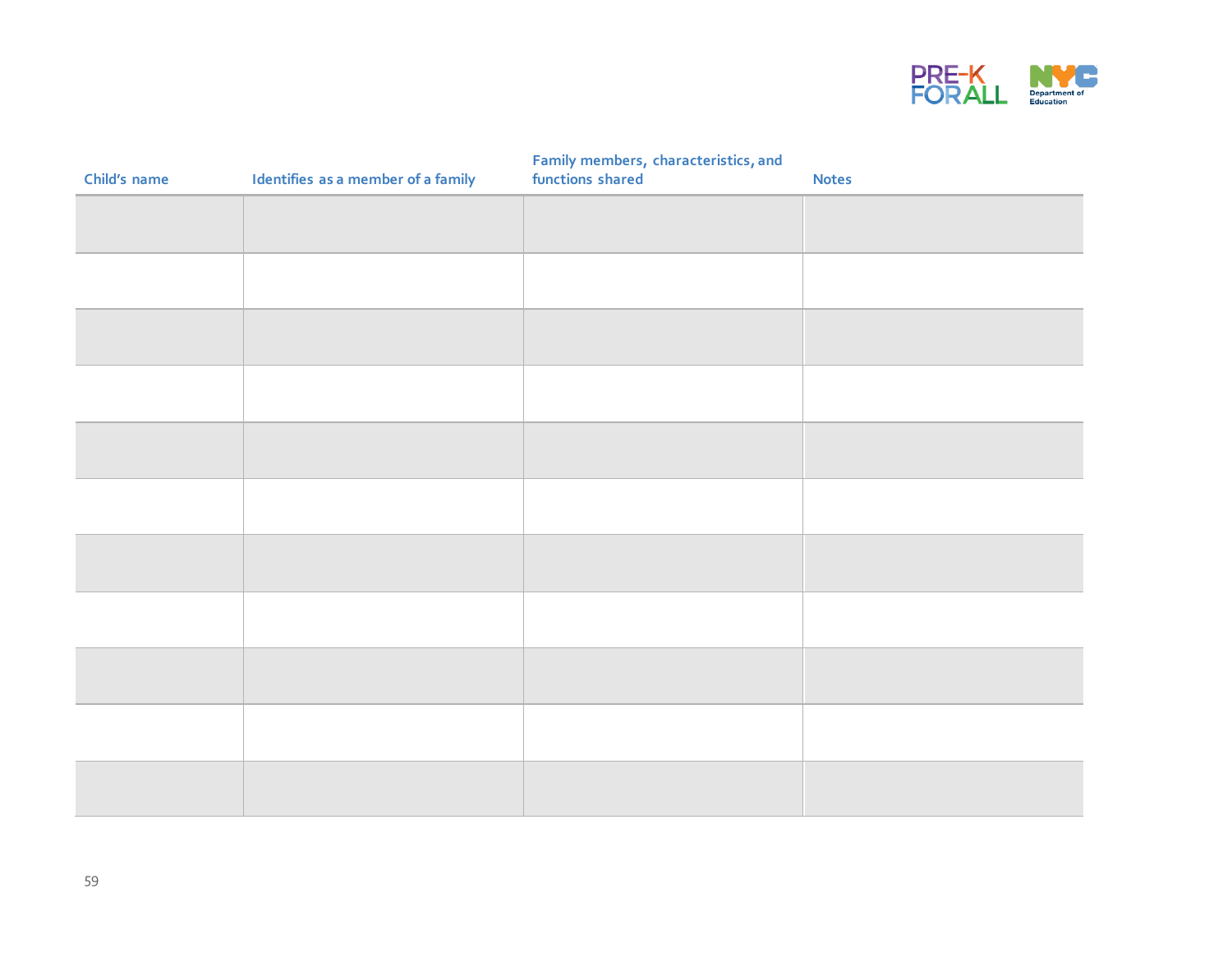

## **XI. Appendices**

### **Appendix A**

### **Slime Recipe**

Ingredients: ½ cup non-toxic glue ½ cup water Several drops food coloring ½ cup non-toxic liquid starch

#### Directions:

Mix water and glue really well until thoroughly combined.

#### Add color.

Pour ½ cup liquid starch into a separate bowl.

Slowly mix the glue/water mixture into the starch with a spoon being careful to add all of the glue.

Mix with hands for a short time until the slime is formed.

Store in a clean and dry container.

Possible emotion-color combinations: Joy: yellow Love: pink Anger: red (use a lot of food coloring so the slime does not look pink) Sadness: light blue Grumpy: green Curious: orange Fear: Purple